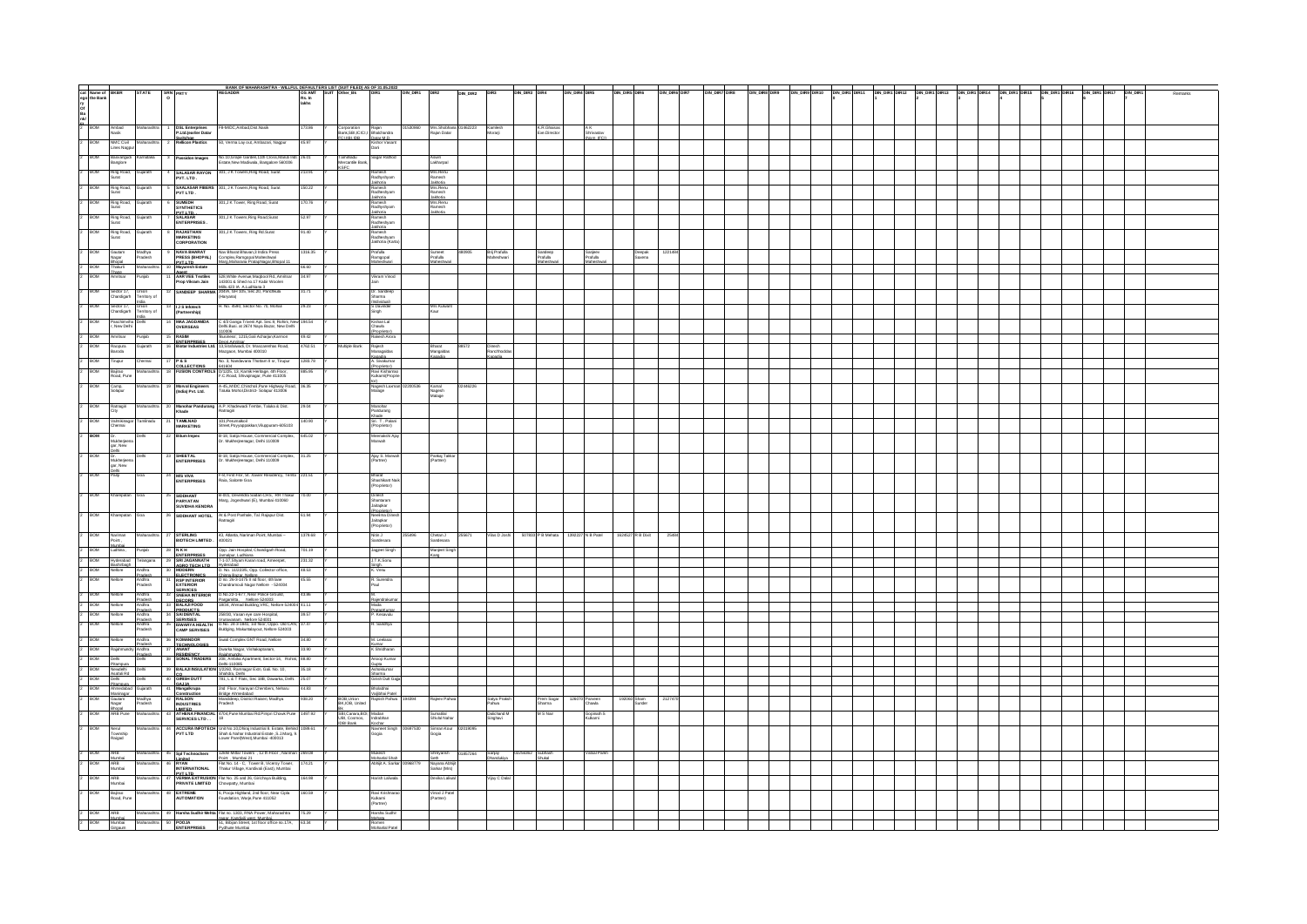| 2 BOM                       | Talegaon<br>Dhamdhere                                         | tharashtra                                            |           | Nilesh Balasaheb<br>Dhamdhere/<br>Dattatrat T               | Alp Talegaon Dhamdhere Dist. Pune                                                                                                                                                                                                                                 |          |                                                                                                                                            | Nilesh<br>Balasaheb<br>Dhamdhere                                                                                           |            | hamdhere                                    |                                                |        |                                                          |                                              |                     |                    |                                                           |  |  |  |  |  |  |  |  |
|-----------------------------|---------------------------------------------------------------|-------------------------------------------------------|-----------|-------------------------------------------------------------|-------------------------------------------------------------------------------------------------------------------------------------------------------------------------------------------------------------------------------------------------------------------|----------|--------------------------------------------------------------------------------------------------------------------------------------------|----------------------------------------------------------------------------------------------------------------------------|------------|---------------------------------------------|------------------------------------------------|--------|----------------------------------------------------------|----------------------------------------------|---------------------|--------------------|-----------------------------------------------------------|--|--|--|--|--|--|--|--|
| $2 - BOM$                   | ARB<br>Mumbai                                                 |                                                       |           |                                                             | Dhamdhere<br>VITTA MAZDA LTD Elphistone House, 2nd floor, 17, Marzban<br>Road, Fort, Mumbai 400 001                                                                                                                                                               | 59.20    |                                                                                                                                            | Dara<br>Kaikhushroo                                                                                                        |            | Yezdi<br>Jamshed                            |                                                |        |                                                          |                                              |                     |                    |                                                           |  |  |  |  |  |  |  |  |
| $\frac{2}{2}$ BOM           | Mumbai                                                        | Maharashtra                                           |           | 53 MAHAVIK I KADIN<br>COMPANY<br>54 Suhas V Gadre           | 53 MAHAVIR TRADING 51, Biblian Street, 1st floor office no.17A, 38.36<br>COMPANY Pyrfune Mumbai<br>54 Suhas V Gadre Al59, Sunder Nagar, S. V Road, Malad (W), 44.47                                                                                               |          |                                                                                                                                            | Romen<br>Mohanlal Pate<br>Suhas V Gadr                                                                                     |            |                                             |                                                |        |                                                          |                                              |                     |                    |                                                           |  |  |  |  |  |  |  |  |
| $2$ BOM                     | Clintaum<br>ARB<br>Mumhai<br>ARB<br>Aurangbad                 | Maharashtra                                           |           |                                                             | Mumhai<br>EARN SALES AND F-5, Alakhanda Apartment, Adalat Road,<br>SERVICES PVT LTD Aurangabad                                                                                                                                                                    | 35.95    |                                                                                                                                            | Niraj Vishnu<br>Bendale                                                                                                    |            | Prakash<br>Shankar                          |                                                |        |                                                          |                                              |                     |                    |                                                           |  |  |  |  |  |  |  |  |
| $2 - BOM$                   | Mumbai<br>Girgaum<br>Pune                                     | Maharashtra                                           |           |                                                             | 56 RIDDHI TRADERS 51, Biblian Street, 1st floor office no.17A, 25.22                                                                                                                                                                                              |          |                                                                                                                                            |                                                                                                                            |            |                                             |                                                |        |                                                          |                                              |                     |                    |                                                           |  |  |  |  |  |  |  |  |
| $2 - BOM$                   | Vadgaonsher                                                   |                                                       |           | 57<br>DESHMUKH                                              | Professor States Inc., 1971 1001 01102 1103<br>Professor Mumbai<br>Flat No. 102, Mount Vert Pristine, Aundh<br>Road, Near Khadki Station,                                                                                                                         | 30.59    |                                                                                                                                            | Romen<br>Mohanial Patel<br>Sandeep Arun<br>Deshmukh                                                                        |            |                                             |                                                |        |                                                          |                                              |                     |                    |                                                           |  |  |  |  |  |  |  |  |
| $2$ BOM<br>$2 - \text{BOM}$ | i<br>Mumbai<br>Girgaum<br>Girgaum<br>Mumbai                   | Maharashtr                                            |           | 58 ALFA AGENCY                                              | Pune 20.<br>51, Biblian Street, 1st floor office no.17A, 25.31<br>Figheral Pychuna Mumbal<br>59 MONIKA AGENCIES 51, Bibijan Street, 1st floor office no.17A, 25.31                                                                                                |          |                                                                                                                                            | Romen<br>Mohanial Patel<br>Mohanial Patel<br>Mohanial Patel<br>Romen<br>Mohanial Patel<br>Mohanial Patel<br>Mohanial Patel |            |                                             |                                                |        |                                                          |                                              |                     |                    |                                                           |  |  |  |  |  |  |  |  |
| $2$ BOM                     |                                                               | Maharashtr                                            |           | 60 PENNSULA                                                 | Pychune Mumbai<br>51, Bibijan Street, 1st floor office no.17A, 25.31                                                                                                                                                                                              |          |                                                                                                                                            |                                                                                                                            |            |                                             |                                                |        |                                                          |                                              |                     |                    |                                                           |  |  |  |  |  |  |  |  |
| $2$ BOM<br>2 BOM            | Girgaum<br>Mumbai<br>Girgaum                                  | Maharashti<br>Maharashtra                             |           | TRADING CO.<br>62 VINAYAK                                   | Pydhune Mumbai<br>51, Biblian Street, 1st floor office no.17A, 25.31<br>Pychune Mumbai<br>51, Biblian Street, 1st floor office no.17A, 25.31                                                                                                                      |          |                                                                                                                                            |                                                                                                                            |            |                                             |                                                |        |                                                          |                                              |                     |                    |                                                           |  |  |  |  |  |  |  |  |
| 2 BOM                       | Cinnaum<br>Mumbai<br>Lokhandwala                              | Maharashtra                                           |           | CORPORATION<br>TRADELINKS                                   | Purkung Mumhai<br>8, Addil: Industrial Estate, MIDC MURBAD<br>8, Addil: Industrial Estate, MIDC MURBAD<br>142.17                                                                                                                                                  |          |                                                                                                                                            | <b>Mohanial Patel</b><br>Shalini Ramesh<br>Bhagat (Mrs)                                                                    |            | Apama Hire<br>Bhagat                        |                                                |        |                                                          |                                              |                     |                    |                                                           |  |  |  |  |  |  |  |  |
| <b>BOM</b>                  | Compte                                                        | Mount Road Tamil Nadu<br>Chennai                      |           |                                                             | 64 CHENNAI SHIPPING Manoj Villa, New Zackria Colony Main<br>LIMITED Road, Choolaimedu, Chennai - 600                                                                                                                                                              | 147.85   |                                                                                                                                            | M Sekaran                                                                                                                  |            |                                             |                                                |        |                                                          |                                              |                     |                    |                                                           |  |  |  |  |  |  |  |  |
| $2$ BOM                     | ARB Kokata                                                    | West Benga                                            |           | 65 Amtek Universal                                          | 094<br>7 Lower Range Kolkata-700071                                                                                                                                                                                                                               | 1198.08  |                                                                                                                                            | Indraject<br>Chatteries<br>Deb Kumar Pal 00682431                                                                          |            |                                             |                                                |        |                                                          |                                              |                     |                    |                                                           |  |  |  |  |  |  |  |  |
| $2 - BOM$<br>$2$ BOM        | Bardhaman<br>Ranchi                                           | West Bengal<br>West Bengal                            |           | 66 M'S Anukul Cold<br>Storage(Pyt.) Ltd.<br>67 Anup Trading | Vil-Jharubati, P.O-Goda Annada, Burdwan, 169.21<br>WB<br>102, Abhilasha Enclave, Kusum Vihar,                                                                                                                                                                     | 49.37    |                                                                                                                                            | Satish kumar                                                                                                               |            | Uday Kuma                                   |                                                |        |                                                          |                                              |                     |                    |                                                           |  |  |  |  |  |  |  |  |
| 2 BOM                       | Ranchi                                                        | West Bengal                                           |           | Company<br>68 Prakash Traders                               | Morabadi. Ranchi<br>103, Paras Apartment, Gangaaur                                                                                                                                                                                                                | 48.95    |                                                                                                                                            | sahu<br>Satish kumar                                                                                                       |            |                                             |                                                |        |                                                          |                                              |                     |                    |                                                           |  |  |  |  |  |  |  |  |
| 2 BOM                       | Uran                                                          |                                                       |           |                                                             |                                                                                                                                                                                                                                                                   |          |                                                                                                                                            | sahu<br>Kailas<br>Bhagwandas                                                                                               |            |                                             |                                                |        |                                                          |                                              |                     |                    |                                                           |  |  |  |  |  |  |  |  |
| $2$ BOM                     | Secunderaba Telangana                                         |                                                       |           |                                                             |                                                                                                                                                                                                                                                                   |          |                                                                                                                                            | Donkena Puma 3213939                                                                                                       |            | Donkena<br>Yadgiri s/o<br>Ilaiah            | 5292894<br>Marella<br>Srinivas<br>Reddy s/o    | 210712 |                                                          |                                              |                     |                    |                                                           |  |  |  |  |  |  |  |  |
| 2 BOM                       |                                                               |                                                       |           |                                                             |                                                                                                                                                                                                                                                                   |          |                                                                                                                                            | Kapil Ravi Ghai 302446                                                                                                     |            |                                             | Laxma Redd<br>302462                           | 302496 |                                                          |                                              |                     |                    |                                                           |  |  |  |  |  |  |  |  |
| 2 BOM                       | Washi,<br>Turbho, New<br>Mumbai<br>New Parive                 | Maharashtra                                           |           | <b>AEW INFOTECH</b>                                         | Ispat Infrastructure Ispat House, EL-28, T.T.C. Industrial Area, 1672.00<br>(India) Ltd. MIDC, Mahape, Navi Mumbai 400 710                                                                                                                                        |          |                                                                                                                                            |                                                                                                                            |            | Nikhil Ravi<br>Ghai<br>Smt. Tanaya 02667329 | Ashish Ravi<br>Ghai<br>Mr. Kelvin              |        |                                                          |                                              |                     |                    |                                                           |  |  |  |  |  |  |  |  |
| BOM                         | voods                                                         |                                                       |           | PVT LTD                                                     | .<br>804/B, Bhandarkar Institute Road, Lane No. 250.03<br>14, Deccan Gymkhana, Pune 411004<br>509, Taj Enclave, Lakdi ka Pool, Hyderabad 273.00                                                                                                                   |          |                                                                                                                                            | Preet Sunil<br>Malik<br>Vandeep Gupta                                                                                      |            | eepak Gupt                                  | 667329                                         |        | Ms. Pirky<br>Jadhwani                                    |                                              | Mr. Vishal<br>Vijay |                    |                                                           |  |  |  |  |  |  |  |  |
| <b>BOM</b>                  |                                                               |                                                       |           | <b>PRAKTIKA IT<br/>SOLUTIONS PVT</b>                        |                                                                                                                                                                                                                                                                   | 27686.00 |                                                                                                                                            | Jatin R. Mehta                                                                                                             | 17157      | Smt. Tanaya<br>Deepak Gupta                 | Mrs. Preeti<br>Sunil Malik<br>5272135          |        | Mr. Parkaj<br>Pitambar<br>Sarawade<br>Harish R.<br>Mehta |                                              | Ms. Anjali          |                    |                                                           |  |  |  |  |  |  |  |  |
|                             | Nariman<br>Point<br>Mumbai                                    |                                                       |           | <b>ITD<br/>WINSOME<br/>DIAMONDS AND<br/>JEWELLERY LTD</b>   | -<br>Ashoka Tower, Kesharba Market-2,<br>Gotalwadi, Katargam, Surat 395004, Gujrat                                                                                                                                                                                |          | AXIS, BOI,<br>Canara Bk., CBI,<br>Canara Bk., IDBI,<br>OBC, PNB,<br>SBH, UBI,<br>Vijaya, Stan.<br>Phr.Bk., St.<br>Bk. of Mauritius<br>Ltd. |                                                                                                                            |            | Ramesh I.<br>Parikh                         |                                                |        |                                                          | <sup>74</sup> Jaikumar<br>Madanial<br>Kapoor |                     | Harimoha<br>Namdev | Satya<br>Praksh<br>Tanwar<br>(Nom of<br>consor.<br>Barks) |  |  |  |  |  |  |  |  |
|                             |                                                               |                                                       |           |                                                             |                                                                                                                                                                                                                                                                   |          |                                                                                                                                            |                                                                                                                            |            |                                             |                                                |        |                                                          |                                              |                     |                    |                                                           |  |  |  |  |  |  |  |  |
|                             |                                                               |                                                       |           |                                                             |                                                                                                                                                                                                                                                                   |          |                                                                                                                                            |                                                                                                                            |            |                                             |                                                |        |                                                          |                                              |                     |                    |                                                           |  |  |  |  |  |  |  |  |
| 2 BOM                       | Deccan<br>Gymkhana<br>Pune (And<br>also at Ring<br>mad Surati | Maharasht<br>(Also in<br>Gujrat)                      |           |                                                             | 75 M/S SIDDHI Plot No. 14-15, Bhatrone, G. I. D. C.<br>VINAYAK LOGISTIC Opp. ONGC Gate No. 2, Hazira, Surat, -<br>LIMITED 395 007<br>Gujnt                                                                                                                        | 8509.00  |                                                                                                                                            | Roop Chand<br>Baid                                                                                                         | 445897     | Rajkumar Baid 445897                        | Ravi Kothari                                   |        | 409783 Deepak<br>Kumar Baid                              | 45818                                        |                     |                    |                                                           |  |  |  |  |  |  |  |  |
| <b>BOM</b>                  | marl Surati<br>Town<br>Centre,<br>Aurangabad                  |                                                       |           | HAMJA<br>ENTERPRISES                                        | Shop No.3 Moulana Azad Chowk Kiradpura<br>CIDCO Chowk, Aurangabad                                                                                                                                                                                                 | 411.23   |                                                                                                                                            | Fayaz Ahmed<br>Khan s/o<br>Bismillah Khan                                                                                  |            |                                             |                                                |        |                                                          |                                              |                     |                    |                                                           |  |  |  |  |  |  |  |  |
| <b>BOM</b>                  | Town<br>Centre,<br>Aurangabad                                 |                                                       |           | BOMBAY GLASS<br>HOUSE                                       | Shop No 1 Lota Karanja Road Aurangabad 410.56                                                                                                                                                                                                                     |          |                                                                                                                                            | Shaikh<br>Mohammad<br>Sabir                                                                                                |            | Mujahed Kh<br>sío Abdul<br>Gaffar Khan      | Ajmatullah<br>Khan s/o<br>Rehman               |        |                                                          |                                              |                     |                    |                                                           |  |  |  |  |  |  |  |  |
| 2 BOM                       | TV Centre,<br>Aurangabad                                      |                                                       |           | 78 MAHARASHTRA<br>SUPER TRADERS                             | Galil No 8, Rehmaniya Colony, Kiradpura, 379.96<br>Aurangabad                                                                                                                                                                                                     |          |                                                                                                                                            |                                                                                                                            |            |                                             |                                                |        |                                                          |                                              |                     |                    |                                                           |  |  |  |  |  |  |  |  |
| 2 BOM                       |                                                               | Maharashtra                                           |           |                                                             |                                                                                                                                                                                                                                                                   |          |                                                                                                                                            | Shaikh Jafar<br>Nizam Yaseer<br>Shaikh<br>Khan Ramee:<br>Raia                                                              |            |                                             |                                                |        |                                                          |                                              |                     |                    |                                                           |  |  |  |  |  |  |  |  |
|                             | Town<br>Centre,<br>Aurangabad                                 |                                                       |           |                                                             | 79 AFFAN TRADING Kaisar Baug Naregaon Road Aurangabad 354.39                                                                                                                                                                                                      |          |                                                                                                                                            |                                                                                                                            |            | Shahana<br>Parveen dio<br>Abdul<br>aheman   |                                                |        |                                                          |                                              |                     |                    |                                                           |  |  |  |  |  |  |  |  |
| 2 BOM                       | <b>JNEC</b><br>Aurangabad                                     | Maharashtra                                           |           |                                                             | 80 TOWN TRADERS Plot No 54, Raushan Gate, Aurangabad 299.01                                                                                                                                                                                                       |          |                                                                                                                                            | Abdul Sayeed<br>Abdul Soudag                                                                                               |            |                                             |                                                |        |                                                          |                                              |                     |                    |                                                           |  |  |  |  |  |  |  |  |
| 2 BOW                       | Town<br>Centre,                                               |                                                       |           |                                                             | Maharashtra 81 A S AGENCIES Plot No.1 Jaswantpura CIDCO Road,                                                                                                                                                                                                     | 201.89   |                                                                                                                                            | Qutubuddin<br>Sayed Saber                                                                                                  |            |                                             |                                                |        |                                                          |                                              |                     |                    |                                                           |  |  |  |  |  |  |  |  |
|                             |                                                               |                                                       |           |                                                             | Announced<br>2 <b>BOM</b> TV Center, Maharastra 82 <b>ROYAL TRADERS</b><br>2 <b>BOM</b> TV Center, Maharastra 82 <b>ROYAL TRADERS</b> Kabagogura nav Nurani Majid Aurangabad<br>2 <b>BOM</b> Allence Maharastra 83 <b>Dehilwala Agenciae</b> Ratingrapha, Stop No |          |                                                                                                                                            | Inayat Jafarali<br>Khan<br>Azaz Ahemad<br>Khan<br>Bismillakhan                                                             |            |                                             |                                                |        |                                                          |                                              |                     |                    |                                                           |  |  |  |  |  |  |  |  |
|                             |                                                               |                                                       |           |                                                             | 83 Dehliwala Agencies<br>Baijang<br>Chowk Road, N = 6, CIDCO, Aurangabad<br>Chowk Road, N = 6, CIDCO, Aurangabad                                                                                                                                                  |          |                                                                                                                                            |                                                                                                                            |            |                                             |                                                |        |                                                          |                                              |                     |                    |                                                           |  |  |  |  |  |  |  |  |
| 2 BOM JNEC<br>Aurangabad    |                                                               | Maharashtra                                           |           | 84 Shalkh Moin<br>Electrical Agency                         | Shop No.3, Katkat Gate, 11609, Khalid 385.16<br>Tower,<br>Aurangabad 431303                                                                                                                                                                                       |          |                                                                                                                                            | Shaikh<br>Moinoddin<br>Shaikh                                                                                              |            |                                             |                                                |        |                                                          |                                              |                     |                    |                                                           |  |  |  |  |  |  |  |  |
| 2 BOM                       | urangabad                                                     | TV Centre, Maharashtra                                |           | 85 TRIMURTI<br>ENTERPRISES                                  | H NO 2-10-92-284 Fazalpura, Harsh Nagar 366.62<br>Aurangabad                                                                                                                                                                                                      |          |                                                                                                                                            | miroddin<br>Shaikh Irlan<br>Shaikh Rahim<br>Kasim                                                                          |            |                                             |                                                |        |                                                          |                                              |                     |                    |                                                           |  |  |  |  |  |  |  |  |
| 2 BOM                       |                                                               | ARB Pune Maharashtra                                  |           | 86 SOFRAME<br>DEFENCE<br>SOLUTIONS INDIA                    | S. No. 170, Plot No. D-1, MIDC Chakan,<br>Chakan-Talegaon Road, Pune -410501                                                                                                                                                                                      | 985.45   |                                                                                                                                            | Dilo Nimal Jair                                                                                                            |            | Rohitiumar<br>Sharma                        | 6659806                                        |        |                                                          |                                              |                     |                    |                                                           |  |  |  |  |  |  |  |  |
| 2 BOM                       | ARB Pune                                                      | Maharashtra                                           |           | <b>BUT LTD</b><br>AUTOMOTIVE                                | Khivraj Complex II, 2nd Floor, 477-482<br>AnnaSalai Nandanam, Chennai 600035                                                                                                                                                                                      | 4814.39  |                                                                                                                                            | Vijaykumar<br>Rajnarain Singh                                                                                              | 251966     | Anand                                       | 251982<br>Ankita<br>Deepak Baid                |        | 409626 Roopchand<br>Baid                                 |                                              |                     |                    |                                                           |  |  |  |  |  |  |  |  |
| <b>BOM</b>                  | ARB Pune                                                      | Maharashtra                                           | <b>RR</b> | COACHES AND<br>COMPONENTD LTD<br><b>TRANSPORT</b>           | 44, Telco Senior Officer Hsg Society,<br>SOLUTIONS INDIA P Pimpri Pune 411018                                                                                                                                                                                     | 985.22   |                                                                                                                                            | Vijaykumar<br>Rajnarain Singh                                                                                              | 1966       | ijaykumar<br>Singh<br>Anand<br>Vilaykumar   | 251982<br>Amit<br>Vijaykumar                   |        | 1903858 Jacob<br>Vaandrager                              | 36084                                        |                     |                    |                                                           |  |  |  |  |  |  |  |  |
| <b>BOM</b>                  |                                                               | ARB Pune Maharashtra                                  |           | <b>ETD</b><br>89 MOSOLF India                               | 44, Telco Senior Officer Hsg Society,<br>Pimpri Pune 411018                                                                                                                                                                                                       | 102.90   |                                                                                                                                            | Vijaykumar<br>Rajnarain Singh                                                                                              |            | Singh<br>Anand<br>Vijaykumar                | Singh<br>251982<br>Amit<br>Vijaykumar<br>Sinch | 190385 |                                                          |                                              |                     |                    |                                                           |  |  |  |  |  |  |  |  |
| 2 BOM                       | ARB Pune                                                      | Maharashtra                                           |           | Logistics Pvt Ltd                                           | 90 HLM India Pvt Ltd 5. No. 170, Plot No. D-1, MIDC Chakan,<br>Chakan-Talegaon Road, Pune 410501                                                                                                                                                                  | 311.66   |                                                                                                                                            | Vijaykumar<br>Rajnarain Singh                                                                                              | <b>GER</b> | Singh<br>Anand<br>Vijaykumar                | 251982                                         |        |                                                          |                                              |                     |                    |                                                           |  |  |  |  |  |  |  |  |
| <b>BOM</b>                  |                                                               |                                                       |           | 91 ANAM POLYMER<br>PVT LTD                                  | 304, Neptune Uptown, N.S. Road, Mulund<br>West. Mumbai 400 080                                                                                                                                                                                                    | 1137.17  |                                                                                                                                            | Neelam Atul<br>Thaidar                                                                                                     | 4982       | Singh<br>Mala Girish<br>Thakkar             | 776982                                         |        |                                                          |                                              |                     |                    |                                                           |  |  |  |  |  |  |  |  |
| <b>BOM</b>                  |                                                               | Maharashtra                                           |           |                                                             |                                                                                                                                                                                                                                                                   |          |                                                                                                                                            |                                                                                                                            |            |                                             |                                                |        |                                                          |                                              |                     |                    |                                                           |  |  |  |  |  |  |  |  |
|                             | Washi,<br>Turbho, New<br>Mumhai                               |                                                       | 92        | <b>ASHWINI HERBAL</b>                                       |                                                                                                                                                                                                                                                                   | 107.03   |                                                                                                                                            |                                                                                                                            |            |                                             |                                                |        |                                                          |                                              |                     |                    |                                                           |  |  |  |  |  |  |  |  |
| BOM                         | Wakad                                                         | Chitale Road Maharashtra<br>Ahmednagar<br>Maharashtra |           |                                                             | Deepstamb, Kalpana Palace,<br>Station Rd, Ahmednagar.                                                                                                                                                                                                             |          |                                                                                                                                            | Prasad Balas<br>Gund                                                                                                       |            |                                             |                                                |        |                                                          |                                              |                     |                    |                                                           |  |  |  |  |  |  |  |  |
| <b>BOM</b>                  | Wakad                                                         | Maharashtra                                           |           | 93 Mangesh Bhiva<br>Thorve                                  | Runwal Heritage - S. No. 19, Hissa No 4, 160.30<br>Bidg. No. F, Shop No.2, Dange Chowk,<br>Pune 33.                                                                                                                                                               | 106.61   |                                                                                                                                            | Mangesh Bhiva<br>Thorve                                                                                                    |            | Archana<br>Mangesh<br>Thorve                |                                                |        |                                                          |                                              |                     |                    |                                                           |  |  |  |  |  |  |  |  |
|                             |                                                               |                                                       |           | 94 Ramesh Lakhan<br>Kushwaha                                | Flat No.6, Daulat Park CHS,<br>Near Sarjaa Restaurant,<br>off ITI Road, Aundh,<br>Pune 411 007                                                                                                                                                                    |          |                                                                                                                                            | Ramesh Lakha<br>Kushwaha                                                                                                   |            |                                             |                                                |        |                                                          |                                              |                     |                    |                                                           |  |  |  |  |  |  |  |  |
| <b>BOM</b>                  | Khargar                                                       | Maharashtra                                           |           |                                                             | 95 GUJU ADS PRIVATE Sth Floor, Kalpvisksh Bulding, R.H.B. Road 376.44<br>LIMITED Mulund West, Mumbai - 400080                                                                                                                                                     |          |                                                                                                                                            | Bhavesh<br>Prabhudas                                                                                                       | 69506      | Jayaben<br>Prabhudas                        | 460575<br>Jigna<br>Bhavesh                     | 311952 |                                                          |                                              |                     |                    |                                                           |  |  |  |  |  |  |  |  |
| <b>BOM</b>                  | Nerul (W)                                                     |                                                       |           | 96 FOUR P<br>BRANDCOM PVT<br>LTD                            | 5th Floor, Kalpvruksh Building, R.H.B. Road 525.13<br>Mulund West, Mumbai - 400080                                                                                                                                                                                |          |                                                                                                                                            | Bhinde<br>Bhavesh<br>Prabhudas<br>Bhinde                                                                                   | 00263      | Bhinde<br>Jigna Bhavesh 3119520<br>Bhinde   | Bhinde<br>Jayaben<br>Prabhudas<br>Bhinmde      | 4605   |                                                          |                                              |                     |                    |                                                           |  |  |  |  |  |  |  |  |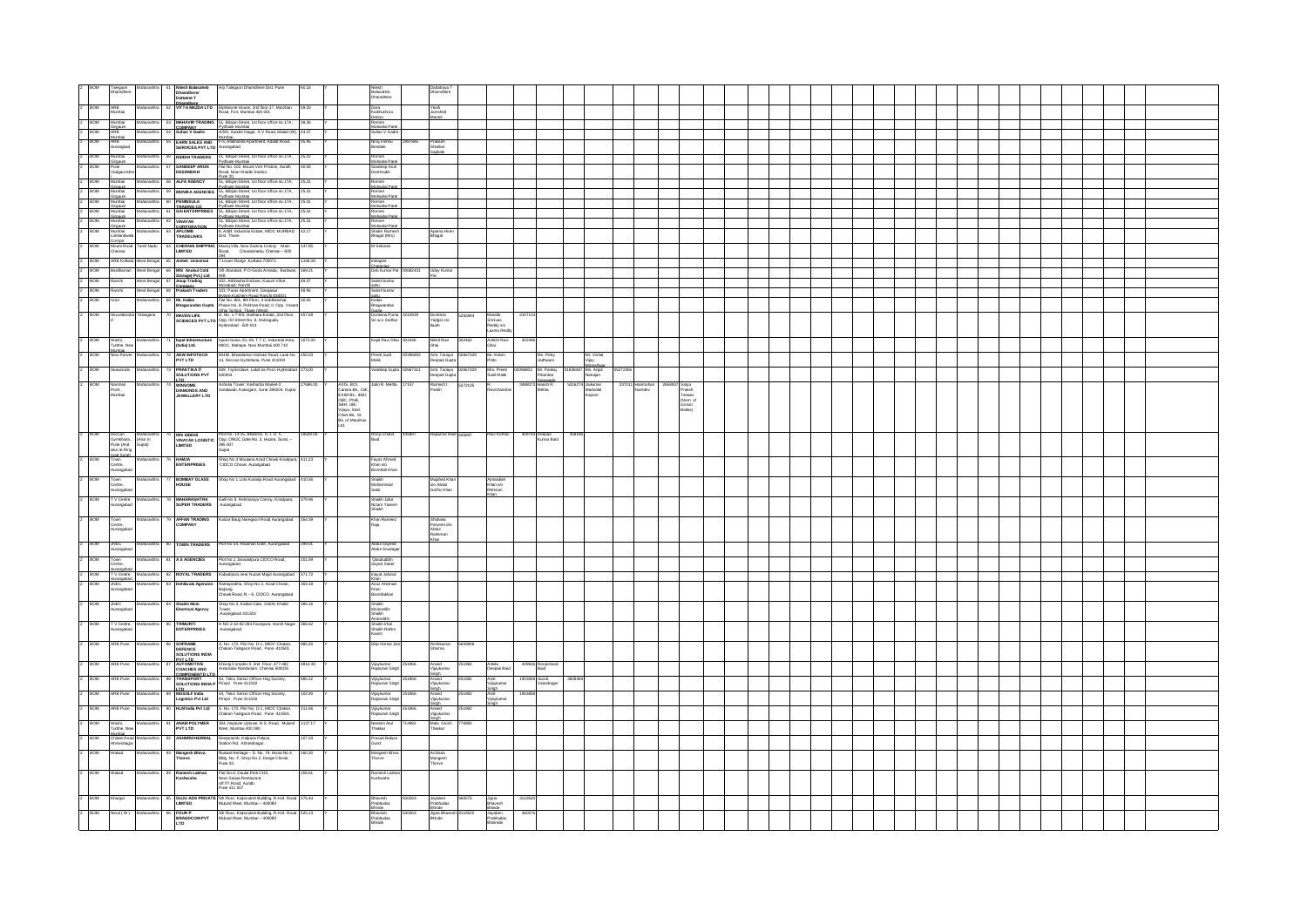|                             | Ranade<br>Road<br>Mumbai |                                                      |                                                                      |                                                                                                                                                                                                                                                                                                                                                                                                                                             | Maharashtra 97 Great India Export B-8, Ground Floor, Rajshree Building,<br>Dattatraya Road, Near Relance Show<br>Room, Santacruz West, Mumbai 400054.                                                            |                           | Gurmeet Sing<br>Kohli                                                     |         |                                                 |        |                                   |                                          |      |                                           |                                              |  |  |  |  |  |  |  |
|-----------------------------|--------------------------|------------------------------------------------------|----------------------------------------------------------------------|---------------------------------------------------------------------------------------------------------------------------------------------------------------------------------------------------------------------------------------------------------------------------------------------------------------------------------------------------------------------------------------------------------------------------------------------|------------------------------------------------------------------------------------------------------------------------------------------------------------------------------------------------------------------|---------------------------|---------------------------------------------------------------------------|---------|-------------------------------------------------|--------|-----------------------------------|------------------------------------------|------|-------------------------------------------|----------------------------------------------|--|--|--|--|--|--|--|
| 2 BOM                       |                          | Colony Pune                                          |                                                                      | <b>YASHWANT</b><br>ENTERPRISES                                                                                                                                                                                                                                                                                                                                                                                                              | Yatri Park, Desai Estate, Market Yard Road<br>Baramati, Dist Pune Pin 413102<br>444.64                                                                                                                           |                           | Vinod Rupar<br>Patil                                                      |         | Mr. Anup<br>Subhashchang                        |        |                                   |                                          |      |                                           |                                              |  |  |  |  |  |  |  |
| 2 BOM                       |                          | Washi,<br>Turbhe, New                                |                                                                      |                                                                                                                                                                                                                                                                                                                                                                                                                                             | 99 THAKKAR PLASTIC 304, Neptune uptown,<br>INDUSTRIES PVT N.S.Road, Mulund (W), Mumbal-400080<br>804.10                                                                                                          |                           | Neelam Atul<br>Thakkar                                                    | 14982   | ra Karwa<br>Mala Girish<br>Thakkar              | 776982 |                                   |                                          |      |                                           |                                              |  |  |  |  |  |  |  |
| 2 BOM                       |                          | Mumbai<br>Corporate<br>Finance<br>Pune               |                                                                      | <b>ITD</b><br>KRISHIDHAN<br>SEEDS PRIVATE<br>LIMITED                                                                                                                                                                                                                                                                                                                                                                                        | .<br>302 , Royal House , 11/3 , Usha Ganj ,<br>Indore - 452001<br>8485.15                                                                                                                                        | SBI, AXIS,<br>UNITED, BOI | Jainarayan<br>Pusaram Karw                                                |         | Mr. Sushi<br>Jainarayan<br>Karwa                | 70556  | Mr. Manish<br>Jainarayan<br>Karwa | 499140 Mr. Vishnu<br>Jainarayan<br>Karwa | 4993 | 54 Mr. Mukund<br>Subhashchand<br>ra Karwa | 70394 Mr. Ashish<br>Subhashcha<br>ndra Karwa |  |  |  |  |  |  |  |
| 2 BOM                       | M   Rd<br>Jaipur         |                                                      |                                                                      | ROMESH POWER<br>PRODUCTS PVT<br>LTD                                                                                                                                                                                                                                                                                                                                                                                                         | .<br>Plot No. - B- 123, Road No 9 A,<br>Vishwakarma Industrial area , Jaipur<br>861.50                                                                                                                           |                           | Radha Mohan<br>Bumb S/o Late<br>Suva Lal Bumb                             |         | Mr. Krishna                                     | 108773 |                                   |                                          |      |                                           |                                              |  |  |  |  |  |  |  |
|                             |                          |                                                      |                                                                      |                                                                                                                                                                                                                                                                                                                                                                                                                                             |                                                                                                                                                                                                                  |                           |                                                                           |         | Mohan<br>Khandelwal<br>S/o Shri<br>Radha Mohan  |        |                                   |                                          |      |                                           |                                              |  |  |  |  |  |  |  |
|                             |                          |                                                      |                                                                      | $\begin{tabular}{ c c c c c c c c } \hline 2&\text{BOM} & \text{Gopapiyon} & \text{Rajastian} & \text{102} & \text{MAMGHAN GROU} \\ \hline 2&\text{BOM} & \text{Japiyon} & \text{Rajastian} & \text{103} & \text{RAMESH} \\ \hline 2&\text{BOM} & \text{Japiyon} & \text{Rajastian} & \text{103} & \text{RAMESH} \\ \hline 2&\text{BOM} & \text{Gopapiyon} & \text{Rajastian} & \text{104} & \text{MAMGH$<br>102 MAKKHAN GROUP Road No. 9A, | 231.00<br>Vishwakarma Industrial Area, Jaipur<br>142.00 Y                                                                                                                                                        |                           | Makkhan Lal                                                               |         |                                                 |        |                                   |                                          |      |                                           |                                              |  |  |  |  |  |  |  |
|                             |                          |                                                      |                                                                      |                                                                                                                                                                                                                                                                                                                                                                                                                                             | VILLAGE- KAJI KONDALI, POST -<br>MORPA, TEH BAMANWAS, DIST -<br>SAWAIMADHOPUR-322028<br>98.00                                                                                                                    |                           | Meena<br>Ramesh<br>Choudhany<br>Maishan Lal<br>Meena<br>Gopi Ram<br>Meena |         |                                                 |        |                                   |                                          |      |                                           |                                              |  |  |  |  |  |  |  |
|                             |                          |                                                      | Rajasthan                                                            |                                                                                                                                                                                                                                                                                                                                                                                                                                             |                                                                                                                                                                                                                  |                           |                                                                           |         |                                                 |        |                                   |                                          |      |                                           |                                              |  |  |  |  |  |  |  |
| 2 BOM                       |                          | Gopalpura<br>Jaipur                                  |                                                                      | 105 Sanjay Enterprises                                                                                                                                                                                                                                                                                                                                                                                                                      | -<br>20-C Heera Bagh , Sawai Ramsingh Road, 59.99<br>Jaipur- 302004                                                                                                                                              |                           | Meera<br>Sanjay Kumar<br>Singh S/o Sh<br>Santosh Kumar                    |         |                                                 |        |                                   |                                          |      |                                           |                                              |  |  |  |  |  |  |  |
| 2 BOM                       |                          | Gopalpura<br>Jaipur                                  | Rajasthan                                                            | 106 Rajkumar<br>Enterprises                                                                                                                                                                                                                                                                                                                                                                                                                 | 54A, Shiv Shankar Nagar, Chak Gator<br>Sanganer - Jaipur-302017<br>59.96                                                                                                                                         |                           | Singh<br>Vishram Meen<br>S/o Faill Ram                                    |         |                                                 |        |                                   |                                          |      |                                           |                                              |  |  |  |  |  |  |  |
| 2 BOW                       |                          | Gopalpura<br>Jaipur                                  | ajasthar                                                             | Ghanshyam<br>Enterprises                                                                                                                                                                                                                                                                                                                                                                                                                    | Budh Vihar Budhsinghpura , Sanganer-<br>Jaipur- 302033<br>32.19                                                                                                                                                  |                           | .<br>Gharshyan Sair<br>S/o Ram Gopal                                      |         |                                                 |        |                                   |                                          |      |                                           |                                              |  |  |  |  |  |  |  |
| 2 BOM                       |                          | Gopalpura<br>Jaipur                                  | Rajasthar                                                            | SAROJ MEENA                                                                                                                                                                                                                                                                                                                                                                                                                                 | VILLAGE- KAJI KONDALI, POST<br>- MORPA, TEH BAMANWAS, DIST<br>- SAWAMADHOPUR-32028<br>- Village - Dablakhurd 01, Sharan Ki Dhari,<br>- Phagi, Jaipur-303005<br>58.33                                             |                           | Saroj Meena                                                               |         |                                                 |        |                                   |                                          |      |                                           |                                              |  |  |  |  |  |  |  |
| 2 BOM                       |                          | Gopalpura<br>Jaipur                                  | Rajasthan                                                            | 109 Govind Constructio<br>nvices                                                                                                                                                                                                                                                                                                                                                                                                            | 59.79                                                                                                                                                                                                            |                           | Govind Naraya<br>Choudhary S/o<br>Shankar Lal<br>Choudhary                |         |                                                 |        |                                   |                                          |      |                                           |                                              |  |  |  |  |  |  |  |
| 2 BOM                       |                          | Gopalpura<br>Jaipur                                  | Rajasthan                                                            |                                                                                                                                                                                                                                                                                                                                                                                                                                             | 110 Lakhan Construction Village - Dabia Khurd, The - Phagi, Jaipur-59.79<br>Services 303005                                                                                                                      |                           | Laxmi Narayan<br>Choudhary S/o<br>lanıman <sup>1</sup>                    |         |                                                 |        |                                   |                                          |      |                                           |                                              |  |  |  |  |  |  |  |
| 2 BOM                       |                          | Gopalpura<br>Jaipur                                  | Rajasthan                                                            | Rathore<br>Construction<br>Companay                                                                                                                                                                                                                                                                                                                                                                                                         | 62/369 Rajat Path, Marsarovar, Jaipur- 59.71                                                                                                                                                                     |                           | Choudhany<br>Sher Singh<br>Rathore Sio<br>Narpat Singh                    |         |                                                 |        |                                   |                                          |      |                                           |                                              |  |  |  |  |  |  |  |
| 2 BOM                       |                          | Gopalpura<br>Jaipur                                  | Rajasthan                                                            | 112 B L Construction                                                                                                                                                                                                                                                                                                                                                                                                                        | 96, Shiv Sharkar Nagar, Budhsinghpura, 59.65<br>Sanganer Jaipur-302033                                                                                                                                           |                           | Rathore<br>Babu Lal Meena<br>S/o Chhotu<br>Ram Meena                      |         |                                                 |        |                                   |                                          |      |                                           |                                              |  |  |  |  |  |  |  |
| 2 BOM                       |                          | Gopalpura<br>Jaipur                                  | Rajasthan                                                            |                                                                                                                                                                                                                                                                                                                                                                                                                                             | 113 Shyam Associates 46, Behind NWR, Sarswati Nagar Jaipur- 59.52<br>302017                                                                                                                                      |                           | Kuldeep Meena<br>S/o Girraj                                               |         |                                                 |        |                                   |                                          |      |                                           |                                              |  |  |  |  |  |  |  |
| 2 BOM                       | Jaipur                   | Gopalpura                                            | Rajasthan                                                            |                                                                                                                                                                                                                                                                                                                                                                                                                                             | 114 Dharmraj Enterprises 46, Behind NWR, Sasnwati Nagar , Jaipur- 59.50<br>302017                                                                                                                                |                           | <b>Google</b><br>Dharamraj<br>Meena S/o<br>Chiranji Lal                   |         |                                                 |        |                                   |                                          |      |                                           |                                              |  |  |  |  |  |  |  |
|                             | <b>BOW</b>               | Gopalpura Rajasthan<br>Jalour                        |                                                                      |                                                                                                                                                                                                                                                                                                                                                                                                                                             | 115 Kishore Enterprises Kishopura, Post-Panwaliya, The 59.47<br>Sanganer, Jaipur-302017<br>116 Khushi Enterprises 54, Shv: Sharkar Nage , Sanganer Jaipur- 59.25                                                 |                           | Meera<br>Kishor Singh<br>S/o Moti Singh                                   |         |                                                 |        |                                   |                                          |      |                                           |                                              |  |  |  |  |  |  |  |
| $2 - BOM$                   |                          | Gopalpura<br>Jaipur                                  | Rajasthan                                                            |                                                                                                                                                                                                                                                                                                                                                                                                                                             | 302033                                                                                                                                                                                                           |                           | Rajesh Kumar<br>Meena S/o<br>Kedar Meena                                  |         |                                                 |        |                                   |                                          |      |                                           |                                              |  |  |  |  |  |  |  |
|                             | <b>BOM</b>               | Gopalpura<br>Jaipur                                  | Rajasthan                                                            | 117 Shri Vrindavan<br>onstructons                                                                                                                                                                                                                                                                                                                                                                                                           | 46, Behind NWR, Sarswati Nagar Jaipur- 59.23                                                                                                                                                                     |                           | Deep Ram<br>Meera S/o<br>Rasua Ram                                        |         |                                                 |        |                                   |                                          |      |                                           |                                              |  |  |  |  |  |  |  |
| 2 BOW                       |                          | Gopalpura<br>Jaipur                                  | Rajasthan                                                            |                                                                                                                                                                                                                                                                                                                                                                                                                                             | 118 Banwari Enterprises SD1, Kapil Vihar, Chak Gatore Sanganer, 59.00<br>Jaipur-302017                                                                                                                           |                           | Meera<br>Banwari Lal<br>Sain S/o Ram<br><b>Scoal Sain</b>                 |         |                                                 |        |                                   |                                          |      |                                           |                                              |  |  |  |  |  |  |  |
| 2 BOM                       |                          | Gopalpura<br>Jaipur                                  | Rajasthan                                                            | 119 Budhram<br><b>Constructions</b>                                                                                                                                                                                                                                                                                                                                                                                                         | 2, Shiv Shankar Nagar , Sanganer Jaipur- 58.96<br>302033                                                                                                                                                         |                           | Budhram<br>Meena S/o<br>Jamna Lal                                         |         |                                                 |        |                                   |                                          |      |                                           |                                              |  |  |  |  |  |  |  |
| $2$ BOM<br>$2 - BOM$        |                          | Gopalpura<br>Jairur<br>Gopalpura<br>Jaipur           | Rajasthan                                                            | 120 Choudhary                                                                                                                                                                                                                                                                                                                                                                                                                               | 120 Choudhary village Narottampura, Post Jaisinghpura, 58.84<br>Chonstructions Sammare Librun.202076<br>121 Durga Construction B-361, Mahal Yojana, Pratap Nagar, 58.77<br>Services Sanganer, Jaipur-302033      |                           | ana.<br>Rahul<br>Chruthary                                                |         |                                                 |        |                                   |                                          |      |                                           |                                              |  |  |  |  |  |  |  |
|                             |                          |                                                      | Rajasthan                                                            |                                                                                                                                                                                                                                                                                                                                                                                                                                             |                                                                                                                                                                                                                  |                           | Durga Lal<br>Meera S/o Sri<br>Chand Meena                                 |         |                                                 |        |                                   |                                          |      |                                           |                                              |  |  |  |  |  |  |  |
| 2 BOM                       |                          | Gopalpura<br>Jaipur                                  | Rajasthan                                                            |                                                                                                                                                                                                                                                                                                                                                                                                                                             | 122 Ramhari Enterprises 3 Kapil Vihar Buchsinghpura Sanganer<br>58.61<br>Jaipur-302033                                                                                                                           |                           | Ramhari Meena<br>S/o Lahri Ram<br>Acena                                   |         |                                                 |        |                                   |                                          |      |                                           |                                              |  |  |  |  |  |  |  |
| $2$ BOM                     |                          | Gopalpura<br>Jaipur                                  | Rajasthan                                                            |                                                                                                                                                                                                                                                                                                                                                                                                                                             | 123 Agarwal Properties 80/244, Patel Marg, Mansarovar, Jaipur- 58.50<br>And Builders 302020                                                                                                                      |                           | Yogesh Kumar<br>Gupta S/o<br>Jagdish Prasad                               |         |                                                 |        |                                   |                                          |      |                                           |                                              |  |  |  |  |  |  |  |
|                             | BOM                      | Gopalpura<br>Jaipur                                  |                                                                      | Company                                                                                                                                                                                                                                                                                                                                                                                                                                     | 124 Lehar Construction Village Charanwals, Post Panwaliya, Teh- 57.38<br>Company Sarganer-Jaipur-302033                                                                                                          |                           | Region<br>Ramavtar Singh<br>S/o Bhagirath                                 |         |                                                 |        |                                   |                                          |      |                                           |                                              |  |  |  |  |  |  |  |
| 2 BOM                       |                          | Gopalpura<br>Jaipur                                  | Rajasthan                                                            |                                                                                                                                                                                                                                                                                                                                                                                                                                             | 125 Madan Enterprises B-105, Budh Vihar, Budhsinghpura.<br>Sanganer, Jaipur302033<br>57.80                                                                                                                       |                           | Madan Lal<br>Choudhary S/o<br>Shyokaran<br>Choudhary                      |         |                                                 |        |                                   |                                          |      |                                           |                                              |  |  |  |  |  |  |  |
| 2 BOM                       |                          |                                                      |                                                                      | Gopapura Rajasthan 126 Lavi Construction<br>Companay                                                                                                                                                                                                                                                                                                                                                                                        | 62/180, V T Road, Mansarovar, Jaipur- 57.72<br>302020                                                                                                                                                            |                           | Bhanwar Singh<br>Rathore S/o<br>Varpat Singh                              |         |                                                 |        |                                   |                                          |      |                                           |                                              |  |  |  |  |  |  |  |
| $\frac{2}{2}$ BOM           |                          |                                                      | Gopalpura Rajasthan<br>Jaiour                                        |                                                                                                                                                                                                                                                                                                                                                                                                                                             | 127 Saran Construction Dabia Khurd, Digi Road, The. Phagi - Jalpur- 56.31<br>Commany 303005<br>128 Mintu Lal Meena 300005 - WURPA, TEH BAMANIVAS, DIST<br>MORPA, TEH BAMANIVAS, DIST<br>8AWARIARHUNDI IID 272079 |                           | athore<br>Mr Kishori Lal<br>Choudharv                                     |         |                                                 |        |                                   |                                          |      |                                           |                                              |  |  |  |  |  |  |  |
|                             |                          | Gopalpura<br>Jaipur                                  | Rajasthan                                                            |                                                                                                                                                                                                                                                                                                                                                                                                                                             |                                                                                                                                                                                                                  |                           | Mintu Lal<br>Meena S/o                                                    |         |                                                 |        |                                   |                                          |      |                                           |                                              |  |  |  |  |  |  |  |
| 2 BOM<br>$\overline{2}$ BOM |                          | Gopalpura Rajasthan<br>Jaiour<br>Gopalpura<br>Jaipur | <b>Rajasthan</b>                                                     | 129 Leel Associates<br>130 Saini Enterprises                                                                                                                                                                                                                                                                                                                                                                                                | SAWAIMADHOPUR-322028<br>46, Krishana Vihar, New Sanganer Road, 54.93<br>Mansarovar, Jaiour-302020<br>Malion ki Dhani , Airport Boundry Galtor 54.28<br>Jaipur-302029                                             |                           | Goolal Meen<br>Ramesh                                                     |         | Rajesh<br>Choudhary                             |        |                                   |                                          |      |                                           |                                              |  |  |  |  |  |  |  |
|                             | BOM                      |                                                      |                                                                      |                                                                                                                                                                                                                                                                                                                                                                                                                                             | 131 Pawan Enterprises Kapil Vihar Sanganer Jaipur-302033<br>52.37                                                                                                                                                |                           | Choudhary<br>Bhanwar Lal<br>Saini Sib<br>Kalyan Sahay                     |         |                                                 |        |                                   |                                          |      |                                           |                                              |  |  |  |  |  |  |  |
|                             |                          | Gopalpura<br>Jaipur                                  |                                                                      |                                                                                                                                                                                                                                                                                                                                                                                                                                             |                                                                                                                                                                                                                  |                           | Hajari Lal<br>Meena S/o<br>Chhotu Ram                                     |         | Mintulal<br>Meena s/o<br>Gopilal Meer           |        |                                   |                                          |      |                                           |                                              |  |  |  |  |  |  |  |
| $2$ BOM                     | ARB                      | Hyderabad                                            | Telangana                                                            |                                                                                                                                                                                                                                                                                                                                                                                                                                             | 132 ANNA ECO LOGIKS H no 1-8-506/21, Flat no 301, al Puma<br>PRIVATE LIMITED Residency Lane no 6 Street no 8 Prakash<br>Nagar Begurnpet, Hyderabad 500016<br>198.42                                              |                           | uteena<br>Srikara Gatpa                                                   |         | Verkates<br>elmal                               |        |                                   |                                          |      |                                           |                                              |  |  |  |  |  |  |  |
| 2 BOM                       |                          | Hyderabad                                            | Felangana                                                            |                                                                                                                                                                                                                                                                                                                                                                                                                                             | <b>Sy No 148, Plot no 32, Flat no 201, Pragathi<br/>CONTRACTORS</b> Enclave Miyapur Hyderabad T G 500049<br><b>AND TRADERS PVT</b><br>180.15                                                                     |                           | Niranjan Gali                                                             | 3579485 | Ramanjaneyul 6774370<br>u Malela                |        |                                   |                                          |      |                                           |                                              |  |  |  |  |  |  |  |
| 2 BOM                       |                          | Kalkaji Delhi<br>Delhi                               |                                                                      |                                                                                                                                                                                                                                                                                                                                                                                                                                             | ITD<br>Aggarawal Industries opposite Bharat gas Godown ,Khadupur<br>Industrial Area,Pataud Road ,Gurgaon<br>484.64                                                                                               |                           |                                                                           |         |                                                 |        |                                   |                                          |      |                                           |                                              |  |  |  |  |  |  |  |
| 2 BOM<br>$2 - BOM$          |                          | Alwar                                                | Rajasthan<br>Maharashtra                                             |                                                                                                                                                                                                                                                                                                                                                                                                                                             | 122001 135 National Motors Sameem Tower , Murgska, Delhi Road Alwar 124.02                                                                                                                                       |                           | Mukesh kumar                                                              |         | Mrs Shashi<br>Devi Guota<br>Mr Bikash<br>Mittal |        |                                   |                                          |      |                                           |                                              |  |  |  |  |  |  |  |
|                             |                          | Nariman<br>Point                                     |                                                                      |                                                                                                                                                                                                                                                                                                                                                                                                                                             | 136 P V N Tex Industries Pict no 112.Minerva Industrial Estate P K 1124.59<br>Road Near Heroulas House Mulund<br>Milhouse ANDING AND ROOM COMPONERTY PROMOTOR H WORKS Park Strategy 100.79                       |                           | Guota<br>Arvindkumar<br>Agarwal<br>Pawankumar                             |         |                                                 |        | M/s Vicotex<br>Fabrics Pvt        |                                          |      |                                           |                                              |  |  |  |  |  |  |  |
| BOM<br>$2 - BOM$            |                          |                                                      | Funniai<br>TT Nagar Madhya<br>Bhooal Pradesh<br>ARB Pune Maharashtra |                                                                                                                                                                                                                                                                                                                                                                                                                                             | 137 PADMAVATI SWWM McMal 300080<br>178 PADMAVATI H No.152, Panvalia Sadak Bhopal 100.79<br>188 Miris Amel Dairy Food Gat no 895/1895/2 Khamgaon Tal Daurd 239.78<br>And Products Pvt Dist Pune                   |                           | Jain<br>Amol Ashok<br>Dalvi                                               | 5205978 | Ratnamala<br>Ashok Dalvi                        |        |                                   |                                          |      |                                           |                                              |  |  |  |  |  |  |  |
| 2 BOM                       |                          | Gautam<br>Nagar                                      | Madhya<br>Pradesh                                                    | 1td<br>139 LAXMI<br>ENTERPRISES                                                                                                                                                                                                                                                                                                                                                                                                             | -<br>Shop no GYB-19 Krishi Upaj Mandi Karond<br>- Bhopal                                                                                                                                                         |                           | Vandana<br>Sunilkumar                                                     |         |                                                 |        |                                   |                                          |      |                                           |                                              |  |  |  |  |  |  |  |
| $2$ BOM                     |                          | Rhonal<br>Gautam<br>Nagar<br>Bhopal                  | Madhya<br>Pradesh                                                    |                                                                                                                                                                                                                                                                                                                                                                                                                                             | 140 Manoolal Diamands 20 Lakherapura The Huzur Bhopal 4620387 52.00                                                                                                                                              |                           | 3unta<br>Mr Brijesh Son                                                   |         |                                                 |        |                                   |                                          |      |                                           |                                              |  |  |  |  |  |  |  |
|                             |                          |                                                      |                                                                      |                                                                                                                                                                                                                                                                                                                                                                                                                                             |                                                                                                                                                                                                                  |                           |                                                                           |         |                                                 |        |                                   |                                          |      |                                           |                                              |  |  |  |  |  |  |  |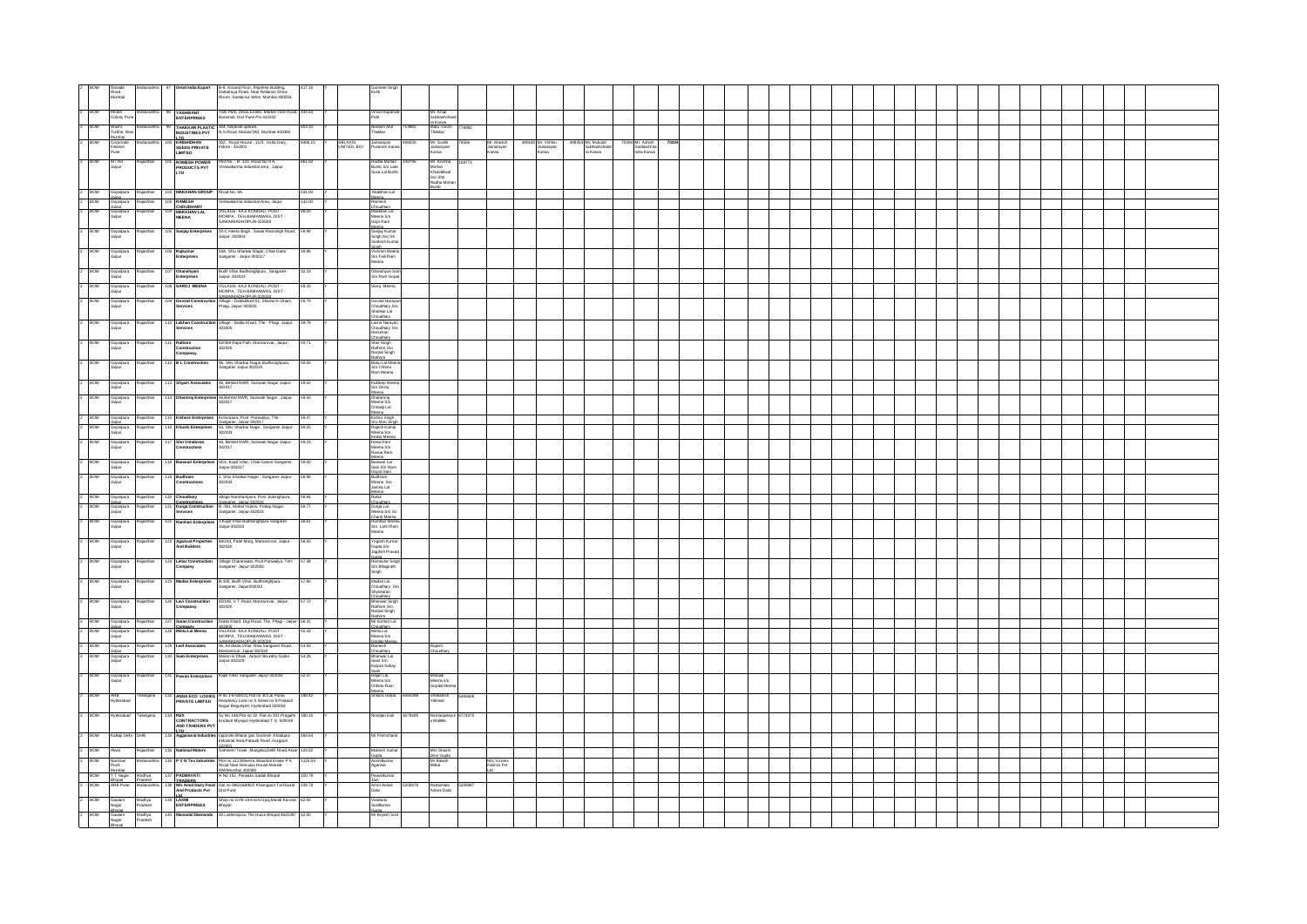|                | 2 BOM                                      |                                                          |                                                                                  |     | Latur Main Maharashtra 141 Digambar Agro                                     | A-91 Additional MIDC Latur                                                                                                                                                                                                                       |                  |                                                | Sarad<br>Digambar<br>Survawanshi<br>Mane<br>Mane          |                                                   |         |                                      |                            |                                                 |       |                              |                  |                 |  |  |  |  |  |  |  |  |
|----------------|--------------------------------------------|----------------------------------------------------------|----------------------------------------------------------------------------------|-----|------------------------------------------------------------------------------|--------------------------------------------------------------------------------------------------------------------------------------------------------------------------------------------------------------------------------------------------|------------------|------------------------------------------------|-----------------------------------------------------------|---------------------------------------------------|---------|--------------------------------------|----------------------------|-------------------------------------------------|-------|------------------------------|------------------|-----------------|--|--|--|--|--|--|--|--|
|                | 2 BOM Latur Main                           |                                                          |                                                                                  |     | Maharashtra 142 Padmini food                                                 | 98/D/B Near Hamal Maal Market Yard Latur                                                                                                                                                                                                         | 106.28           |                                                |                                                           |                                                   |         |                                      |                            |                                                 |       |                              |                  |                 |  |  |  |  |  |  |  |  |
|                | $2$ BOM<br>Ajara<br>Kolhapur<br>2 BOM      |                                                          |                                                                                  |     | Products<br>Maharashtra 143 Suraj Traders                                    | A/P Uttur Tal Ajara Kolhapur                                                                                                                                                                                                                     | 639.95<br>118.29 |                                                | Mane<br>Mahadeo<br>Guruling Dhabi                         |                                                   |         |                                      |                            |                                                 |       |                              |                  |                 |  |  |  |  |  |  |  |  |
|                | Ranade<br>Road<br>Mumbai<br>Nepti<br>2 BOM |                                                          |                                                                                  |     | Maharashtra 144 Saadiya Chowhan<br>Design                                    | Cecil Court 2nd Floor M Bhushan Road<br>Near Regal Cinema Mumbai 400001<br>Plot no C-54, Supa Pamer Industrial Area                                                                                                                              |                  |                                                | .<br>Saadiya Wahis<br>Chowhan<br><b>Chanu Nivrutti</b>    |                                                   |         |                                      |                            |                                                 |       |                              |                  |                 |  |  |  |  |  |  |  |  |
|                |                                            |                                                          | Maharashtra                                                                      |     | 145 Titanium Energy<br>Corporation                                           | Supa Tal Pamer , Dist Ahmednagar                                                                                                                                                                                                                 | 69.00            |                                                | andekar                                                   | Santosh<br>Bhanudas<br>Gaikwad<br>Rina Nitin kale |         |                                      |                            |                                                 |       |                              |                  |                 |  |  |  |  |  |  |  |  |
| $\overline{2}$ | BOM                                        | PUNE<br>KARVE RD                                         |                                                                                  |     | Maharashtra 146 Kale Infra Projects<br>Pyt Ltd                               | ND FLOOR SHREE G.M.DESHPANDE<br>OMPLEX NEAR MARKET YARD<br>INDAPUR ROAD.                                                                                                                                                                         | 500.77           |                                                | .<br>Nitin Marutrao<br>98814                              |                                                   | 219760  |                                      |                            |                                                 |       |                              |                  |                 |  |  |  |  |  |  |  |  |
| lz.            | <b>BOM</b><br>PUNE                         | FUNE<br>KARVE RD                                         | Maharashtra                                                                      |     | 147 Max Multicon Ltd                                                         | BARAMATI-413102<br>2ND FLOOR SHREE G.M.DESHPANDE<br>COMPLEX NEAR MARKET YARD<br>NDAPLIR ROAD<br>NDAPUR ROAD,<br>BARAMATI-413102                                                                                                                  | 445.33           |                                                | Nitin Manutrao<br>2698814                                 | Rina Nitin kale 5219760                           |         | VinodYashwa<br>ntRupnawarP<br>521975 |                            |                                                 |       |                              |                  |                 |  |  |  |  |  |  |  |  |
|                | BOM<br>PUNE<br>MODEL<br>COLONY             |                                                          | Maharashtra                                                                      |     | 148 Sanjivani Associato                                                      | Q10 3rd floor Chaitanya Nagari Phase II<br>Near Naad Brahma society Warje Pune<br>411052                                                                                                                                                         | 391.11           |                                                | Sunil Dattatr<br>fadane                                   |                                                   |         |                                      |                            |                                                 |       |                              |                  |                 |  |  |  |  |  |  |  |  |
|                | <b>BOM</b>                                 | Nasik City                                               | Maharashtra                                                                      |     | 149 Krushnai Associates                                                      | Regal Sapphire, Plot No. 56, Flat No. 01 A<br>Kohinoor Colony, Rajiv Nagar, Nashik-                                                                                                                                                              | 495.49           |                                                | lina Nitin kale 5219760                                   | Pravin Popa<br>Shinde                             |         |                                      |                            |                                                 |       |                              |                  |                 |  |  |  |  |  |  |  |  |
|                | <b>BOM</b>                                 | Nasik City                                               | Maharashtra                                                                      |     | 150 Shravani Associate                                                       | 422009<br>Regal Sapphire, Plot No. 56, Flat No. 01 A<br>inoor Colony, Rajiv Nagar, Nashik-                                                                                                                                                       | 495.49           |                                                | Marutrao<br>Sharikmao Kale                                | Suvarna<br>Santosh<br>Huluan                      |         |                                      |                            |                                                 |       |                              |                  |                 |  |  |  |  |  |  |  |  |
|                | <b>BOM</b>                                 | Nasik City                                               | aharashtra                                                                       | 151 | hwari Enterprises                                                            | ar marti<br>Regal Sapphire, Plot No. 56, Flat No. 01 A<br>Kohinoor Colony, Raily Neese Marti                                                                                                                                                     | 195.49           |                                                | na Nitin kale                                             | Avinash P<br>Shinde                               |         |                                      |                            |                                                 |       |                              |                  |                 |  |  |  |  |  |  |  |  |
|                | BOW                                        | lasik City                                               | Maharashtra                                                                      |     | 152 Parth Traders                                                            | stration<br>Regal Sapphire, Plot No. 56, Flat No. 01 A,<br>Kohinoor Colony, Rajiv Nagar , Nasik                                                                                                                                                  | 494.98           |                                                | Marutrao<br>Shankmao Kali                                 | Santosh<br>Dattatray                              |         |                                      |                            |                                                 |       |                              |                  |                 |  |  |  |  |  |  |  |  |
|                | BOW                                        | ARB<br>Hyderabad                                         | elangana                                                                         |     | 153 Versatile Mobile<br>Distributor                                          |                                                                                                                                                                                                                                                  | 371.36           |                                                | Ramesh                                                    | Madane<br>T. Marohar<br>Rao                       |         | Chavashrio<br>vasa Rao               |                            |                                                 |       |                              |                  |                 |  |  |  |  |  |  |  |  |
|                | BOM                                        | ARB<br>Hyderabad                                         | xlangana                                                                         |     | ımini Enterpris                                                              | Kohinoo Colony, Rajiy Nagar , Nasiiv<br>19200<br>19200 - Bara 2001/B Jurora Colony Road<br>19200 - Bara 2001/B Jurora Colony Road<br>19200 - Bara 2002/B Jurora Colony Road<br>19200 - Bara 2002/B Jurora Colony Road<br>1920 - Bara 2001/B Juro | 01.00            |                                                | Ramesh                                                    |                                                   |         |                                      |                            |                                                 |       |                              |                  |                 |  |  |  |  |  |  |  |  |
|                | BOM                                        | ARB<br>Hyderabad                                         | langana                                                                          |     | V Enterprises                                                                |                                                                                                                                                                                                                                                  | 299.00           |                                                | tamesh                                                    |                                                   |         |                                      |                            |                                                 |       |                              |                  |                 |  |  |  |  |  |  |  |  |
|                | BOW                                        | <b>WAKAD</b>                                             | aharashtra                                                                       |     |                                                                              |                                                                                                                                                                                                                                                  | 64.86            |                                                |                                                           |                                                   |         |                                      |                            |                                                 |       |                              |                  |                 |  |  |  |  |  |  |  |  |
|                | ROM                                        | <b>WAKAD</b>                                             |                                                                                  |     | 156 Neelkammal<br>Precision Works<br>157 New SangviJwe                       |                                                                                                                                                                                                                                                  |                  |                                                | Shrirang<br>Rahuran Zni<br>antosn v<br>imbole             |                                                   |         |                                      |                            |                                                 |       |                              |                  |                 |  |  |  |  |  |  |  |  |
|                |                                            |                                                          |                                                                                  |     |                                                                              | Mamtanagar , Old sagvi<br>Pune 411027                                                                                                                                                                                                            |                  |                                                |                                                           |                                                   |         |                                      |                            |                                                 |       |                              |                  |                 |  |  |  |  |  |  |  |  |
|                | <b>BOW</b><br>KALYAN<br>MAIN               |                                                          | Maharashtra                                                                      |     | 158 Shallmar Crackers                                                        | Makhija Corner, Nehru Chowk,<br>Ulhasnagar 421002, Dist. Thane                                                                                                                                                                                   | 76.42            |                                                | laresh<br>iakshomal<br>limodra Itil                       |                                                   |         |                                      |                            |                                                 |       |                              |                  |                 |  |  |  |  |  |  |  |  |
|                | ROM                                        | SSI Branch<br>Thane                                      |                                                                                  |     | 159 Right Angle                                                              | 2, Jaiswal House Riffe Range Road,<br>Behind Sarvodaya Hospital<br>Ghatkopar (W), Mumbai                                                                                                                                                         | .<br>20 K.G      |                                                |                                                           |                                                   |         |                                      |                            |                                                 |       |                              |                  |                 |  |  |  |  |  |  |  |  |
|                | <b>BOM</b>                                 | T T Nagar<br>Bhopai                                      | Madhya<br>Pradesh                                                                |     | 160 PALAK KUMAR<br>PAWAN KUMAR                                               | .<br>H. No. 152, Parwaliya Sadak, Bhopal                                                                                                                                                                                                         | 73.97            |                                                | <sup>3</sup> alak Kumar<br>awan Kumar                     |                                                   |         |                                      |                            |                                                 |       |                              |                  |                 |  |  |  |  |  |  |  |  |
|                | BOM                                        | Arera Colony Madhya<br>Bhopal Pradesh                    |                                                                                  |     |                                                                              |                                                                                                                                                                                                                                                  | 100.69           |                                                | <br>aicsh Patida                                          |                                                   |         |                                      |                            |                                                 |       |                              |                  |                 |  |  |  |  |  |  |  |  |
|                | BOM                                        | SSI Branch                                               | Maharashtr                                                                       |     | 162 Intikhab Ali Khan                                                        | Shop No.4, 2nd floor,<br>Excellency CHSL, SVP Nagar, MHADA                                                                                                                                                                                       | 51.25            |                                                | Intikhab Ali                                              |                                                   |         |                                      |                            |                                                 |       |                              |                  |                 |  |  |  |  |  |  |  |  |
|                | Thane                                      |                                                          |                                                                                  |     |                                                                              | Layout, Versova,<br>Andheri (W), Mumbai - 400053                                                                                                                                                                                                 |                  |                                                | Chan                                                      |                                                   |         |                                      |                            |                                                 |       |                              |                  |                 |  |  |  |  |  |  |  |  |
|                | 2 BOM                                      | Karol Bagh<br>Delhi                                      | Union<br>Territory of<br>India                                                   |     | 163 Beenas Diamand                                                           | Gold Plaza, Shop No.104,<br><b>Surudwara Road, Naiwala,</b><br>Karol Bagh, New Delhi -- 110005                                                                                                                                                   | 99.71            |                                                | Simmi Dhingra                                             |                                                   |         |                                      |                            |                                                 |       |                              |                  |                 |  |  |  |  |  |  |  |  |
|                | BOM                                        | Bajrao<br>Road, Pune                                     | <b>Maharashtr.</b>                                                               |     | <b>D S KULKARNI</b><br><b>DEVELOPERS</b><br>LIMITED                          | 1187/60, "DSK House", J. M. Road,<br>Shivajinagar, Pune - 411005                                                                                                                                                                                 | 933297           | SBI,UBI,Syndic<br>te Bank IDBI<br>Vijaya Barik | Jeepak S<br>Kulkarni                                      | Vijaykumar 2555240<br>Nathu Jagtap                |         | Uma Anil<br>Panse                    | 7511192 Shirish<br>Kulkami | 1850287 M/s Ascent<br>Promoters &<br>Developers |       | M/s Grow<br>Rich<br>Agrofore | M's Holy<br>Land | M/s<br>Sapphire |  |  |  |  |  |  |  |  |
|                | BOM                                        |                                                          | NEWDELHI<br>NONNAUG Territory of<br>HT PLACE India<br>RANJANGA Maharashtra<br>ON |     | 65 Unitech Ltd                                                               | 5 Community Centre, Saket, New Delhi<br>110017                                                                                                                                                                                                   | 150.15           |                                                | anjay Chand                                               | Ramesh<br>Chandra                                 | 216     | Ajay Chang                           | 4234 Minoti Bahr           | 4530 Suni Reich                                 | 62990 | 3 imar<br>nfrastructur       |                  |                 |  |  |  |  |  |  |  |  |
|                | <b>BOM</b>                                 |                                                          |                                                                                  |     | Sham Dairy                                                                   | S.No-223,AP-Panoli,Tal-Pamer Dist<br>Inperbank                                                                                                                                                                                                   | 40.34            |                                                | livedita<br>!ajkiran Dugga                                |                                                   |         |                                      |                            |                                                 |       |                              |                  |                 |  |  |  |  |  |  |  |  |
|                | BOW                                        | RANJANGA<br>ON                                           | Maharashtra                                                                      |     | 167 Priyanka Corruga<br>Boxes Pvt Ltd                                        | Flat no-401,Fourth floor, Building-D,Konark<br>Eureka Wadgaon Shery,Pune-411014                                                                                                                                                                  | 84.70            |                                                | Rajkiran Singh<br>Duggal<br>44346                         | Nivedita<br>Rajkiran<br>Duggal                    | 45284   |                                      |                            |                                                 |       |                              |                  |                 |  |  |  |  |  |  |  |  |
|                | <b>BOM</b>                                 |                                                          | Union<br>Territory of                                                            |     | 168 Srishti Fashion<br>Creator                                               | .<br>B-23/B, Old Double Storey, Lajpat Nagar-4,                                                                                                                                                                                                  | 03.00            |                                                | Sandeep<br>Goswami                                        |                                                   |         |                                      |                            |                                                 |       |                              |                  |                 |  |  |  |  |  |  |  |  |
|                | <b>BOM</b>                                 | NEWDELH<br>SOUTH<br>EXTN.<br>ARB<br>(Pitampura)<br>Delhi | India<br>Dolbi                                                                   |     | EARTH<br>INTERNATIONAL<br>PVT LTD                                            | New<br>1981 - Maria Showroom Address<br>1) Plot No F-156, EPOP, RIICO Industrial<br>Area, Neemrana, Disti. Alwar, Rajshthan.<br>2) D-29, 2nd Floor, Hauzishas, New Delhi                                                                         | 183.44           |                                                | B.K.Jain                                                  | . Neelmani<br>Jain                                |         | Prasam Ma<br>Lodha                   |                            |                                                 |       |                              |                  |                 |  |  |  |  |  |  |  |  |
|                |                                            |                                                          |                                                                                  |     |                                                                              | .110016.<br>3) Plot No 78 to 82, Plot No 268, Anjar<br>Industrial Estate, Anjar, Distt. Kutch, Gujrat.                                                                                                                                           |                  |                                                |                                                           |                                                   |         |                                      |                            |                                                 |       |                              |                  |                 |  |  |  |  |  |  |  |  |
|                | 2 BOM                                      | RAJAPARK<br>JAIPUR                                       |                                                                                  |     |                                                                              | Shop no 24, Main Market Jagatpura Jaipur 27.92                                                                                                                                                                                                   |                  |                                                | Vand Kishore<br>Supta                                     |                                                   |         |                                      |                            |                                                 |       |                              |                  |                 |  |  |  |  |  |  |  |  |
|                | 2 BOW                                      | RAJAPARK<br>JAIPUR                                       |                                                                                  |     | 170 KHANDELWAL<br>HARDWARE AND<br>FI FCTRIC STORE<br>171 Rajendra Industries | 148, Ram Nagar 6,<br>KhoraBisal, Jaipur                                                                                                                                                                                                          | 42.41            |                                                | lajendra Singh                                            |                                                   |         |                                      |                            |                                                 |       |                              |                  |                 |  |  |  |  |  |  |  |  |
|                | 2 BOM                                      | NOIDA.<br>SECTOR-27                                      | eritory of                                                                       |     | 172 AK<br>CONSTRUCTION                                                       | K-1106, Sec-23, Sanjay Nagar, Ghaziabad, 158.51<br><b>ILP</b>                                                                                                                                                                                    |                  |                                                | vender<br>umar Mishra                                     |                                                   |         |                                      |                            |                                                 |       |                              |                  |                 |  |  |  |  |  |  |  |  |
|                | <b>BOM</b><br><b>JAIPUR</b>                | Delh<br>RAJAPARK                                         |                                                                                  |     | 173 AGARWAL<br>TRADING COMPANY Mandi, Jaipur                                 | B -63, First floor, Rajdhani Krishi Upaj                                                                                                                                                                                                         | 52.70            |                                                | Parvati Devi<br>houthary                                  |                                                   |         |                                      |                            |                                                 |       |                              |                  |                 |  |  |  |  |  |  |  |  |
|                | 2 BOM<br>Aimer                             |                                                          |                                                                                  |     |                                                                              | 174 S.S ENTERPRISES 15/548, Near Hotel Data Inn Srinagar Road, 479.16                                                                                                                                                                            |                  |                                                |                                                           | S S Food                                          |         |                                      |                            |                                                 |       |                              |                  |                 |  |  |  |  |  |  |  |  |
|                | BOM                                        | Narayan pet<br>Branch Pune                               |                                                                                  |     | 75 Yashahree Food<br>Products                                                | Almer<br>Shop No 3,Kaustubh Society Anandnagar<br>Sinhgadh Road, Pune 411 051                                                                                                                                                                    | 534              |                                                | Ananat Jugal<br>Acharva<br>Pradeep<br><b>Ganesh Sathe</b> | Product                                           |         |                                      |                            |                                                 |       |                              |                  |                 |  |  |  |  |  |  |  |  |
|                | 2 BOM                                      | Govindgarh                                               | iasthan                                                                          |     | 176 Krishita Food<br>Process Ind Put Inf                                     | :B - 5 Geetanjali Tower, Ajmer Road, Jaipur 150.86                                                                                                                                                                                               |                  |                                                | Parvati Devi<br>Choudharv<br>5263225                      | Manisha<br>Dalmia.                                | 5263215 |                                      |                            |                                                 |       |                              |                  |                 |  |  |  |  |  |  |  |  |
|                | $2 - BOM$                                  | Tilak Road<br>Pune                                       | aharashtra                                                                       |     |                                                                              | Process Ind Put Ind. Dhanada, 16/6, plot no 8, Erandwana<br>CORPORATION LTD Housing Society , Patwardhan bagh ,Pune                                                                                                                              | 488.83           |                                                | Ramesh<br>Ramchandra                                      | Veena<br>Ramesh<br>avele                          |         |                                      |                            |                                                 |       |                              |                  |                 |  |  |  |  |  |  |  |  |
|                | BOM                                        | ARB Dehi                                                 | Union<br>Territory of<br>India                                                   |     | <sup>178</sup> MVS MANGLA<br>TRADING<br><b>CORPORATION</b>                   | 411 004<br>495/7, Kadipur Industrial Area, Near Shiv 493.00<br>Mandir,<br>Gurgaon-Pataudi Road,<br>Gurgaon- 123505                                                                                                                               |                  |                                                | Havele<br>Sheshan(Sh<br>n) Kumar<br>Aggarwal              |                                                   |         |                                      |                            |                                                 |       |                              |                  |                 |  |  |  |  |  |  |  |  |
|                |                                            |                                                          | Akurdi Pune Maharashtra                                                          |     |                                                                              | Shop No 17/18 N B Arcade Akurdi Pune 755.05                                                                                                                                                                                                      |                  |                                                | Vinod Tukaram                                             |                                                   |         |                                      |                            |                                                 |       |                              |                  |                 |  |  |  |  |  |  |  |  |
|                | BOM<br><b>BOM</b>                          |                                                          | Union                                                                            |     | 179 MS V T ADASKAR<br>AND CO<br>180 PURAB<br>NFRASTRUCTURE<br>PROJECTS LTD   | 411035<br>Dharmkunj, 1775 A, Gali Piplanwali,<br>Khuh Bombaywala, Amritsar- 143 006,<br>PUNJAB                                                                                                                                                   | 102.00           |                                                | daskar<br>Iajneesh Mehra                                  | Mrs. Pooja                                        | 253292  | Dharampal<br>Malhotra<br>253697      |                            |                                                 |       |                              |                  |                 |  |  |  |  |  |  |  |  |
|                | BOM                                        | GURGOAN<br>SUSHANT<br>LOK Dehi                           | Territory of<br>India                                                            |     | PURAB KRISHI<br>PRIVATE LIMITED                                              |                                                                                                                                                                                                                                                  | 10.00            |                                                |                                                           | lehra<br>Mrs. Pooja                               | 3292    | Vicky Ram<br>Bhagat<br>542203        |                            |                                                 |       |                              |                  |                 |  |  |  |  |  |  |  |  |
|                | BOM                                        |                                                          | GURGOAN Union<br>SUSHANT Territory of<br>LOK Delhi India                         |     | 82 Sumita Pradip Dixit                                                       | Dharmkunj, 1775 A, Gall Pipla<br>Khuh Bombaywala,<br>Amritsar: 143 006, PUNJAB                                                                                                                                                                   | 189.00           |                                                |                                                           | shra                                              |         |                                      |                            |                                                 |       |                              |                  |                 |  |  |  |  |  |  |  |  |
|                |                                            | KASARVAD<br>AVLI<br>THANE                                |                                                                                  |     |                                                                              | Flat No.1101, 11TH Floor B Wing, Rajgir<br>Court, Plot No.6, CTS No.28/10, Dadar,<br>Kohinoor Road,<br>Village– Matunga, Mumbai                                                                                                                  |                  |                                                | SumitaPradip<br>Dixit                                     | Rishikesh<br>Pradip Dixit                         |         | Pradip<br>Sanatkuma<br>Dixit         |                            |                                                 |       |                              |                  |                 |  |  |  |  |  |  |  |  |
|                | BOM<br>A R B<br>Chennai                    |                                                          | Tamil Nadu                                                                       |     | 183 GEE KEES<br>MACHINES                                                     | 56/41(1), Mullai Street, Near Hotel<br>apooma<br>shminagar, Tirupur-641602                                                                                                                                                                       | 160.84           |                                                | G Arunagiri                                               | P J Selvapathy                                    |         |                                      |                            |                                                 |       |                              |                  |                 |  |  |  |  |  |  |  |  |
|                | <b>BOM</b><br>KALYAN<br>MAIN               |                                                          |                                                                                  |     | 184 MS SARASWATH<br>USTRIES                                                  | Gala No.104, Kanchan Industrial Estate,<br>Ancheri Kurla Road,<br>Village Mohili, Sakinaka,<br>Mumbai 400 702                                                                                                                                    | 499.37           |                                                | Sunil<br>Harishchandre <sup>:</sup><br>andirkar           | Mr. Harpal<br>Singh Khurana                       |         | Mr. Sachit<br>Harish Shett           |                            |                                                 |       |                              |                  |                 |  |  |  |  |  |  |  |  |
|                | $\sim$ BOM                                 |                                                          |                                                                                  |     | <b>DIVEYA TRADERS</b>                                                        | No.29-A, Fancy Garden, NGR Nagar,<br>Uthukuli Road,Anaikadu, TIRUPUR – 641                                                                                                                                                                       | 9.48             |                                                | D. Umadevi<br>N. Durai                                    |                                                   |         |                                      |                            |                                                 |       |                              |                  |                 |  |  |  |  |  |  |  |  |
|                |                                            |                                                          |                                                                                  |     |                                                                              | <b>STATE OF BUILDING</b>                                                                                                                                                                                                                         |                  |                                                |                                                           |                                                   |         |                                      |                            |                                                 |       |                              |                  |                 |  |  |  |  |  |  |  |  |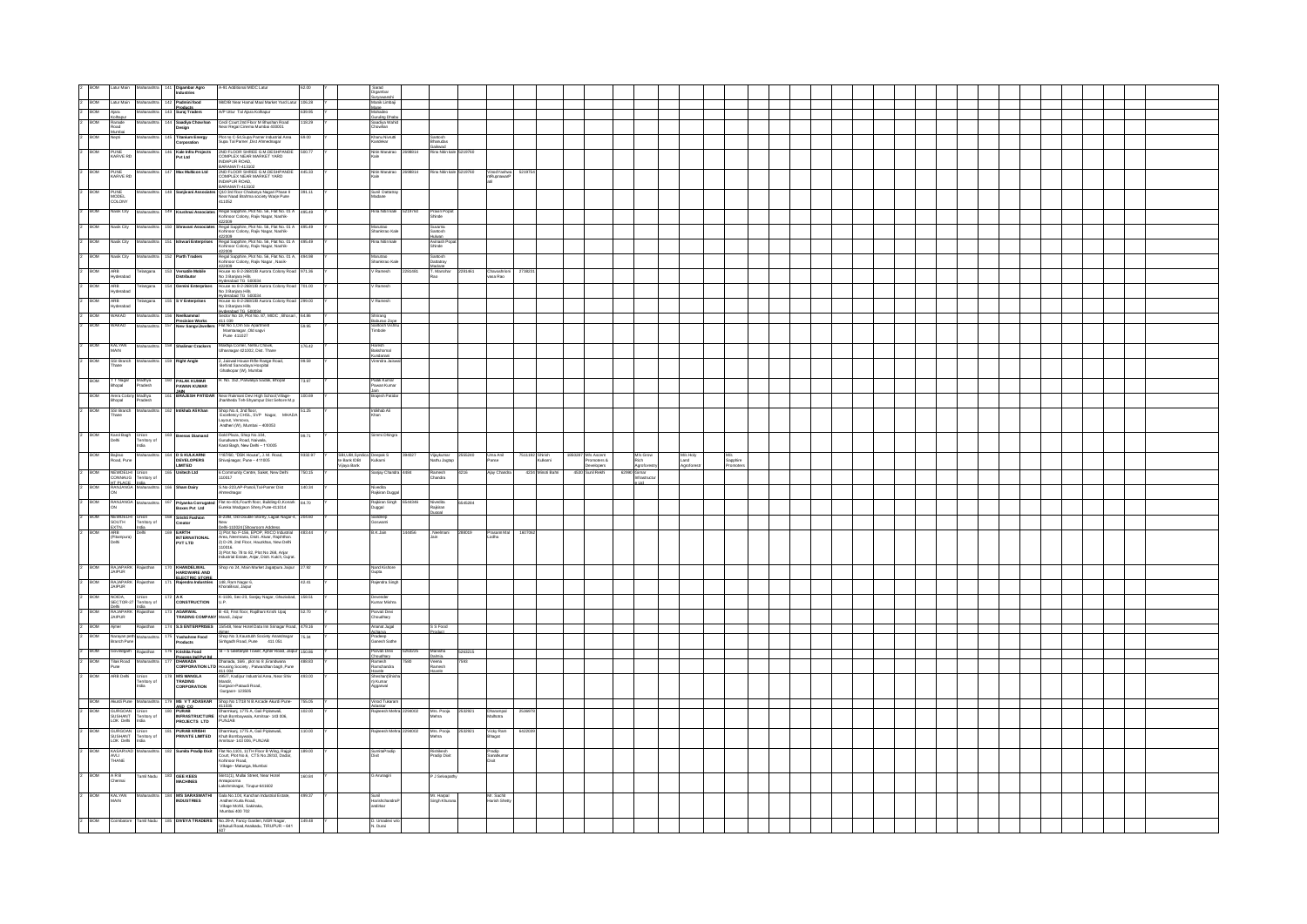| BOM                       |                                                   |                                |                                                                                    | 169.66                                                                                                                                                                                                                                                                                                                                                                                                                                                                  |                                                                          | D. Pruthviraju<br>s/o N. Durai                   |         |                                     |         |                                       |                                |        |                         |       |                                    |                 |                                                              |                               |                                     |                    |                                         |                                        |            |                          |                             |  |
|---------------------------|---------------------------------------------------|--------------------------------|------------------------------------------------------------------------------------|-------------------------------------------------------------------------------------------------------------------------------------------------------------------------------------------------------------------------------------------------------------------------------------------------------------------------------------------------------------------------------------------------------------------------------------------------------------------------|--------------------------------------------------------------------------|--------------------------------------------------|---------|-------------------------------------|---------|---------------------------------------|--------------------------------|--------|-------------------------|-------|------------------------------------|-----------------|--------------------------------------------------------------|-------------------------------|-------------------------------------|--------------------|-----------------------------------------|----------------------------------------|------------|--------------------------|-----------------------------|--|
| 2 BOM                     |                                                   |                                |                                                                                    | 984.57                                                                                                                                                                                                                                                                                                                                                                                                                                                                  |                                                                          |                                                  | 544721  |                                     | 3563884 |                                       |                                |        |                         |       |                                    |                 |                                                              |                               |                                     |                    |                                         |                                        |            |                          |                             |  |
|                           | ARB<br>Hyderabad                                  |                                |                                                                                    | Combatore Tamil Nada   186   <b>ENN DEE STEELS</b>   No.29-A, Fancy Garden, NGR Nagar,<br>ARB   Tdiangana   187   ADITYA RAMENT   UNAAN ROAANIA   TRUPUR - 641<br>  ARB   Tdiangana   187   ADITYA RAMENT   SI-11-2224/1 Second Foot Abov                                                                                                                                                                                                                               |                                                                          | Nalini<br>Vabilisetty                            |         | Mrs. Rani<br>Sunku                  |         |                                       |                                |        |                         |       |                                    |                 |                                                              |                               |                                     |                    |                                         |                                        |            |                          |                             |  |
| <b>BOM</b>                | NANDED                                            |                                |                                                                                    | 188 MAYUR BALAJRAO Shri Swami Samarth Builders & Developers,<br>AMILKANTHWAR Opp. Bokare Hospital, Near SBI, Station<br>Road, Doctors Lane Nanded 431602<br>26.66                                                                                                                                                                                                                                                                                                       |                                                                          | Mayur Balajir<br>Amilkantwar                     |         |                                     |         |                                       |                                |        |                         |       |                                    |                 |                                                              |                               |                                     |                    |                                         |                                        |            |                          |                             |  |
|                           | NANDED<br>ASSADULL<br>ABAD Latur                  |                                |                                                                                    |                                                                                                                                                                                                                                                                                                                                                                                                                                                                         |                                                                          |                                                  |         |                                     |         |                                       |                                |        |                         |       |                                    |                 |                                                              |                               |                                     |                    |                                         |                                        |            |                          |                             |  |
| BOM<br>$2 \overline{ROM}$ | Latur                                             | Maharashtra                    | 189 JAY INDUSTRIES<br>190 GENESIS                                                  | Plot NO. 18 MIDC Beed.<br>194.67<br>Flat No-1, Bora Landmark , Krishna<br>105.06                                                                                                                                                                                                                                                                                                                                                                                        |                                                                          | Shital Kedar                                     |         |                                     |         |                                       |                                |        |                         |       |                                    |                 |                                                              |                               |                                     |                    |                                         |                                        |            |                          |                             |  |
|                           |                                                   | Katrj Pune Maharashtra         |                                                                                    |                                                                                                                                                                                                                                                                                                                                                                                                                                                                         |                                                                          | Jaku<br>Mr Maitreya<br>Shekhar<br>Kodikar        |         |                                     |         |                                       |                                |        |                         |       |                                    |                 |                                                              |                               |                                     |                    |                                         |                                        |            |                          |                             |  |
| 2 BOM                     | Nasik City                                        | Maharashtra                    | VLIAYALAXMI<br><b>SHASHANK</b><br>MANERIKAR                                        | Flat No-1, Bora Landmant, Asarınsı<br>Colony, Lane No-10, Paramhans<br>Nanar, Kothrud Pune-411038<br>Bunglow No.1, Kirti Tenant Society, Canal 126.72<br>Road, Behind HPT College, Nasik - 422005                                                                                                                                                                                                                                                                       |                                                                          | Vijayalaxmi S.<br>Vlanerikar                     |         |                                     |         |                                       |                                |        |                         |       |                                    |                 |                                                              |                               |                                     |                    |                                         |                                        |            |                          |                             |  |
| <b>BOM</b>                | Nasik City                                        | Maharashtra                    | 192 SHASHANK                                                                       | 275.64                                                                                                                                                                                                                                                                                                                                                                                                                                                                  |                                                                          | Shashark Sha                                     |         |                                     |         |                                       |                                |        |                         |       |                                    |                 |                                                              |                               |                                     |                    |                                         |                                        |            |                          |                             |  |
|                           |                                                   |                                |                                                                                    | <b>SHASHANK</b> F - 10, Silver Plaza, Canada Comer<br>MANERIKAR AND Sharanpur Road, Nasik - 422202<br>COMPANY                                                                                                                                                                                                                                                                                                                                                           |                                                                          | Manerikar                                        |         |                                     |         |                                       |                                |        |                         |       |                                    |                 |                                                              |                               |                                     |                    |                                         |                                        |            |                          |                             |  |
|                           |                                                   |                                | 2 BOM KOLKATA N West Bengal 193 MS BHARAT<br>2 BOM ARB Tamil Nadu 194 HITECH ALLOY | 10th Floor, room No 34, 23A, Netaji<br>943.52<br>SUPPLY COMPANY Subhash Rod Koliata -700001<br>194 HITECH ALLOY NO.386 SIDCO INDUSTRIAL<br>151.65                                                                                                                                                                                                                                                                                                                       |                                                                          | Mahavir Prasas<br>hakaliya<br>idtoL.             |         |                                     |         |                                       |                                |        |                         |       |                                    |                 |                                                              |                               |                                     |                    |                                         |                                        |            |                          |                             |  |
|                           | A R B<br>Chennai                                  |                                | <b>CASTINGS</b>                                                                    | NO.386 SIDCO INDUSTRIAL ESTATE<br>AMBATTUR NORTH PHASE CHENNA                                                                                                                                                                                                                                                                                                                                                                                                           |                                                                          |                                                  |         |                                     |         |                                       |                                |        |                         |       |                                    |                 |                                                              |                               |                                     |                    |                                         |                                        |            |                          |                             |  |
| <b>BOM</b>                | ARB<br>Chennai                                    | Tamil Nadu                     | OSR GUM                                                                            | No.333, 3rd floor, T6 Geetha Building,<br>199.92                                                                                                                                                                                                                                                                                                                                                                                                                        |                                                                          | M Manoh                                          |         |                                     |         |                                       |                                |        |                         |       |                                    |                 |                                                              |                               |                                     |                    |                                         |                                        |            |                          |                             |  |
|                           |                                                   |                                | <b>RODUCT</b>                                                                      | Nehru Street, Ram Nagar,<br>Coimbatore Pin 641009                                                                                                                                                                                                                                                                                                                                                                                                                       |                                                                          |                                                  |         |                                     |         |                                       |                                |        |                         |       |                                    |                 |                                                              |                               |                                     |                    |                                         |                                        |            |                          |                             |  |
| BOM                       | ARB Dehi                                          | Union<br>Territory of<br>India | Classic Jewels                                                                     | F/23, 2nd floor,<br>Market,<br>New Delhi 110001<br>Bhagat Singh 467.48                                                                                                                                                                                                                                                                                                                                                                                                  |                                                                          | litin Sigla                                      |         | Goodluck<br>mmodity                 |         |                                       |                                |        |                         |       |                                    |                 |                                                              |                               |                                     |                    |                                         |                                        |            |                          |                             |  |
| <b>BOM</b>                | ARB Dehi                                          |                                |                                                                                    | 450.22                                                                                                                                                                                                                                                                                                                                                                                                                                                                  |                                                                          | ias Varma                                        |         | Aanoj Kumar                         | 3561721 |                                       |                                |        |                         |       |                                    |                 |                                                              |                               |                                     |                    |                                         |                                        |            |                          |                             |  |
|                           |                                                   | Union<br>Territory of<br>ndia  |                                                                                    | <b>LOVE GEMS AND 2745, IIIRD Floor Gall No. 23 Beadorpura</b>                                                                                                                                                                                                                                                                                                                                                                                                           |                                                                          |                                                  |         |                                     |         |                                       |                                |        |                         |       |                                    |                 |                                                              |                               |                                     |                    |                                         |                                        |            |                          |                             |  |
| <b>BOM</b>                | Aurangbad                                         | aharash                        | I MITED.<br>SAI WAREHOUSING                                                        | .<br>Gat No.137, Pere Chowk, Opp.Bajaj Auto                                                                                                                                                                                                                                                                                                                                                                                                                             |                                                                          | iaban<br>iakharam Peri                           |         |                                     |         |                                       |                                |        |                         |       |                                    |                 |                                                              |                               |                                     |                    |                                         |                                        |            |                          |                             |  |
| 2 BOM                     | BHOPAL<br>ARERA                                   | Madhya<br>Pradesh              | MOHAN LAL<br>PATIDAR                                                               | Near Rukmani Devi High School; Village-<br>Jharkheda Teh-Shyampur Dist Sehore M.p                                                                                                                                                                                                                                                                                                                                                                                       |                                                                          | Mohan Lal<br>Patidar                             |         |                                     |         |                                       |                                |        |                         |       |                                    |                 |                                                              |                               |                                     |                    |                                         |                                        |            |                          |                             |  |
| <b>BOM</b>                | ARB Dehi                                          | Union<br>Territory of          | AKP GEMS AND<br>JEWELS                                                             | 2781/21, Ground floor, Beadonpura, Karol<br>Bagh, New Delhi-5<br>404.48                                                                                                                                                                                                                                                                                                                                                                                                 |                                                                          | Ajay Kumar<br>Pandey                             |         | Mr Anil Kumar<br>Pandey             |         |                                       |                                |        |                         |       |                                    |                 |                                                              |                               |                                     |                    |                                         |                                        |            |                          |                             |  |
| <b>BOM</b>                |                                                   |                                |                                                                                    |                                                                                                                                                                                                                                                                                                                                                                                                                                                                         |                                                                          | lamchandra                                       |         |                                     |         |                                       |                                |        |                         |       |                                    |                 |                                                              |                               |                                     |                    |                                         |                                        |            |                          |                             |  |
|                           |                                                   |                                |                                                                                    |                                                                                                                                                                                                                                                                                                                                                                                                                                                                         |                                                                          | asant Jagtap                                     |         |                                     |         |                                       |                                |        |                         |       |                                    |                 |                                                              |                               |                                     |                    |                                         |                                        |            |                          |                             |  |
|                           |                                                   |                                |                                                                                    |                                                                                                                                                                                                                                                                                                                                                                                                                                                                         |                                                                          |                                                  |         |                                     |         |                                       |                                |        |                         |       |                                    |                 |                                                              |                               |                                     |                    |                                         |                                        |            |                          |                             |  |
| $2$ BOM<br>$2$ BOM        |                                                   |                                |                                                                                    | $\begin{tabular}{l c c c c c c c c} \hline \multicolumn{3}{c}{\multicolumn{3}{c}{\multicolumn{3}{c}{\multicolumn{3}{c}{\multicolumn{3}{c}{\multicolumn{3}{c}{\multicolumn{3}{c}{\multicolumn{3}{c}{\multicolumn{3}{c}{\multicolumn{3}{c}{\multicolumn{3}{c}{\multicolumn{3}{c}{\multicolumn{3}{c}{\multicolumn{3}{c}{\multicolumn{3}{c}{\multicolumn{3}{c}{\multicolumn{3}{c}{\multicolumn{3}{c}{\multicolumn{3}{c}{\multicolumn{3}{c}{\multicolumn{3}{c}{\multicolumn$ |                                                                          | Suraj Raman<br>Bhubal<br>Jaimik Jitendra<br>Shah |         |                                     |         |                                       |                                |        |                         |       |                                    |                 |                                                              |                               |                                     |                    |                                         |                                        |            |                          |                             |  |
| <b>BOM</b>                |                                                   | Guirat                         | 204 RUSHI COTTEX                                                                   | 443.57                                                                                                                                                                                                                                                                                                                                                                                                                                                                  |                                                                          | Shaileshkumar                                    |         | Minaxiben 2330149                   |         |                                       |                                |        |                         |       |                                    |                 |                                                              |                               |                                     |                    |                                         |                                        |            |                          |                             |  |
|                           |                                                   |                                | PVT LTD                                                                            | Carden Prahladnagar Ahmedabad<br>46/47, 4th Floor, Empire Tower, Nr.<br>Associated Petrol Pump, Panchvati,<br>C.G.Road, Ellis bridge Ahmedabad 380006.                                                                                                                                                                                                                                                                                                                  |                                                                          | larendrakum<br>andya                             |         | Jagdishkuma<br>Soni                 |         |                                       |                                |        |                         |       |                                    |                 |                                                              |                               |                                     |                    |                                         |                                        |            |                          |                             |  |
| 2 BOM ARB                 |                                                   | Telangana                      | 205 M'S DEEPTHI                                                                    | 69, Door No:5-5-35/165, Prashant Nagar<br>173.94                                                                                                                                                                                                                                                                                                                                                                                                                        |                                                                          | Deepthi<br>Sowianya                              |         | Mr Ani<br>Kumar Gho                 |         |                                       |                                |        |                         |       |                                    |                 |                                                              |                               |                                     |                    |                                         |                                        |            |                          |                             |  |
| $2 - BOM$                 |                                                   | Telangana                      | PHARMA<br>206 BALAJI TRADING                                                       | 52.50                                                                                                                                                                                                                                                                                                                                                                                                                                                                   |                                                                          | Nerela<br>Sriniyasa Rao                          |         |                                     |         |                                       |                                |        |                         |       |                                    |                 |                                                              |                               |                                     |                    |                                         |                                        |            |                          |                             |  |
| $2 - BOM$                 | Hyderabad<br>ARB<br>Hyderabad<br>ARB<br>Hyderabad | Telangana                      | CORPORATION<br>207 VINDA<br>TECHNOLOGIES                                           | 69, Door No-S-5-35165, Prashmar Nagar<br>Kadadaan Mood Soomaal Andrews<br>S-3-454 Green Character Apartments<br>Analysis and Common Apartments<br>Analysis Analysis and Monteveland<br>Analysis and Hudson<br>Monte Analysis and Monteveland<br>Ana<br>159.63                                                                                                                                                                                                           |                                                                          | Gajula Govinda                                   | 823179  | Madduri<br>Krishna                  | 1823181 | Gajula<br>Eshwar Rao                  | 2651036 Madduri<br>Srinivasulu | 268882 |                         |       |                                    |                 |                                                              |                               |                                     |                    |                                         |                                        |            |                          |                             |  |
| 2 BOM                     | ARB<br>chardioarh<br>Gautam<br>Nagar<br>Bhopal    | Punjab                         | 1TD<br>208 Shree Sai                                                               | 116.32                                                                                                                                                                                                                                                                                                                                                                                                                                                                  |                                                                          | Mr Manoj                                         |         |                                     |         |                                       |                                |        |                         |       |                                    |                 |                                                              |                               |                                     |                    |                                         |                                        |            |                          |                             |  |
| 2 BOM                     |                                                   | MP                             | International<br>209 SAHAYOG<br>MCROFINANCE<br>LIMITED                             | 940.49                                                                                                                                                                                                                                                                                                                                                                                                                                                                  |                                                                          | Kumar Karsal<br>Amul<br>Urdhwareshe<br>Digamber  | 549023  | Mr.AnandPati 2586213                |         | Mr.JitendraPr<br>asad Tiwari<br>45130 |                                |        |                         |       |                                    |                 |                                                              |                               |                                     |                    |                                         |                                        |            |                          |                             |  |
|                           |                                                   |                                |                                                                                    | 2:-E-7/88 LalaLajpatral Society Arera                                                                                                                                                                                                                                                                                                                                                                                                                                   |                                                                          |                                                  |         |                                     |         |                                       |                                |        |                         |       |                                    |                 |                                                              |                               |                                     |                    |                                         |                                        |            |                          |                             |  |
| 2 BOM                     | Malviya<br>Nagar Jaipur                           |                                | 210 VARAHA INFRA                                                                   | 2.16-7766 Casacapamar Society Arena<br>Colony Bhooal<br>UmeshSmrati, Plot No. 6, Jalam Vilas<br>Scherne, Paota B Road, Jodhpur, Rajasthan -<br>342001<br>1936.91                                                                                                                                                                                                                                                                                                        | SBI,ICICIAXIS,<br>ALLAHABAD,C<br>ORPORATION,<br>BOB,BOI,IDBI,B           | Prem Singh                                       | 2079837 | Khushwant<br>Singh Rao              | 2079949 | Mufat Singh                           | 110388 Jagdev Singh 2110391    |        |                         |       |                                    |                 |                                                              |                               |                                     |                    |                                         |                                        |            |                          |                             |  |
|                           |                                                   |                                |                                                                                    |                                                                                                                                                                                                                                                                                                                                                                                                                                                                         |                                                                          |                                                  |         |                                     |         |                                       |                                |        |                         |       |                                    |                 |                                                              |                               |                                     |                    |                                         |                                        |            |                          |                             |  |
| 2 BOM                     | Model<br>Colony Pune                              | Maharashtra                    | 211 AUTOCRAT<br><b>AUTOMOTIVE</b>                                                  | 1) No. 41/2/1A Babar Heritage opp.st<br>Ursula Dattawadi Akurdi Pune 411035<br>2) S. NO. 88/1 & 2, Panruti<br>476.83                                                                                                                                                                                                                                                                                                                                                    |                                                                          | Ninad Pradeep 1648709<br>Meistry                 |         | Mrs.<br>KavitaNinadM                | 3276325 | M/s Hansa<br>Diesel Pvt.              |                                |        |                         |       |                                    |                 |                                                              |                               |                                     |                    |                                         |                                        |            |                          |                             |  |
|                           |                                                   |                                | STAMPING PLTD                                                                      | Village, Sriperumbudur Kanchipuram                                                                                                                                                                                                                                                                                                                                                                                                                                      |                                                                          |                                                  |         |                                     |         |                                       |                                |        |                         |       |                                    |                 |                                                              |                               |                                     |                    |                                         |                                        |            |                          |                             |  |
| <b>BOM</b>                | Pandharpur                                        | Maharashtr                     | 212 MS PARTH<br><b>ENTERPRISES</b>                                                 | Tamihadu State<br>At & Village: Anavali, Tal: Pandharpur, Dist. So 266.87                                                                                                                                                                                                                                                                                                                                                                                               |                                                                          | RaiendrasinghS<br>panSurvayan                    |         |                                     |         |                                       |                                |        |                         |       |                                    |                 |                                                              |                               |                                     |                    |                                         |                                        |            |                          |                             |  |
| <b>BOM</b>                |                                                   | Raipur Main Chatisgarh         | 213 HETAUDA<br>INDUSTRIES PVT                                                      | Shree Complex, Phool Chowk, G.E. Road<br>Raipur Pin: 492001 2) Plot/ Kh. No.<br>426.60                                                                                                                                                                                                                                                                                                                                                                                  |                                                                          | Abhay Kumar<br>Singh                             | 5269079 | Mrs. Archana 5269092<br>Singh       |         |                                       |                                |        |                         |       |                                    |                 |                                                              |                               |                                     |                    |                                         |                                        |            |                          |                             |  |
|                           |                                                   |                                | $\mathsf{I}$                                                                       | 101/15&101/17.PH No-111, Village: Sankti,                                                                                                                                                                                                                                                                                                                                                                                                                               |                                                                          |                                                  |         |                                     |         |                                       |                                |        |                         |       |                                    |                 |                                                              |                               |                                     |                    |                                         |                                        |            |                          |                             |  |
| BOM                       |                                                   | Ahmedabad Gujrat<br>Bhadra     | <b>HEER TRADELINK</b><br>PVT.LTD.                                                  | Rainer Chhattisman, Magic Chaire Chhattisman,<br>305, Sarita Complex, Beside Sarovar<br>Complex, C.G. Road, Navrangpura,<br>983.39                                                                                                                                                                                                                                                                                                                                      |                                                                          | <sup>5</sup> ankaj<br>Chandulal Shah             | 2402384 | Mr. Bhaumik<br>Pankaj Shah          | 90638   |                                       |                                |        |                         |       |                                    |                 |                                                              |                               |                                     |                    |                                         |                                        |            |                          |                             |  |
| <b>BOM</b>                | Jawahar<br>Road                                   | aharas?                        | ASHIRWAD<br>INDUSTRIES                                                             | Umedabad-380009<br>Survey No. 78, MoujeMakarampur,Tah ><br>Bhatkuli, Dist Amravati<br>58.25                                                                                                                                                                                                                                                                                                                                                                             |                                                                          | Saurabh<br>RamdasKalpar                          |         | MrAbhijeetRa<br>mdasAkhare          |         | Aanohar                               |                                |        |                         |       |                                    |                 |                                                              |                               |                                     |                    |                                         |                                        |            |                          |                             |  |
| BOM                       | Amarayati<br>Gautam                               |                                |                                                                                    |                                                                                                                                                                                                                                                                                                                                                                                                                                                                         |                                                                          | .<br>Indari Lilwar                               |         | Shri Dinesh                         |         | Jawanial<br>Shri Manish               | Shri Vijay<br>Lilwani          | 45632  | Shri Rames              |       |                                    |                 |                                                              |                               |                                     |                    |                                         |                                        |            |                          |                             |  |
|                           | Nagar<br>Bhopal                                   |                                |                                                                                    | SHRIMATI<br>JWELLERY HOUSE (MP)<br>PVT LTD<br>PVT LTD                                                                                                                                                                                                                                                                                                                                                                                                                   |                                                                          |                                                  |         | ilwani                              |         | lnavl                                 |                                |        | kani                    |       |                                    |                 |                                                              |                               |                                     |                    |                                         |                                        |            |                          |                             |  |
| <b>BOM</b>                | South Extn.<br>Delhi                              |                                |                                                                                    | PWUSH AT6B-1 McNan Cooperative Industrial 222.84<br>COLONISERS LTD Extent Mah Mathura Road New Delhi<br>BALAJI 1971 Mah Mathura Road New Delhi<br>ENTER PRISES 10tl Pune 412409                                                                                                                                                                                                                                                                                         |                                                                          | il Goyal Go                                      |         | Shri Puneet<br>Goyal/ Goel)         | 87911   | Shri Amit<br>Goyal/Goel               | Shri<br>Manojkumar             | 133995 | Shri Rajiv<br>Sharma    | 13246 | 'ictory<br> ulidwell<br> ut: 1 srl |                 |                                                              |                               |                                     |                    |                                         |                                        |            |                          |                             |  |
|                           | Model<br>Colony Pune                              |                                |                                                                                    |                                                                                                                                                                                                                                                                                                                                                                                                                                                                         |                                                                          | ihish<br>attaram Gat <mark>k</mark>              |         |                                     |         |                                       |                                |        |                         |       |                                    |                 |                                                              |                               |                                     |                    |                                         |                                        |            |                          |                             |  |
| <b>BOM</b>                | Ajara<br>Kolhapur                                 |                                |                                                                                    | TEJAS TRADERS Near S T Stand UtturTal Ajara, Dist Kohapur - 624.74<br>UTTUR                                                                                                                                                                                                                                                                                                                                                                                             |                                                                          | Shobha<br>Mahadev Dhab                           |         |                                     |         |                                       |                                |        |                         |       |                                    |                 |                                                              |                               |                                     |                    |                                         |                                        |            |                          |                             |  |
| BOM                       | Model                                             |                                |                                                                                    |                                                                                                                                                                                                                                                                                                                                                                                                                                                                         |                                                                          | <b>Virgid Pradeen</b>                            |         |                                     |         |                                       |                                |        |                         |       |                                    |                 |                                                              |                               |                                     |                    |                                         |                                        |            |                          |                             |  |
|                           | Colony Pune                                       |                                | NINAD PRADEEP<br>MEISTERY                                                          | S No 41/2/1A Babar Heitlage,Opp St Ursula 30.15<br>School ,Daltawad, Akurd, Pune 411045<br>28/16 second Street, Tirumalai Nagar Tat:<br>Tambaram, Dist: Kanchipuram Tamihadu                                                                                                                                                                                                                                                                                            |                                                                          | eistry                                           |         | Mrs.<br>KavitaNinai<br>eistry       |         |                                       |                                |        |                         |       |                                    |                 |                                                              |                               |                                     |                    |                                         |                                        |            |                          |                             |  |
| <b>BOM</b>                |                                                   |                                |                                                                                    | MS ROLEX CYCLES MC NODES NATIONAL AREA THE PROPERTY OF PUT AND RELEASED PUT AND UNIT ALL AREA DISTRICT NO THE PUT AND RELEASED AND LOCAL AREA DISTRICT NO THE PUT AND RELEASED AND LOCAL AREA DISTRICT OF A STATE OF A STATE O<br>499.75                                                                                                                                                                                                                                |                                                                          |                                                  |         |                                     |         |                                       |                                |        |                         |       |                                    |                 |                                                              |                               |                                     |                    |                                         |                                        |            |                          |                             |  |
|                           | Ludhiana<br>Chandigarh                            |                                |                                                                                    | PVT MUSTRIAL AREA- BLUDHIANA<br>141003<br>222 HANUNG TOYS AND E-93, G.K. Enclaved, New Dehi-110048                                                                                                                                                                                                                                                                                                                                                                      | BOM ,Carara<br>Bank                                                      | Ashwani Kumar 1055143<br>Prabhakar               |         | Mrs. Kanchan 105191<br>Prabhakar    |         |                                       |                                |        |                         |       |                                    |                 |                                                              |                               |                                     |                    |                                         |                                        |            |                          |                             |  |
| ROM                       | Connaught Di                                      |                                | <b>TEXTILES LTD</b>                                                                | 3578.17                                                                                                                                                                                                                                                                                                                                                                                                                                                                 | PNB, OBC, CBI, BAshok Kumar<br>OI, SBI, ICICI, UC Bansal<br>O.EXIM.BOB.B |                                                  | 28488   | Smt. Anju<br>Bansal                 |         | Shri<br>Abhishek<br>Kaushik<br>51357  | Radha<br>Krishnan<br>Pandey    | 90017  | Chandra<br>ShekharBatra |       | Surendra<br>umar Jair              | Deepika<br>Gera | 145602 SunitaThak<br>Mukash<br>Kumar<br>7231118 Sunil Mittal | M/s.<br>PraneetS<br>oftech P. | M/s. C.K. GUA<br>Software<br>P. Ltd | M/s.<br>Hanung     | M/s.<br>Hanung<br>Processor<br>s P. Ltd | M/s.<br>Sankalpa<br>Overseas<br>P. Ltd | <b>GUA</b> | M/s.<br>Abhinav          | M/s<br>Hanung<br>Retail Pvt |  |
|                           |                                                   |                                |                                                                                    |                                                                                                                                                                                                                                                                                                                                                                                                                                                                         | OM, SYNDICAT<br>E, UNION                                                 |                                                  |         |                                     |         |                                       |                                |        |                         |       |                                    |                 |                                                              |                               |                                     | Fumishin<br>P. Ltd |                                         |                                        |            | Internation<br>al P. Ltd | Limited                     |  |
|                           |                                                   |                                |                                                                                    |                                                                                                                                                                                                                                                                                                                                                                                                                                                                         | BANK, ALLAHA<br>BAD, ANDRA, K<br>ARUR                                    |                                                  |         |                                     |         |                                       |                                |        |                         |       |                                    |                 |                                                              |                               |                                     |                    |                                         |                                        |            |                          |                             |  |
|                           |                                                   |                                |                                                                                    |                                                                                                                                                                                                                                                                                                                                                                                                                                                                         | <b>VYSYA.KARN</b>                                                        |                                                  |         |                                     |         |                                       |                                |        |                         |       |                                    |                 |                                                              |                               |                                     |                    |                                         |                                        |            |                          |                             |  |
| 2 BOM                     | Sector 27 No UP                                   |                                | <b>223</b> SHIV SHAKTI<br>CONSTRUCTION                                             | B-97, B, PanchaSheeVihar, 241.10<br>Malvingalar, 2001<br>Photo 53, 0-4, 44007<br>Photo 53, 0-4, 440007<br>Malvine Hils HyderabadTelangana<br>300033<br>S00033                                                                                                                                                                                                                                                                                                           |                                                                          | linesh Kundr                                     |         |                                     |         |                                       |                                |        |                         |       |                                    |                 |                                                              |                               |                                     |                    |                                         |                                        |            |                          |                             |  |
| BOM                       | ARB<br>Hyderabad                                  |                                | 224 ELITE INFRA<br>PROJECTS PVT                                                    |                                                                                                                                                                                                                                                                                                                                                                                                                                                                         |                                                                          | B Narasimha<br>Reddy                             | 231353  | Mr. B Nagi<br>Reddy                 |         |                                       |                                |        |                         |       |                                    |                 |                                                              |                               |                                     |                    |                                         |                                        |            |                          |                             |  |
|                           |                                                   |                                | <b>LTD</b>                                                                         |                                                                                                                                                                                                                                                                                                                                                                                                                                                                         |                                                                          |                                                  |         |                                     |         |                                       |                                |        |                         |       |                                    |                 |                                                              |                               |                                     |                    |                                         |                                        |            |                          |                             |  |
| 2 BOM                     | KoregaonB<br>ma Pune                              |                                | TRIMURTICORNS<br>AGRO FOODS P<br>LTD                                               | Gat no 987 at Perre Phata Tal Haveli Dist 1695.41                                                                                                                                                                                                                                                                                                                                                                                                                       |                                                                          | Santosh<br>GulabraoShi                           | 1576724 | Mrs. Tejaswini<br>Santosh<br>Shinde |         |                                       |                                |        |                         |       |                                    |                 |                                                              |                               |                                     |                    |                                         |                                        |            |                          |                             |  |
|                           |                                                   |                                |                                                                                    |                                                                                                                                                                                                                                                                                                                                                                                                                                                                         |                                                                          |                                                  |         |                                     |         |                                       |                                |        |                         |       |                                    |                 |                                                              |                               |                                     |                    |                                         |                                        |            |                          |                             |  |
| 2 BOM                     | Pune Main                                         |                                | 226 VERVE CEMENT                                                                   | VERVE CEMENT FLAT NO 601 BLDG NO A 2 GANGA 464.75<br>ADDITIVES HAMLET VIMAN NAGAR, Pune Nagar Road,<br>PRIVATE LIMITED Pune 411014                                                                                                                                                                                                                                                                                                                                      |                                                                          | Satyanaraya                                      | 3202801 | Mr.SandeepS                         |         |                                       |                                |        |                         |       |                                    |                 |                                                              |                               |                                     |                    |                                         |                                        |            |                          |                             |  |
|                           |                                                   |                                |                                                                                    |                                                                                                                                                                                                                                                                                                                                                                                                                                                                         |                                                                          |                                                  |         |                                     |         |                                       |                                |        |                         |       |                                    |                 |                                                              |                               |                                     |                    |                                         |                                        |            |                          |                             |  |
| 2 BOW                     | Chitale Road<br>Ahmednagar                        |                                |                                                                                    | <b>SAWANT</b><br><b>ERANSPORT PVT</b> Govindpura, Ahmedragar-414001<br><b>ITD</b><br>1997.22                                                                                                                                                                                                                                                                                                                                                                            |                                                                          | Abhijit<br>Pandharinath<br>Savant                |         | Mrs.<br>VarshaAbhijt<br>Sawart      |         |                                       |                                |        |                         |       |                                    |                 |                                                              |                               |                                     |                    |                                         |                                        |            |                          |                             |  |
|                           |                                                   |                                | and the control of the                                                             | the control of the control of the                                                                                                                                                                                                                                                                                                                                                                                                                                       |                                                                          |                                                  |         |                                     |         |                                       |                                |        |                         |       |                                    |                 |                                                              |                               |                                     |                    |                                         |                                        |            |                          |                             |  |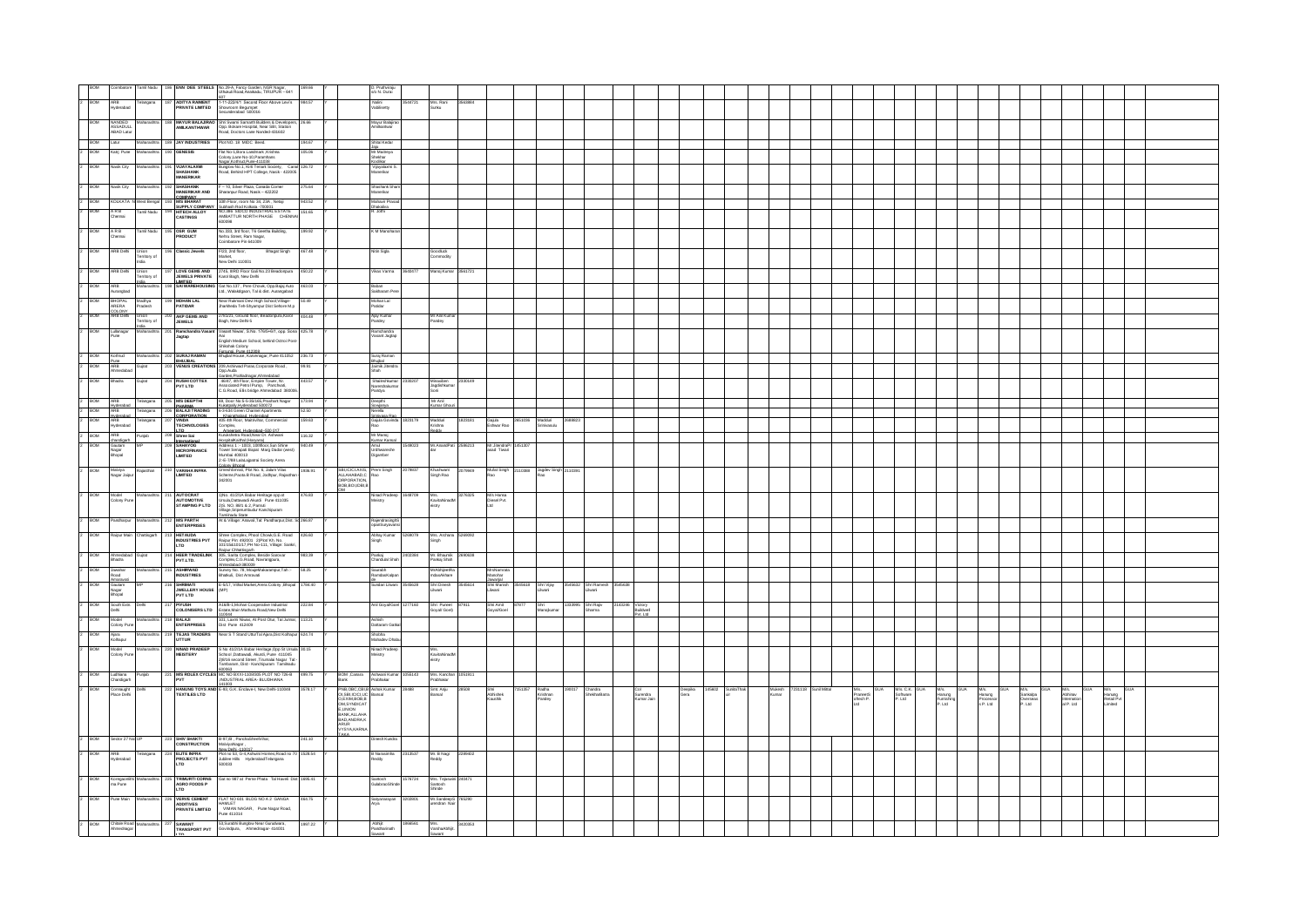|                | Sangrul<br>Kolhapur                                 |                                                                                                                                                                                                                                                                               | 328 Shri Khandoba Rice AIP Satarde, Post Padal, Tal Panhala, Dist 301.21<br>UdyogSamuh Kohapur, Naharashtra, PIN: 416201                                                                                                                                                                                                                                                                                |          |                                                                                                                                                           | arbno.                                                  | BapusoDnya<br>uLondhe                                    | BaburaoLor                             | SagarBhagv<br>anLondhe            | ShekharBha<br>wanLondhe        | anjanaBha<br>ianLondh              | Ashwini<br>SagarLondh | BabuDnya<br>uLondhe |  | Mahar<br>Rice Mils |  |  |  |  |  |  |
|----------------|-----------------------------------------------------|-------------------------------------------------------------------------------------------------------------------------------------------------------------------------------------------------------------------------------------------------------------------------------|---------------------------------------------------------------------------------------------------------------------------------------------------------------------------------------------------------------------------------------------------------------------------------------------------------------------------------------------------------------------------------------------------------|----------|-----------------------------------------------------------------------------------------------------------------------------------------------------------|---------------------------------------------------------|----------------------------------------------------------|----------------------------------------|-----------------------------------|--------------------------------|------------------------------------|-----------------------|---------------------|--|--------------------|--|--|--|--|--|--|
|                | BOM<br>Place Delhi                                  | naught                                                                                                                                                                                                                                                                        | THREE PLATINUM A 169 Second Floor, Mandawal<br>THREE PLATINUM A Tele Second Hoor, Mandawall<br>SOFTECH PRIVATE Fazalpur, Ganga Ram Gali Delhi 110092<br>LTD. 298-231, 2nd Floor, Okhia Industrial Area                                                                                                                                                                                                  | 5778.28  |                                                                                                                                                           | ) eepak Kuma<br>arg                                     | Mr. Vipul Jain 1364298                                   |                                        |                                   |                                |                                    |                       |                     |  |                    |  |  |  |  |  |  |
| <sub>2</sub>   | BOM                                                 | 230 KMPLAST                                                                                                                                                                                                                                                                   | Phase L New Delli 110020                                                                                                                                                                                                                                                                                                                                                                                | 193.69   |                                                                                                                                                           |                                                         |                                                          |                                        |                                   |                                |                                    |                       |                     |  |                    |  |  |  |  |  |  |
|                | Mayur<br>Colony, Pune<br>BOM<br>alkal               | <b>DIVINE<br/>ENTERPRISES</b>                                                                                                                                                                                                                                                 | F-1,Bora Land marks,Krishna Colony, Lane<br>10, Paramhance Nagar,Kothrud Pune-38.<br>Plot no 343, Part-1, Near GPS, Baba Hrida                                                                                                                                                                                                                                                                          |          |                                                                                                                                                           | Shekhar<br>Prabhakar<br>Codilkar<br>Sanjeev Dhir        |                                                          |                                        |                                   |                                |                                    |                       |                     |  |                    |  |  |  |  |  |  |
|                |                                                     |                                                                                                                                                                                                                                                                               | Ram Colony Mujessar, Faridabad,<br>Haryana 2) House no 2076 , Sector -<br>3.Faridabad, Harvana<br>Plot no 343,Part-1, Near GPS , Baba Hrida                                                                                                                                                                                                                                                             |          |                                                                                                                                                           |                                                         |                                                          |                                        |                                   |                                |                                    |                       |                     |  |                    |  |  |  |  |  |  |
| I2             | BOM<br>alkali                                       | 232 AASTHA<br>INDUSTRIES                                                                                                                                                                                                                                                      | Ram Colony Mujessar, Faridabad,<br>Haryana 2) House no -2076 , Sector -                                                                                                                                                                                                                                                                                                                                 | 28.81    |                                                                                                                                                           | Geeta Sanjee                                            |                                                          |                                        |                                   |                                |                                    |                       |                     |  |                    |  |  |  |  |  |  |
| 2              | <b>BOM</b><br>ARB<br>Ahmedabad                      | 233 M/S M V K<br>ENTERPRISE<br>Guirat                                                                                                                                                                                                                                         | 1 - Alexandr Harvana<br>213, Bharat Estate, Near Bhole Weigh<br>Bridge, Bapunagar, Ahmedabad 2)48,                                                                                                                                                                                                                                                                                                      | 192.13   |                                                                                                                                                           | Vilesh V. Baro                                          |                                                          |                                        |                                   |                                |                                    |                       |                     |  |                    |  |  |  |  |  |  |
|                |                                                     |                                                                                                                                                                                                                                                                               | Ashirwad Industrial Estate, MEMCO Fruit<br>Market, MEMCO Char Rasta, Bapunagar<br>mebadad                                                                                                                                                                                                                                                                                                               |          |                                                                                                                                                           |                                                         |                                                          |                                        |                                   |                                |                                    |                       |                     |  |                    |  |  |  |  |  |  |
| $\overline{2}$ | <b>BOM</b><br>ARB<br>Ahmedabad                      | Guirat<br>234 RANDALKRUPA<br><b>ART</b>                                                                                                                                                                                                                                       | PC-4, Shrinath Park Society, Opp. AEC<br>Power House Nikol, Ahmedabad, 2148,<br>Ashirwad Industrial Estate, MEMCO Fruit<br>Market, MEMCO Char Rasta, Bapunagar,                                                                                                                                                                                                                                         | 118.99   |                                                                                                                                                           | Rekhaben<br>Hashmukh Pati                               |                                                          |                                        |                                   |                                |                                    |                       |                     |  |                    |  |  |  |  |  |  |
| 2 BOM          |                                                     | Bhosarigaon, Maharashtra 235 SHREE<br>Pune ENTERPRISES                                                                                                                                                                                                                        | Americans (Americans III), Akashwani, Hadapan, Punca (Hadapan, Punca (Hadapan, Punca III), Romani, Punca III, Romani, Punca III, Romani, Punca III, Romani, Punca III, Romani, Punca III, Romani, Punca III, Romani, Punca II                                                                                                                                                                           | 64.04    |                                                                                                                                                           | Nitin Sopan<br>Bhujbal                                  |                                                          |                                        |                                   |                                |                                    |                       |                     |  |                    |  |  |  |  |  |  |
|                | <b>BOM</b>                                          | <b>236 JAY POLYCHEM</b><br>INDIA LIMITED<br>net                                                                                                                                                                                                                               |                                                                                                                                                                                                                                                                                                                                                                                                         | 10730.70 |                                                                                                                                                           | SBI, BOI, BOB, All Satinder Singh                       | Shri Sandeep 191513<br>51036                             | Mrs. Hame<br>Kaur                      | 51228 Mrs.<br>Sumohita            | 51264 Mrs. Parka               |                                    |                       |                     |  |                    |  |  |  |  |  |  |
|                | South<br>Extension(<br>now SAMV))                   |                                                                                                                                                                                                                                                                               |                                                                                                                                                                                                                                                                                                                                                                                                         |          |                                                                                                                                                           | Madhok                                                  | Singh Madhok                                             |                                        |                                   |                                | Specialty<br>Chemicals<br>Pvt. Ltd |                       |                     |  |                    |  |  |  |  |  |  |
|                |                                                     |                                                                                                                                                                                                                                                                               |                                                                                                                                                                                                                                                                                                                                                                                                         |          |                                                                                                                                                           |                                                         |                                                          |                                        |                                   |                                |                                    |                       |                     |  |                    |  |  |  |  |  |  |
|                |                                                     |                                                                                                                                                                                                                                                                               |                                                                                                                                                                                                                                                                                                                                                                                                         |          | SBI,BOI,BOB,All<br>ahabad<br>ank,CBI,Canar<br>a abrk,<br>Corporation<br>Bark,UBI.SB of<br>Brk,UBI,SB of<br>bark.United bark<br>Of India<br>Syndicate bark |                                                         |                                                          |                                        |                                   |                                |                                    |                       |                     |  |                    |  |  |  |  |  |  |
|                | BOW<br>ARB<br>Jabalpur                              | 237 ALOK CHEM TECH                                                                                                                                                                                                                                                            |                                                                                                                                                                                                                                                                                                                                                                                                         |          |                                                                                                                                                           | n Chaw                                                  |                                                          |                                        |                                   |                                |                                    |                       |                     |  |                    |  |  |  |  |  |  |
|                |                                                     |                                                                                                                                                                                                                                                                               | G-2/161, Gulmohar colony Bhopal M.<br>P,2)khasra no.91/2/2,patwari halka No0.4,<br>village simarai ,<br>Obedullagangdisti: Raisen M .P.                                                                                                                                                                                                                                                                 |          |                                                                                                                                                           |                                                         |                                                          |                                        |                                   |                                |                                    |                       |                     |  |                    |  |  |  |  |  |  |
| $\overline{2}$ | BOM<br>Arera Colony<br>(Now ARB<br>Jabalpur)        | <b>ANAND HITECH<br/>INFRASTRUCTURE</b><br>PVT. LTD.                                                                                                                                                                                                                           | G-2/161 ,Gulmohar Colony, Bhopal M.p. 462 300.39                                                                                                                                                                                                                                                                                                                                                        |          |                                                                                                                                                           | rem Chawla                                              | 168887<br>Mrs. Santa Chi 3170232                         | Mr. Suresh<br>Rochwani                 | 6654632 Mr. Rakesh 665463         |                                |                                    |                       |                     |  |                    |  |  |  |  |  |  |
|                | BOM<br>ARB<br>jabalpur                              | HINDUSTHAN<br>RASAYAN                                                                                                                                                                                                                                                         | E-2/133, Arera Colony, Bhopal 462016. 267.29                                                                                                                                                                                                                                                                                                                                                            |          |                                                                                                                                                           | Dheeraj Seth<br>S/o Late<br>DarshanLal                  |                                                          |                                        |                                   |                                |                                    |                       |                     |  |                    |  |  |  |  |  |  |
| E              | ARB<br>jabalpur<br><b>BOW</b>                       | ATUL ORGANICS<br>PVT LTD                                                                                                                                                                                                                                                      | 3-2/161, Gulmohar Colony, Bhopal M.P.                                                                                                                                                                                                                                                                                                                                                                   | 250.08   |                                                                                                                                                           | Ankur Garg S/C<br>K S Garg                              | Malika Garg<br>W/O Ankur<br>79342                        | Rakesh<br>Kumar Rajput                 | 6654634 Ram<br>Sanjeevan<br>Yaday |                                |                                    |                       |                     |  |                    |  |  |  |  |  |  |
|                | BOM<br>Rewa,<br>Jabaipur                            | <b>DHRUV DAIRY<br/>SWEET BAKERS</b>                                                                                                                                                                                                                                           | Gandhi Nagar ,Dainik Jagram Mod ,Rewa .4831.09                                                                                                                                                                                                                                                                                                                                                          |          |                                                                                                                                                           | Sudhirmani<br><sup>s</sup> rabhuvendrai<br>ini Tripathi | Mr<br>Parikjamani                                        |                                        |                                   |                                |                                    |                       |                     |  |                    |  |  |  |  |  |  |
|                | BOW                                                 | 242 ASHAPURA<br>COTTON<br>243 UMANG STEEL<br>Gujrat                                                                                                                                                                                                                           | RS No. 645 Paiki, Mujpur, TAL. SAMI, DIST-544.84                                                                                                                                                                                                                                                                                                                                                        |          |                                                                                                                                                           | Jtpal Vrajlal                                           | <sup>3</sup> rabhuvendra<br>nani Trinathi                |                                        |                                   |                                |                                    |                       |                     |  |                    |  |  |  |  |  |  |
| $\overline{z}$ | BOM                                                 | Ahmedahari<br>ARB Gujrat<br>Ahmedabad                                                                                                                                                                                                                                         | 18<br>Shop No.1,2,3&5 Mehasana Highway, Near<br>Duch Sagar, Dairy Harij Dist, Palan<br>2)17,Siddhiyogi Residency, Behind Police<br>Line,TakkaHarij, District - Patan                                                                                                                                                                                                                                    | 4.85     |                                                                                                                                                           | Soni<br>Dasrathbhai<br>Vashrambhai<br>Panchal           |                                                          |                                        |                                   |                                |                                    |                       |                     |  |                    |  |  |  |  |  |  |
|                | $2$ BOM<br>ARB<br>Ahmedabad                         | Guirat                                                                                                                                                                                                                                                                        | R.S. No. 654, Palki, Mujpur, Tal. Sami, Dist. 1557.05                                                                                                                                                                                                                                                                                                                                                   |          |                                                                                                                                                           |                                                         | Niranjana<br>Chirag Soni                                 |                                        |                                   |                                |                                    |                       |                     |  |                    |  |  |  |  |  |  |
| 1z             | BOM                                                 | T Nagar Tamihadu<br> Now ARB)                                                                                                                                                                                                                                                 | 117, KVM Aravind, Amma Mandapam<br>Road,                                                                                                                                                                                                                                                                                                                                                                | 245.31   |                                                                                                                                                           | Chirag<br>Chimanial Soni<br>A S Jothi                   |                                                          |                                        |                                   |                                |                                    |                       |                     |  |                    |  |  |  |  |  |  |
|                | Jabalpur<br>ARB<br>BOM                              | $\begin{tabular}{c c} 244 & \textbf{Narandevi Cottom} \\ \hline \textbf{Induction} \\ \hline \textbf{245} & \textbf{RAMS} \\ \hline \textbf{NTERNATIONAL} \\ \hline \textbf{100} \\ \hline \textbf{246} & \textbf{MS SHIKHAR} \\ \hline \textbf{COLLECTION} \\ \end{tabular}$ | nuwu,<br>Srimnoam, Trichy<br>227 Milloniganj Chhota pohara Jabalpur<br>482002. 2)1352 Chhota Fuhara , Jabalpur                                                                                                                                                                                                                                                                                          |          |                                                                                                                                                           | Gaurav<br>Deodhiya s/o<br>Shri Rajkumar                 |                                                          |                                        |                                   |                                |                                    |                       |                     |  |                    |  |  |  |  |  |  |
| 2              | <b>BOM</b><br>Wadgaon                               |                                                                                                                                                                                                                                                                               | 7 SAI Pict no 16, Ashray Colony , Shivaji Nagar 70.60<br>INFRASTRUCTURE Chandrapur -442401<br>& MATERIAL                                                                                                                                                                                                                                                                                                |          |                                                                                                                                                           | Deodhiva<br>Vaibhav<br>Ganesh<br>Admane                 | Mr Rohit<br>Vinod Singh<br>Thakur                        | Mr Ganesh<br>Shrawanji<br>Admane       | Mrs Alka<br>Ganesh<br>Admane      |                                |                                    |                       |                     |  |                    |  |  |  |  |  |  |
|                | <b>BOM</b>                                          | 248 ABHISHEK<br>248 ABHISHEK<br>SRIVASTAVA<br>iomti Nagar                                                                                                                                                                                                                     | H NO K47/91 Katuapura<br>,Visheshwarganj,Varanasi 221001                                                                                                                                                                                                                                                                                                                                                | 45.98    |                                                                                                                                                           | Abhishek<br>Srivastava                                  | Mrs.<br>Shreyangi                                        |                                        |                                   |                                |                                    |                       |                     |  |                    |  |  |  |  |  |  |
| I2             | BOM                                                 | South Extr Delhi<br>Delhi                                                                                                                                                                                                                                                     | 249 SHUBHAM STARCH (287-C, HSIDC, Sector-59, Faridabad,<br>Haryana-121004                                                                                                                                                                                                                                                                                                                               | 848.56   |                                                                                                                                                           | <b>Anand Aggarwal</b>                                   | 7519<br>Neeta<br>Aggarwal<br>38707                       | Tirupati<br>Industrial<br>Chemical Pvt | Akash<br>International            | Kartik<br>Industries           |                                    |                       |                     |  |                    |  |  |  |  |  |  |
|                | $\frac{2}{2}$ BOM                                   | ARB Dehi Dehi                                                                                                                                                                                                                                                                 |                                                                                                                                                                                                                                                                                                                                                                                                         |          | Corporation<br>Bank                                                                                                                                       | Muni Ram<br>Verma                                       | Asha Verma                                               |                                        |                                   |                                |                                    |                       |                     |  |                    |  |  |  |  |  |  |
|                | Bancola)<br>Somwar<br>Peth, Pune                    | Maharashtra                                                                                                                                                                                                                                                                   | 250 <b>IM R CHAINS PRIVATE</b> G-1/38, 3rd floor Lawrence Rd. Industrial 1590.48 Y<br>251 <b>PADMA MARBLES</b> 34/16 Ambegaon Bk, Nr Bafre Tata 1261<br>39/16 Minibal Barglore Highway, 100.36 Y<br>Showston, Mumbai Barglore Highway, 100.36 Y                                                                                                                                                         |          |                                                                                                                                                           | Lalit<br>Pratapsingh                                    |                                                          |                                        |                                   |                                |                                    |                       |                     |  |                    |  |  |  |  |  |  |
| 2 BOM          | Erandwane,<br>Pune                                  |                                                                                                                                                                                                                                                                               | Katrai, Pune, Napa, Bonda Pune, 252 S. M. ENTERPRISES 28, Mumbai Pune Rd, Bopodi, Pune-411003 434.72                                                                                                                                                                                                                                                                                                    |          |                                                                                                                                                           | Kothari<br>Kunal Satish<br>Sethia                       | Satish J<br>Settia                                       | Padmavati<br>Setha                     |                                   |                                |                                    |                       |                     |  |                    |  |  |  |  |  |  |
| $\overline{z}$ | <b>BOM</b>                                          | Kocarkhairre Maharashtra<br>Thane Zone                                                                                                                                                                                                                                        | 253 S.K.TRADING CO Plot No.28, Sector 28, Mahindra Tower,                                                                                                                                                                                                                                                                                                                                               | 426.64   |                                                                                                                                                           | Moobarak Va<br>late <sup>c</sup>                        |                                                          |                                        |                                   |                                |                                    |                       |                     |  |                    |  |  |  |  |  |  |
| 2 BOM          |                                                     | ARB Andhra<br>Hyderabad Pradesh                                                                                                                                                                                                                                               | 254 BENAGRO INDUSTRI Plot No.14/1, Phase IV, IDA, Pattancheru, 66.73 Medak Dist, Andhra Pradesh                                                                                                                                                                                                                                                                                                         |          |                                                                                                                                                           | Challa Subba<br>Rao                                     | Vuppala<br>Sanjay Kumar                                  |                                        |                                   |                                |                                    |                       |                     |  |                    |  |  |  |  |  |  |
| 2 BOM          | ARB<br>$2 - BOM$<br>CP-SAM-<br>Delhi                | ARB Andhra<br>Hyderabad Pradesh<br>Dehi                                                                                                                                                                                                                                       | $\begin{tabular}{ c c c c c c c c } \hline 255 & \textbf{SRI RAM} \textbf{INFRA} & \textbf{Doot 16-0:8394/3/A}, \textbf{Machw Nagar oblony, 196.02} \\ \hline \multicolumn{2}{ c }{\textbf{RIS} & \textbf{Sabilahad Hrichand 1=500050} \\ \hline \multicolumn{2}{ c }{\textbf{PUT LTE} } & \textbf{R 19}, \textbf{Tind Pbox, Mahn ShalarPur Mankt, 3335.57} \\ \hline \multicolumn{2}{ c }{\textbf{PUT$ |          |                                                                                                                                                           | Karalapati<br>Parmeshwar<br>Manoj Kumar                 | 251033<br>Sanjeev<br>Sharma<br>1212055                   | M/s Garde<br>India Ltd.                |                                   |                                |                                    |                       |                     |  |                    |  |  |  |  |  |  |
| Þ              | CP-SAM-<br><b>BOM</b><br>Dehi                       | 257 ACL LIMITED<br>Dehi                                                                                                                                                                                                                                                       | Bhanot Apartments, 4 Local Shopping<br>Centre, PushpVihar, New Delhi -1100625                                                                                                                                                                                                                                                                                                                           | 19794.33 | Lead-IDBI, Karur Arvind Surai                                                                                                                             | Ray                                                     | Arvind Dham 47217<br>7208389                             | Vinodkumar                             | 897121 Aditya<br>Malhotra         | 2191303 Bhayya Sehra 7311006   |                                    |                       |                     |  |                    |  |  |  |  |  |  |
| $\overline{z}$ | <b>BOM</b><br>South Ext-                            | Delt                                                                                                                                                                                                                                                                          | D-2, 2nd floor, Southern Park. New Delhi-9093.22<br>110062                                                                                                                                                                                                                                                                                                                                              |          | Vysya, Andhra,<br>SB Mysore<br>Lead-PNB                                                                                                                   | Sanily Bhasin                                           | 119788<br>6459840                                        |                                        |                                   |                                |                                    |                       |                     |  |                    |  |  |  |  |  |  |
|                | SAM-Dehi<br><b>BOM</b>                              | Kalkaji-SAM Dehi                                                                                                                                                                                                                                                              | 258 OLIVER D-2, 2nd floor, Southern Park. New Delhi-9033.22<br>ENVIDEERING 11062<br>289 MAR SANTOSHI D-8, RICO Chowk, Sultann Tower, 519.21<br>MARSLE PVT LTD Briwand, Tizara, Alwar, Rajasthan-301019,                                                                                                                                                                                                 |          |                                                                                                                                                           | Ashish Kumar                                            | Devinder<br>Singh Sodhi<br>ushpa Guota 6888566<br>375684 |                                        |                                   |                                |                                    |                       |                     |  |                    |  |  |  |  |  |  |
|                | $2$ BOM                                             | Wakad/PCZ Maharashtra                                                                                                                                                                                                                                                         |                                                                                                                                                                                                                                                                                                                                                                                                         |          |                                                                                                                                                           | Gupta<br>Rex Alexande                                   |                                                          | Sudha Gupta<br>W/o Shri K.L.           | Saroj Gupta<br>W/o Shri B.K.      | Balkishan S/o<br>Shri PyareLal |                                    |                       |                     |  |                    |  |  |  |  |  |  |
| 2 BOM          | Model col-<br>ARB PCZ                               | <b>Maharashtr</b>                                                                                                                                                                                                                                                             |                                                                                                                                                                                                                                                                                                                                                                                                         |          |                                                                                                                                                           | Kirti Ashish<br>Gatkal                                  |                                                          |                                        |                                   |                                |                                    |                       |                     |  |                    |  |  |  |  |  |  |
| 2              | <b>BOM</b><br>Madurai<br>ARB-<br>Chennai            | Chernal                                                                                                                                                                                                                                                                       | 262 WS. SREE KRISHNA No 1/52, Savarimangalam, Ottapidaram<br>ENTERPRISES Taluk, Ettayapuram Circle, Tuticorin Dist, -<br>628501.                                                                                                                                                                                                                                                                        | 781.71   | Sole                                                                                                                                                      | R. Vasudevan<br>S/O Ramasan                             | P. Ganesan<br>S/O                                        | A. A.<br>Saravanara                    |                                   |                                |                                    |                       |                     |  |                    |  |  |  |  |  |  |
|                | <b>BOM</b>                                          | 263 SONI COTTON                                                                                                                                                                                                                                                               |                                                                                                                                                                                                                                                                                                                                                                                                         | 267.16   |                                                                                                                                                           | Ashish Ratilal                                          | PerumalNajor                                             | sm                                     |                                   |                                |                                    |                       |                     |  |                    |  |  |  |  |  |  |
|                | <b>BOM</b><br><b>ARR</b>                            | Ashram Rd- Gujrat<br>ARB-<br>Ahmedabad<br><b>IDSTRIES</b><br>Guira                                                                                                                                                                                                            | R/o-301, B-Wing, Kala Residency, Near<br>Radio Mirch, Prahiadragar- Ahmedabad<br>Revenue survey No. 293 paiki 1, Hari-<br>Jaska. Road Harii, Distri- Patrin<br>Jaska. Road Harii, Distri Patrind Relief<br>Cinema, Relief Road, Ahmedabad- 38                                                                                                                                                           | 197.49   |                                                                                                                                                           | <b>Shalish</b>                                          |                                                          |                                        |                                   |                                |                                    |                       |                     |  |                    |  |  |  |  |  |  |
|                | <br>mbawadi)<br>medabad                             | <b>M'S BIOGENE<br/>HEALTH CARE</b>                                                                                                                                                                                                                                            |                                                                                                                                                                                                                                                                                                                                                                                                         |          |                                                                                                                                                           | lohammed<br>'ahid                                       |                                                          |                                        |                                   |                                |                                    |                       |                     |  |                    |  |  |  |  |  |  |
|                | <b>BOM</b><br><b>ARR</b><br>Ahmedaba<br>ARB         | <b>RAYMARK</b><br>REMEDIES                                                                                                                                                                                                                                                    | 605, Wall Sreet1, Opp. Orient Club, Near<br>Gujrat College, Ellisbridge, Ahmedabad.                                                                                                                                                                                                                                                                                                                     | 197 94   |                                                                                                                                                           | suusasuu<br>Dhananjay V<br>Parikh (HUF)                 |                                                          |                                        |                                   |                                |                                    |                       |                     |  |                    |  |  |  |  |  |  |
|                | <b>BOM</b><br><br>mbrannet                          | ANGEL<br>HEALTHCARE<br>Gujrat                                                                                                                                                                                                                                                 | 45, Nr. India Raw House, Opp. AMC Market, 71.35<br>Gupta Nagar, Ahmedabad.                                                                                                                                                                                                                                                                                                                              |          |                                                                                                                                                           | ileha Mansu                                             |                                                          |                                        |                                   |                                |                                    |                       |                     |  |                    |  |  |  |  |  |  |
| $\overline{a}$ | Ahmedabad<br>ARB<br>(Ambawadi),<br>Ahmedabad<br>BOM | 267 AYUSH BIOTECH<br>Gujrat                                                                                                                                                                                                                                                   | 206, SF Baronet Complex, Opp Toll Naka, 188.89<br>Sabarmati, Ahmedabad.                                                                                                                                                                                                                                                                                                                                 |          |                                                                                                                                                           | imeen Dutt                                              |                                                          |                                        |                                   |                                |                                    |                       |                     |  |                    |  |  |  |  |  |  |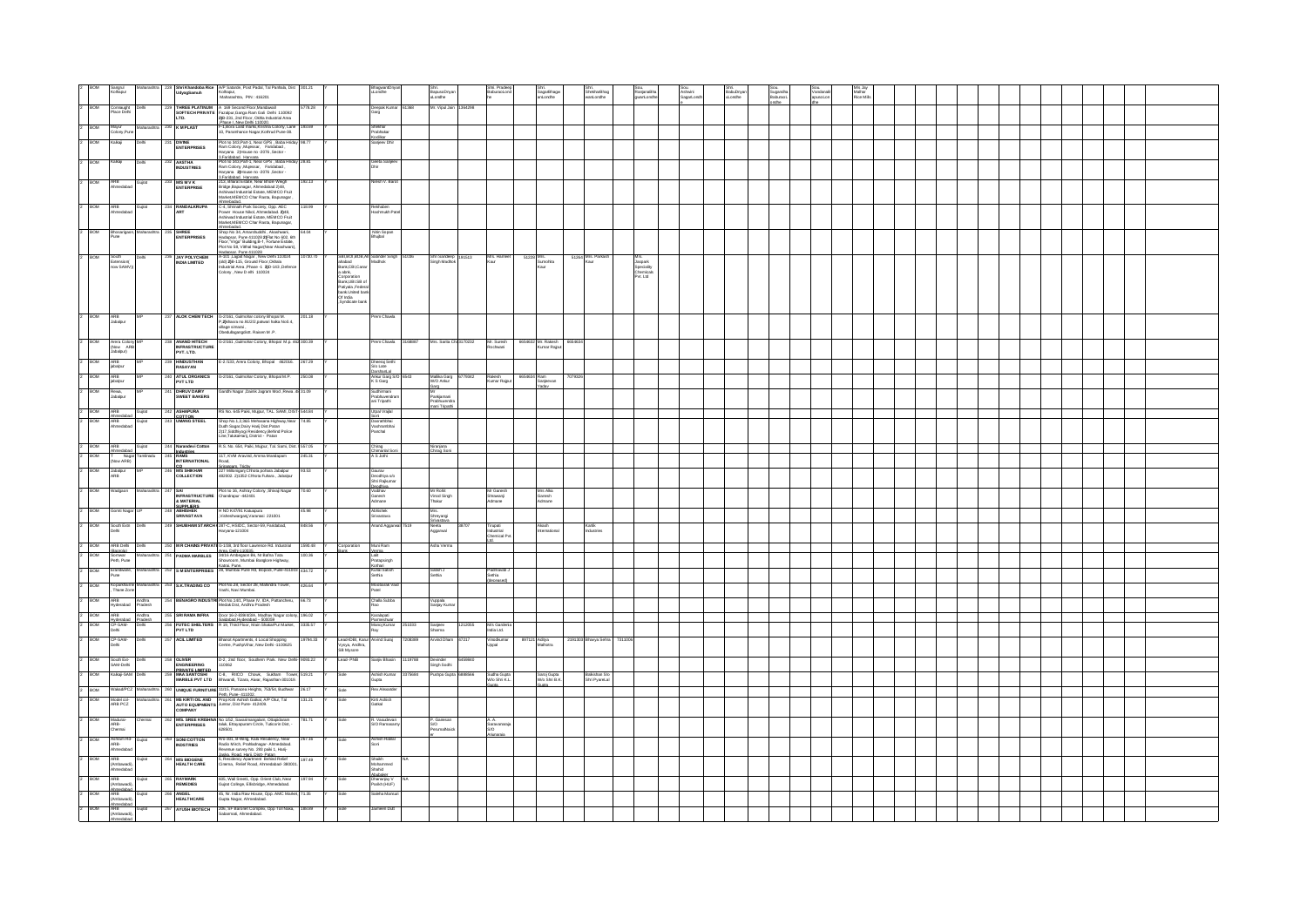| ARB<br>(Gandhinaga<br>r), Bengaluru                            |                                                |          |                                                                                                                                    | MS JAIVEER Sti verkatanivas, 224-SE, 27 <sup>th</sup> main, 7 <sup>th</sup><br>NATURAL AGRI TEX cross, Nisarga. layout, bukkasagara vilage,<br>PRIVATE LI MITED Jigani Bangalore. 560105.                                                |                   |                                                                                                          | Nagaraju<br>Krishnappa                                              |         | Divya<br>dagaraju                        |         |                                       |                                                                 |                 |                                     |                             |                                  |                            |  |  |  |  |  |  |
|----------------------------------------------------------------|------------------------------------------------|----------|------------------------------------------------------------------------------------------------------------------------------------|------------------------------------------------------------------------------------------------------------------------------------------------------------------------------------------------------------------------------------------|-------------------|----------------------------------------------------------------------------------------------------------|---------------------------------------------------------------------|---------|------------------------------------------|---------|---------------------------------------|-----------------------------------------------------------------|-----------------|-------------------------------------|-----------------------------|----------------------------------|----------------------------|--|--|--|--|--|--|
| ARB<br>(Muktsar),                                              |                                                |          | <b>M's BAJAJ BASMAT</b><br>PVT. LTD.                                                                                               | i<br>Inough Director Shri Krishan Kumar Bajaj,<br>Opp. Reliance Petrol Pump, Fazilia Road,<br>Jalalabad, District Fazilia, Punjab 152024                                                                                                 |                   |                                                                                                          | Sahil Bajaj S/o<br>Krishan Kumar                                    |         | M/s K K                                  |         | M/s Bajaj<br>Rice Mills               | M's Bajaj<br>Fuel<br>Company                                    |                 | M/s Bajaj<br>iorts                  |                             |                                  |                            |  |  |  |  |  |  |
| Chandigart<br>BOM<br>udhiana                                   |                                                |          | <b>VARDHMAN<br/>POLYTEX LIMITED</b>                                                                                                |                                                                                                                                                                                                                                          | 801.08            | Cons- Canara<br>Bank                                                                                     | Baiai<br>Ashok Kumar<br>Oswali                                      |         | Bricks<br>Company                        |         | Ashok Kuma<br>Goyal                   | 56 Balbir Singh                                                 |                 |                                     | 551803 Aarti<br>Sharma      | 156525 Harpal<br>Singh           | 5932062 Mrs Manju<br>Oswal |  |  |  |  |  |  |
|                                                                |                                                |          | HATINDA UNI T                                                                                                                      | 1) Badal Road, Bathinda - 151 005.<br>2) D-295/1/ Phase VIII, Focal Point<br>Ludhiana.<br>3) Vill. NangalNihia, Nalagarh, Dist. Solan.                                                                                                   |                   |                                                                                                          |                                                                     |         |                                          |         |                                       |                                                                 |                 | 15 Marohar<br>Dattatrya<br>Kanitkar |                             |                                  |                            |  |  |  |  |  |  |
| ROM<br>Wadgaon,<br>Chandrapur                                  |                                                |          | SWAD CAFE                                                                                                                          | 1) M/S Swad Restaurant & Banquet Hall,<br>Mul Road. Chandrapur 442401.<br>2) Plot no 63A , Near Shiv Sai Mandir,<br>Abhishek House, Jairaj Nagar, Chandrapur<br>442401.                                                                  |                   |                                                                                                          | Sudha Vinod<br>Singh Thakur                                         |         | Abhishek<br>Vinod Singh<br>Thakur        |         |                                       |                                                                 |                 |                                     |                             |                                  |                            |  |  |  |  |  |  |
|                                                                |                                                |          | 272 R D YERNE TRADE                                                                                                                |                                                                                                                                                                                                                                          |                   |                                                                                                          |                                                                     |         |                                          |         |                                       |                                                                 |                 |                                     |                             |                                  |                            |  |  |  |  |  |  |
| <b>BOW</b><br>Wani,<br>Chandrapur                              |                                                |          | SOLUTIONS PVT                                                                                                                      | .<br>Dwarka: Appaartment ,Near Ashoka Bazar<br>Wani ,Dist Yeotmal: 445304                                                                                                                                                                | (1.96)            |                                                                                                          | Ravindra<br>Damodar Yerne                                           |         | Rupali<br>Ravindra<br>Yeme<br>Meera Arun | 4722    |                                       |                                                                 |                 |                                     |                             |                                  |                            |  |  |  |  |  |  |
| Zone<br>ARB<br>(Broadway),<br><b>BOM</b>                       |                                                |          |                                                                                                                                    | 15A,1 <sup>97</sup> Cross, Thillai Nagar, Main Road,<br>Tiruchirapalli-620018.<br>19 E Bahubali Extension, New Delhi                                                                                                                     | 5560.82<br>368.13 | Sole                                                                                                     | Arun<br>Arunachalam                                                 |         |                                          | 2120368 |                                       |                                                                 |                 |                                     |                             |                                  |                            |  |  |  |  |  |  |
| Chennai<br>Chennai<br>Noida,<br>Sector62,<br>BOM               |                                                |          |                                                                                                                                    |                                                                                                                                                                                                                                          |                   |                                                                                                          | Municialis<br>Rama Kart<br>Pandey                                   |         |                                          |         |                                       |                                                                 |                 |                                     |                             |                                  |                            |  |  |  |  |  |  |
| SAM (Pres<br>Enclave),<br><b>BOM</b>                           |                                                |          | <b>171 VASAN<br/> YASAN<br/> HEALTHCARE PVT<br/> 274 JAN AMBEY<br/> BULDING<br/> MATERIAL<br/> 275 ROTL NDUSTRIES<br/> LIMITED</b> | 24/1 Mohan Co-operative Industrial Estate,<br>Mathura Road, South Delhi, 110044.                                                                                                                                                         | 1936.88           | Cons-SBI                                                                                                 | aurabh Rath                                                         |         | Adarsh Kumar 126105<br>Aggarwal          |         | Sandesh<br>Kumar Jain                 |                                                                 |                 |                                     |                             |                                  |                            |  |  |  |  |  |  |
| Delhi<br>SAM (Noida<br>Sec 62),<br>Delhi<br>BOM                |                                                |          | NEWTECH<br>PROMOTERS AND<br>DEVELOPERS PVT.<br>LT D.                                                                               |                                                                                                                                                                                                                                          |                   |                                                                                                          | Mukesh Kuma                                                         |         | lok Vats                                 | 88385   | Sanjeev<br>Kumar                      | 136323 Raushan<br>Prakash                                       |                 |                                     |                             |                                  |                            |  |  |  |  |  |  |
|                                                                |                                                |          |                                                                                                                                    | musular topology (1992)<br>19 Unit no. 219, SF Vistandhara Enclave, 4874.96<br>Plot no. 219, SF Vistandhara Enclave, 4874.96<br>Delhi-110096.<br>20 Plot No-GH-60A, Technone-M, Greater<br>51 Nobla (West), H-190, Ground floor, Sector- |                   |                                                                                                          |                                                                     |         |                                          |         |                                       |                                                                 |                 |                                     |                             |                                  |                            |  |  |  |  |  |  |
| 2 BOM<br>ARB<br>(Sushant<br>Lok), Dehi                         |                                                |          | MAAC INFRA<br>PRIVATE LIMITED                                                                                                      |                                                                                                                                                                                                                                          |                   |                                                                                                          | Ashok Chaul                                                         | 19425   | Meenu Chauhan                            |         | Abhi Chauhan                          | 5283192 Ankit<br>Chauhan                                        | 2034394 Sukhder |                                     |                             |                                  |                            |  |  |  |  |  |  |
| BOM<br>ARB (Sultan<br>Bazar)                                   |                                                |          | 278 M N INDUSTRIES<br>PVT LTD                                                                                                      | .<br>22.001. Harvana<br>-1-618/ATC/613.Aditya Trade Centre<br>eerpet Hyderabad TS 500038                                                                                                                                                 | 371.71            |                                                                                                          | Sravanthi<br>Chukkapalli                                            | 3583145 | Medapati 6520468<br>Veera Kishore        |         |                                       |                                                                 |                 |                                     |                             |                                  |                            |  |  |  |  |  |  |
| ARB (Sultan<br>Bazar)<br><b>BOM</b>                            |                                                | elangana | 279 VENKATESH<br>TRADERS                                                                                                           | Plot No.92, 1 <sup>at</sup> floor, Rail Enclave, Sikh<br>Road, Secunderabad - 500009.                                                                                                                                                    | 447.25            |                                                                                                          | Kola Appa Rai                                                       |         | ifarella Laxmi<br>Reddy                  |         | Vissamsetty<br>Hynavathi              |                                                                 |                 |                                     |                             |                                  |                            |  |  |  |  |  |  |
| ARB (Sultan<br>$2 - BOM$                                       |                                                | elangana | 280 ALLURI SRINIVASA<br><b>RA.ILI</b>                                                                                              | Plot No.179/3, Road No.25, Vivekanand                                                                                                                                                                                                    | 298.54            | Sole                                                                                                     | Alluri Srinivas<br>Raiu                                             |         |                                          |         |                                       |                                                                 |                 |                                     |                             |                                  |                            |  |  |  |  |  |  |
| Bazar)<br>SAM<br>(Khairtabad)<br>BOW                           |                                                |          | 281 BAKEYS FOODS<br>282 BS LIMITED                                                                                                 | Vagar, Kukatoally, Hyderabad,<br>1-7-12, Flat No 416, Shantasmiram's<br>Chippendale, Golkonda Cross Roads,<br>Musheerabad, Hyderabad – 500 020.                                                                                          | 96.21             |                                                                                                          | Narayana<br>Peesapati                                               |         | Rayapudi<br>Ramadevi                     | 681376  |                                       |                                                                 |                 |                                     |                             |                                  |                            |  |  |  |  |  |  |
| SAM (Sultan<br>BOW<br>Bazar)                                   |                                                | langana  |                                                                                                                                    | 1) #504, 5 <sup>th</sup> floor, Trendset Towers, Road<br>No. 2, Banjara Hills, Hyderabad - 500034,<br>i .a.<br>2) Plot No. 201, 202A & 202B, Guttala,                                                                                    |                   |                                                                                                          | tajosh Agarwa                                                       |         | Arun Dogra                               | 33090   | Mahesh<br>Kumar Khera                 | 2374913 Dimple Kaul                                             |                 | 274506 Narayan Rao<br>Gali          |                             |                                  |                            |  |  |  |  |  |  |
| BOM                                                            |                                                |          |                                                                                                                                    | Begumpet Kavuri Hills, Hyderabad 500081                                                                                                                                                                                                  | 691.06            |                                                                                                          |                                                                     | 90349   | <b>Renu Gupta</b>                        | 271263  |                                       |                                                                 |                 |                                     |                             |                                  |                            |  |  |  |  |  |  |
| SAM<br>(Visakhapa<br>am).<br>Hyderabad                         | Andhra<br>Pradesh                              |          | 283 ARDEE HI-TECH<br>PRIVATE LIMITED                                                                                               | 1) Door no 9-30-4, Siripuram,<br>Visakhapatnam , 530003.<br>2) S No 83/2 &83(P) Plot no 138 &139, D<br>Block, Gajuwaka Area ,Auto Nagar ,                                                                                                |                   |                                                                                                          | Dr. Godha<br>Venkata<br>Ramana                                      |         |                                          |         |                                       |                                                                 |                 |                                     |                             |                                  |                            |  |  |  |  |  |  |
| Dudhiya,<br>2 BOW                                              | Madhya<br>Pradesh                              |          | 284 SDB NDUSTRIES<br>1TD<br>285 ISHWAR RESORTS                                                                                     | stock, Osymua Pieur Petar Papa Papa Pictor<br>Cal Shiri Apartments, Peace Point Colony,<br>Gin Shiri Apartments, Peace Point<br>Limbodi. Khandwa Road. Indone.<br>Haka No. 26, Village Simrol, Tehsil Mhow,<br>District Indone.          | 239.62            |                                                                                                          | Sushil Garg                                                         |         | amala Garg 2006142                       |         | Anurag Garg                           |                                                                 |                 |                                     |                             |                                  |                            |  |  |  |  |  |  |
| <b>BOM</b>                                                     | Indore<br>Indore Pradesh<br>Lolmanyana Pradesh |          |                                                                                                                                    |                                                                                                                                                                                                                                          | 98.76             |                                                                                                          | Ishwar Yadav<br>s/o Sundarlal                                       |         | Pushpa Yada<br>wo Ishwar<br>Yadav        |         | restates to:<br>Jadam s/o<br>Chotelal |                                                                 |                 |                                     |                             |                                  |                            |  |  |  |  |  |  |
| BOM<br>G S College<br>Jabaipur                                 | Madhya<br>Pradesh                              |          | 286 M'S KAMAL JYOTI<br>WAREHOUSE                                                                                                   | Khasra No. 32/1, Village Paudkala, P.C No.<br>35, New 80, Tehsil - Patan, District -                                                                                                                                                     | 90.99             |                                                                                                          | Vivek Singh<br>Chouhan                                              |         |                                          |         |                                       |                                                                 |                 |                                     |                             |                                  |                            |  |  |  |  |  |  |
| <b>BOM</b><br>Chitrakpot.<br>Jaipur                            |                                                |          | 287 TRIVENI<br>CORPORATION                                                                                                         | 15, New 80, Tensil - Commissioners<br>Jabalour, M.P. 483113<br>C-36, Govind Marg, Adarsh Nagar, Near<br>Bus Stand, Jaipur 302004.                                                                                                        | 226.25            |                                                                                                          | Preet Patri<br>W/o Mr.                                              |         | M/s Patni<br>Builders Pvt.               |         |                                       |                                                                 |                 |                                     |                             |                                  |                            |  |  |  |  |  |  |
| ARB<br><b>BOM</b><br>(Nariman<br>Point                         |                                                |          | 288 SEJAL GLASS LTD                                                                                                                | Sezal Encasa, 173, S.V. Road, Kandivali<br>(W), Mumbai- 400067.                                                                                                                                                                          | 146.12            | Sole                                                                                                     | Hemant Patr<br>Mitesh Kanji<br>Gada                                 |         | Ltd<br>Amrut<br>Shavjibhai<br>Gada       |         |                                       | Praful Bhanji 377241 Rengarajan<br>Kiring Ramaswamy             | 333296          |                                     |                             |                                  |                            |  |  |  |  |  |  |
| Overseas)<br>ARB (Mahal)<br><b>BOM</b>                         |                                                |          | harashtra 289 INDAL GRUH<br>UDYOG                                                                                                  | Plot No.8 A, Borgaon (Raymond) MPAKVN 127.00<br>Borgaon, Tah Sunsar, Dist. Chrindwara,                                                                                                                                                   |                   |                                                                                                          | Manish Indal<br>Dhone                                               |         | <b>Basant Kuma</b><br>Soni               |         | Sonal Manis<br>Dhone                  |                                                                 |                 |                                     |                             |                                  |                            |  |  |  |  |  |  |
|                                                                |                                                |          |                                                                                                                                    | <br>Plot No. 1629, Vaishalinagar, Binaki Layout,                                                                                                                                                                                         |                   |                                                                                                          |                                                                     |         |                                          |         |                                       |                                                                 |                 |                                     |                             |                                  |                            |  |  |  |  |  |  |
| <b>BOM</b><br>ARB<br>(Sitabuldi)                               |                                                |          | <b>ABHUEET</b><br>INTEGRATED<br>STEEL LTD.                                                                                         | .<br>Shivlok, 601, B-Wing, JP heights, Gondwana<br>Shivlok, 601, B-Wing, JP heights, Gondwana<br>Chowk, Jaripatka, Nagpur-440014.<br>Insignia Tower, EN-1, 3rd Floor, Sector-V,<br>Lake City, Kolkotta -91.                              | 231.03            | Cors-IDB                                                                                                 | Manoj Jayas                                                         |         | Racheshyam<br>Prasad                     |         | Ashok<br>Krishna<br>Prasad            | 9 Rohit Ashok<br>Jayaswal                                       |                 |                                     |                             |                                  |                            |  |  |  |  |  |  |
| 2 BOM<br>Nasik City                                            |                                                | 291      | <b>PAWAR ELECTRO</b>                                                                                                               | .<br>D-18, Plot No.28, Flatted Industrial Estate                                                                                                                                                                                         | 424.36            | Sole                                                                                                     | Kailas Ramlal                                                       |         |                                          |         |                                       |                                                                 |                 |                                     |                             |                                  |                            |  |  |  |  |  |  |
| dasik City                                                     |                                                |          | SYSTEMS<br>ENTERPRISES PV                                                                                                          | MIDC , Satour, Nashik 422007<br>Flat No. 5, Manorama Residency, D'Souza<br>colony ,College Road ,Nashik.                                                                                                                                 | 762.44            |                                                                                                          | Pawar<br>Kailash Ramia<br>Pawar                                     |         | Marisha<br>Kailash Paw                   |         |                                       |                                                                 |                 |                                     |                             |                                  |                            |  |  |  |  |  |  |
| BOM<br>ARB<br>(Swargate)                                       |                                                |          | 1TD<br>293 BOSS<br>CONSTRUCTION                                                                                                    | 6, "Sadanard", Golihale Nagar Road, Model 198.35<br>Colony.<br>977/A/3. Shivaii Nagar .Pune-411016.<br>Plot no 4,Gat no 357 ,Khanabwadi .Tal kihad 196.65<br>Dist Pune                                                                   |                   | Sole                                                                                                     | Kuber Nagapp<br>Magdum                                              |         |                                          |         |                                       |                                                                 |                 |                                     |                             |                                  |                            |  |  |  |  |  |  |
| BOM<br>Bhosarigad<br>Pune                                      |                                                |          | 294 PERFECT ROOFING<br>SOLUTIONS PVT<br>LTD                                                                                        |                                                                                                                                                                                                                                          |                   | Sole                                                                                                     | Santosh<br>Ambadas<br>Sevankar                                      |         | Meera<br>Santosh<br>Sevankar             | 29473   |                                       |                                                                 |                 |                                     |                             |                                  |                            |  |  |  |  |  |  |
| <b>BOM</b><br>Deccan<br>Gymkhana                               |                                                |          | 295 SUMEDHA                                                                                                                        | 1403. Avadhoot Apartments. Ambegaon. 462.96                                                                                                                                                                                              |                   | Sole                                                                                                     | Sandeep<br>Madhav<br>Mokadam                                        |         | Shushruta<br>Sandeep<br>Mokadam          |         | Nisha<br>Sandeep<br>Mokadam           |                                                                 |                 |                                     |                             |                                  |                            |  |  |  |  |  |  |
| Pune<br>Katrai, Pune<br><b>BOM</b>                             |                                                |          | SUMEDIA<br>CONSTRUCTION<br>PROJECTS<br>296 RAJARAM                                                                                 | runa.<br>Flat No.403, K P Tower No.1, Fatima<br>Nagar, Pune.<br>S. No. 34, Ward No.8, Katraj Kondhwa Rd.,<br>Sidhban Garden, Kondhwa, Pune-411046.                                                                                       | 26.00             | Sole                                                                                                     | Rajaram<br>Mahadev                                                  |         | Bhagyshree<br>Rajaram                    |         |                                       |                                                                 |                 |                                     |                             |                                  |                            |  |  |  |  |  |  |
| BOW                                                            |                                                |          | MAHADEV<br>CHOPADE<br>297 APURVAE<br>ELECTROMECH                                                                                   | Flat No.25, Tejashree Apartment, Damodar                                                                                                                                                                                                 | 86.19             | Sole                                                                                                     |                                                                     |         | obeon                                    |         |                                       |                                                                 |                 |                                     |                             |                                  |                            |  |  |  |  |  |  |
| Sahakarnaga<br>r. Pune<br>NIBM, Pun<br>East Zone<br><b>BOM</b> |                                                |          | 298 PANDHARI MILK<br>PVT LTD                                                                                                       | Fiar World, Rightmann, Damond, Barbon<br>Society, Bibwewadi, Pune,<br>41 / Post Manuti Mandir, Jath, Tai Jath Sangli<br>- 416404.<br>110, 1st Floor, Arora Towers, West Wing, M. G. Road, Pune Camp, Pune -411001.                       | 4479.75           |                                                                                                          | manuer<br>Chopade<br>Shartaru<br>Vishru Gore<br>Dhondiram<br>Chavan |         | Manesh<br>Dhondiram<br>Chavan            | 3581780 | Dhondira<br>Bhimrao                   |                                                                 |                 |                                     |                             |                                  |                            |  |  |  |  |  |  |
|                                                                |                                                |          |                                                                                                                                    |                                                                                                                                                                                                                                          |                   |                                                                                                          |                                                                     |         |                                          |         | Chavan                                |                                                                 |                 |                                     |                             |                                  |                            |  |  |  |  |  |  |
| Kharghar,<br>Thane                                             |                                                |          | <b>EMERALD VITRO</b><br>MURO PRIVATE                                                                                               | .<br>105, the Corporate Centre, Nirmal Life Style<br>LBS Marg, Mulund West, Mumbai – 400080                                                                                                                                              | 75.77             |                                                                                                          | Prashant<br>Balchandra                                              |         | Kettan<br>Shamsunder                     | 41965   | Kishor<br>Vinodchandr                 | Prasarna<br>Deepak<br>Karrik                                    |                 |                                     |                             |                                  |                            |  |  |  |  |  |  |
| Kharghar,<br>Thane                                             |                                                |          | TIME<br>TIME<br>POLLYEURETHANE<br>PRIVATE LIMITED                                                                                  | 8, Sai Dham Arcade, 1 <sup>17</sup> Floor, P. K. Road,<br>Mulund-West, Mumbai- 400080                                                                                                                                                    |                   |                                                                                                          | Nachana<br>Vilas Jayant<br>Deshpande                                |         | Karkhanis<br>Sharad R<br>Padwal          |         | Mehta<br>Chandraprak<br>ash Mukhiram  | Prashant<br>Bhaichandh<br>Nachane                               |                 | 18 Harsha<br>Prashant<br>Nachane    | Anand<br>Ankush<br>Ghadigao | letan<br>ihyamsund<br>r Karkhani | Ketan<br>Shyamsi           |  |  |  |  |  |  |
| ARB<br>(Navrangpu                                              |                                                |          | ORNAMENTS PVT                                                                                                                      | l) Shop No 1, Hallmark Chambers, M.G.<br>Haveli road, Manek Chowk, Ahmedabad.                                                                                                                                                            |                   |                                                                                                          | Rajesh<br>Chothalal Shah                                            |         | Rohit<br>Chothalal                       |         | M's Bhagy<br>Gold Cast<br>Pvt Ltd     | U36912GJ M/s Bhagya<br>2008PTC0 Infrastructure<br>53670 Pvt Ltd | J2009P          |                                     |                             |                                  |                            |  |  |  |  |  |  |
| <b>BOM</b>                                                     |                                                |          | LTD <sup>-1</sup><br><b>GAVALI MLK AND<br/>NIMBU MARKETING<br/>SHEDGAO N</b>                                                       | Haven road, warsen crown, Ammudator.<br>2) 525, Sahajanand Chambers, Seth ni Pole.<br>Ratanzole. Ahmedabad – 380001.<br>AP Shedgaon Tal Shrogonda Dist.<br>Ahmednagar-413701.                                                            | 47.79             |                                                                                                          | shausaheb                                                           |         | Shah<br>Shobha<br>Bhausaheb<br>Gawal     |         |                                       |                                                                 | <b>v</b> ctor   |                                     |                             |                                  |                            |  |  |  |  |  |  |
| BOM<br>ARB                                                     |                                                |          |                                                                                                                                    |                                                                                                                                                                                                                                          | 9343.07           |                                                                                                          | Anaji Gawali<br>sh Arora                                            | 1667915 | Ranjit Dogra 2678996                     |         |                                       |                                                                 |                 |                                     |                             |                                  |                            |  |  |  |  |  |  |
| (Indirangos                                                    |                                                |          |                                                                                                                                    | BASE COPORATION 1) 128/8, B-Wing, 7 <sup>th</sup> Floor, Golden Towers,<br>LTD ESCROW Kodhall, Old Airport Road, Bangalore<br>SROD17                                                                                                     |                   | Phoenix ARC<br>(SBH), Axis<br>PNB, SBI, IDBI,<br>CBI, Vijaya, BOI.<br>United Bank of<br>India, IndisInd, |                                                                     |         |                                          |         | Manish<br>Agarwal                     |                                                                 |                 |                                     |                             |                                  |                            |  |  |  |  |  |  |
|                                                                |                                                |          |                                                                                                                                    | سمت<br>2) Vill.Nagali, PO-Oachghat, Tehsil & Dist<br>Solan, Himachal Pradesh.<br>3) Anegoliu village, Dharampuri, Hosu                                                                                                                   |                   |                                                                                                          |                                                                     |         |                                          |         |                                       |                                                                 |                 |                                     |                             |                                  |                            |  |  |  |  |  |  |
| 2 BOM<br>ARB<br>BOM<br>Pathankot                               | Karnataka<br>Punjab                            |          | 304 NARAYANA REDDY<br>305 ARTHOT                                                                                                   | Tamihadu<br>No.21, Old Chandapura Village, Hosur main<br>Road, Bangabre-560081<br>House No.21A, Adhunik Vihar, Dalhousie<br>Rd, Pathankot.                                                                                               | 334.65<br>49.65   |                                                                                                          | Narayana<br>Reddy                                                   |         |                                          |         |                                       |                                                                 |                 |                                     |                             |                                  |                            |  |  |  |  |  |  |
| BOM                                                            |                                                |          | LOGISTICS<br>COMPANY<br>306 SIMMTRONICS<br>SEMICONDUCTORS                                                                          | C-41, Okhla Industrial Area, Phase-I, New                                                                                                                                                                                                | 2623.79           | Cons-SB                                                                                                  | Sanjeev Singh<br>s/o Dalip Singh                                    | 11237   | Dalip Singh<br>s/o Labh<br>Singh (G)     |         |                                       |                                                                 |                 |                                     |                             |                                  |                            |  |  |  |  |  |  |
| SAM (Sout)<br>Extension)<br>SAM (South                         |                                                |          | I IMITED.<br>M/S SAMMI                                                                                                             | C-41, Okhla Industrial Area, Phase-I, New                                                                                                                                                                                                |                   |                                                                                                          | Indrajeet<br>Sabharwal<br>Mr. Indrajit<br>Sabharwal                 |         | Bhavna<br>Sabharwal<br>Mrs. Bhavna       | 211339  | Amogh<br>Sabarwal<br>Mrs.Bhavn        | 211339 Mr. Verktesh                                             |                 |                                     |                             |                                  |                            |  |  |  |  |  |  |
| (noianskef)                                                    |                                                |          | ELECTRONICS<br>INDIA PVT LTD                                                                                                       | Delhi.<br>C-642 New Friends Colony New Delhi-                                                                                                                                                                                            |                   |                                                                                                          |                                                                     |         | abharwal                                 |         | iabharwal                             | arian                                                           |                 |                                     |                             |                                  |                            |  |  |  |  |  |  |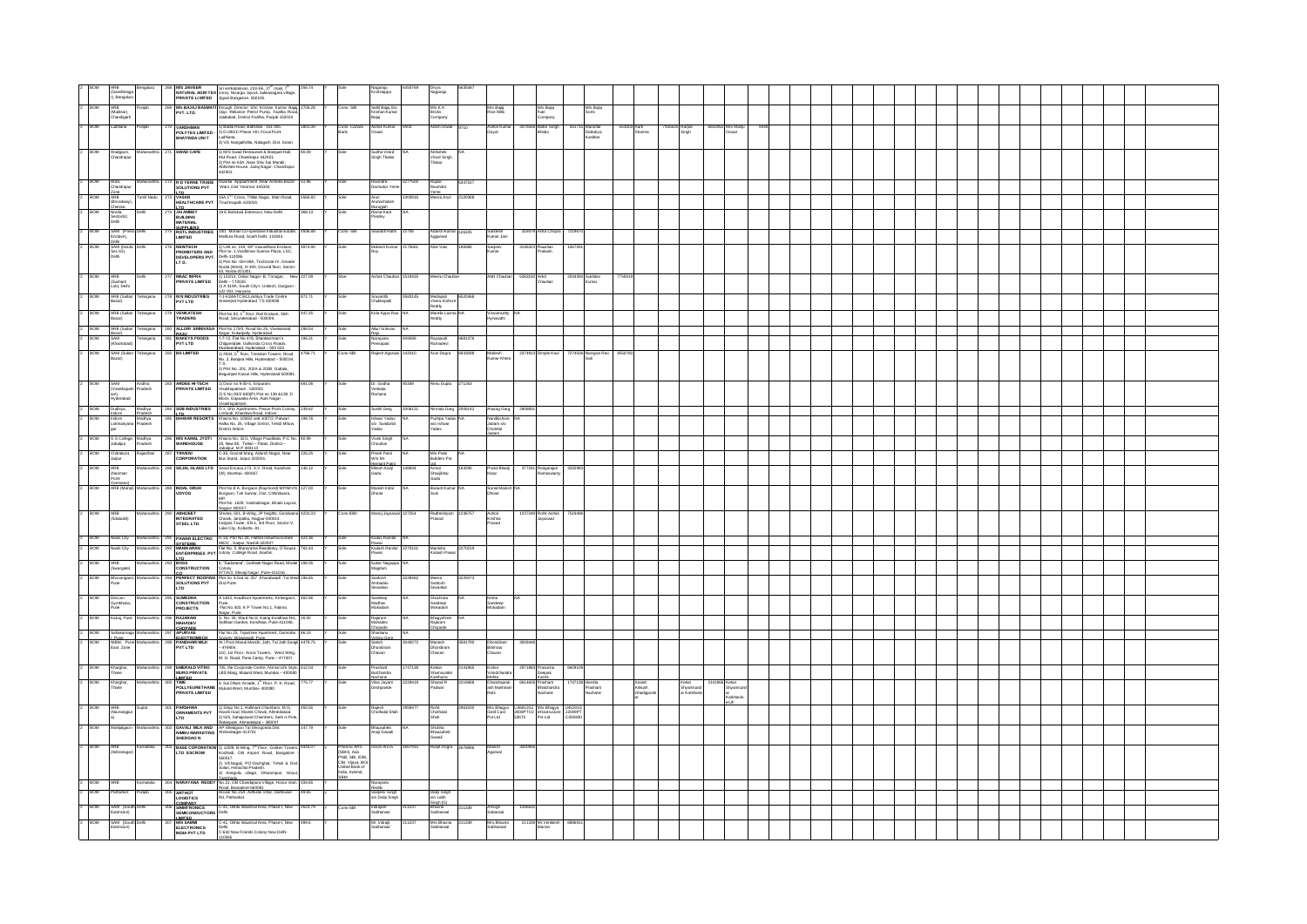|                       |                                              |                                       |                                                                | 1) Shop no 1165/1, 3rd Floor, Kucha                                                                                                                                                                                                                                                                                                                                                                                                                                                                       |          |                        |                                                                |        |                                                  |                                    |         |                                        |                                        |                                      |                                             |                               |                              |                              |                                |                                 |  |  |  |  |  |                                                                                               |
|-----------------------|----------------------------------------------|---------------------------------------|----------------------------------------------------------------|-----------------------------------------------------------------------------------------------------------------------------------------------------------------------------------------------------------------------------------------------------------------------------------------------------------------------------------------------------------------------------------------------------------------------------------------------------------------------------------------------------------|----------|------------------------|----------------------------------------------------------------|--------|--------------------------------------------------|------------------------------------|---------|----------------------------------------|----------------------------------------|--------------------------------------|---------------------------------------------|-------------------------------|------------------------------|------------------------------|--------------------------------|---------------------------------|--|--|--|--|--|-----------------------------------------------------------------------------------------------|
|                       |                                              |                                       | lco.                                                           | Mahajani, Chandni Chowk, Delhi- 110006.<br>2) C-47/2, Lawrance Road, New Delhi,                                                                                                                                                                                                                                                                                                                                                                                                                           |          |                        | Aarian                                                         |        |                                                  |                                    |         |                                        |                                        |                                      |                                             |                               |                              |                              |                                |                                 |  |  |  |  |  |                                                                                               |
| BOM                   |                                              | Delt                                  |                                                                | 10035.<br>309 R.H.Clothing (India) H-4/12, Krishna Nagar, Near Vijay Chowk, 518.22                                                                                                                                                                                                                                                                                                                                                                                                                        |          |                        | Vitin Kumar                                                    |        |                                                  |                                    |         |                                        |                                        |                                      |                                             |                               |                              |                              |                                |                                 |  |  |  |  |  |                                                                                               |
|                       |                                              |                                       | S S GANPATI                                                    | nehi  110051<br>1) 2502, 3rd Floor, Gurudwara Road, Karol                                                                                                                                                                                                                                                                                                                                                                                                                                                 | 500.22   |                        | Arora<br>Ram Kumar                                             |        | Mr. Gaus                                         |                                    |         | 36 Mr. Sha                             |                                        |                                      |                                             |                               |                              |                              |                                |                                 |  |  |  |  |  |                                                                                               |
|                       |                                              |                                       | DIAMOND AND<br>JEWELS PVT LIMIT                                | Bagh, New Delhi- 110005<br>2) 2728/23, 3rd Floor, Beadon Pura, Karol                                                                                                                                                                                                                                                                                                                                                                                                                                      |          |                        | lansal                                                         |        | lansal                                           | Mr. Mywish<br>Yogesh Shah          |         | Soni                                   |                                        |                                      |                                             |                               |                              |                              |                                |                                 |  |  |  |  |  |                                                                                               |
|                       |                                              |                                       |                                                                | Bagh, New Delhi- 110005<br>3) 305, 3rd floor, 2502/8 Gali No.7 & 8<br>Beadonpura, Karol Bagh, New Delhi-                                                                                                                                                                                                                                                                                                                                                                                                  |          |                        |                                                                |        |                                                  |                                    |         |                                        |                                        |                                      |                                             |                               |                              |                              |                                |                                 |  |  |  |  |  |                                                                                               |
| BOM                   |                                              |                                       | .<br>Rathi Bright<br>Industries                                | 110005<br>Plot No.3, Udyog Vihar Extension, Ecotech, 525.98<br>Greater Noida, UP- 201310.                                                                                                                                                                                                                                                                                                                                                                                                                 |          |                        | .<br>Madhu Rathi                                               |        | Mr. Dhruv<br>Rathi                               | M/s Chetan<br>Steels Pvt           | U74899D |                                        |                                        |                                      |                                             |                               |                              |                              |                                |                                 |  |  |  |  |  |                                                                                               |
|                       | Greater<br>Noida                             |                                       | 312 BHAI SAHIB AND                                             |                                                                                                                                                                                                                                                                                                                                                                                                                                                                                                           | 589.11 Y |                        | Ajay Arora                                                     |        |                                                  |                                    |         |                                        |                                        |                                      |                                             |                               |                              |                              |                                |                                 |  |  |  |  |  |                                                                                               |
| 2 BOM<br>lz.<br>ROM   |                                              | SAM (Karol Dehi<br>Bagh)<br>ARB Telan |                                                                | 131 A, Jaipuria MII, Clock Tower, Sabzi<br>Mandi. Dehi – 110007.<br>H Mor: T-123542, Plot no-42, Flat no-2022, 440.41<br>3rd floor, Suresh Arcade. Opp Nature Cure<br>Hospital, Balkampet, Hyderabad 500016.                                                                                                                                                                                                                                                                                              |          |                        | M. R. V.<br>Prasada Raju                                       | 74224  | Ms. M. Sirisha 270638                            |                                    |         |                                        |                                        |                                      |                                             |                               |                              |                              |                                |                                 |  |  |  |  |  |                                                                                               |
|                       |                                              |                                       | SON<br>MANTENA<br>LABORATORIES<br>LIMITED                      |                                                                                                                                                                                                                                                                                                                                                                                                                                                                                                           |          |                        |                                                                |        |                                                  |                                    |         |                                        |                                        |                                      |                                             |                               |                              |                              |                                |                                 |  |  |  |  |  | * Interim suspension ordered by<br>Hon'ble High Court state of<br>Telangana at Hyderabad vide |
| BOM                   |                                              |                                       |                                                                |                                                                                                                                                                                                                                                                                                                                                                                                                                                                                                           |          |                        | Saraoj Titre                                                   | 12662  | mraj Titre                                       |                                    |         |                                        |                                        |                                      |                                             |                               |                              |                              |                                |                                 |  |  |  |  |  | order dated 29.11.2021                                                                        |
|                       |                                              | Madhya<br>Pradesh                     | <b>M'S GANGOTRI<br/>OILS AND AGRO<br/>PRODUCTS PVT</b>         | Gadkhapa, Nagpur Road, Pandhurna, Distt. 171.35<br>Chhindwara M.P 480334.                                                                                                                                                                                                                                                                                                                                                                                                                                 |          |                        |                                                                |        |                                                  |                                    |         |                                        |                                        |                                      |                                             |                               |                              |                              |                                |                                 |  |  |  |  |  |                                                                                               |
| <b>BOM</b>            | adhar<br>lagar Jaipu                         |                                       | <b>ITD</b><br>GLAZE ENGICON<br>PVT. LTD.                       | 1) E-784, Avadhpuri, LalKothi Scheme, Tonk 35.94                                                                                                                                                                                                                                                                                                                                                                                                                                                          |          |                        | Abhishek<br>Sharma S.Io<br>Kshetrapal                          |        | ilanoj Kumi                                      |                                    |         |                                        |                                        |                                      |                                             |                               |                              |                              |                                |                                 |  |  |  |  |  |                                                                                               |
|                       |                                              |                                       |                                                                | Road, Jaipur<br>2) 88, First Floor, Shree Vihar Colony, JLN                                                                                                                                                                                                                                                                                                                                                                                                                                               |          |                        | Sharma<br>Kilesh Pareki                                        |        | Sharma W/o<br>Pradhuman<br>Sharma                |                                    |         |                                        |                                        |                                      |                                             |                               |                              |                              |                                |                                 |  |  |  |  |  |                                                                                               |
| <b>BOM</b>            |                                              |                                       | SHREE GANESH<br>JEWELLERY<br>HOUSE(I) LIMTED                   | Maro, Jaiour<br>1) 413, Vardhan Market, 4th floor, 25/A,<br>Camac Street, Kolkata- 700017<br>2) Marikanchan SEZ at Sector 5, Salt Lake,                                                                                                                                                                                                                                                                                                                                                                   | 0929.4   |                        |                                                                |        | Umesh<br>Parekh<br>50705                         |                                    |         |                                        |                                        |                                      |                                             |                               |                              |                              |                                |                                 |  |  |  |  |  |                                                                                               |
| BOM                   |                                              |                                       |                                                                |                                                                                                                                                                                                                                                                                                                                                                                                                                                                                                           | 1146.75  |                        | lmit Bhatnaga                                                  | 5880   | Mr. Sumit<br>Bhatnagar<br>776129                 | Mr. Ashok<br>Kumar Singl           |         | 489637 Mr.<br>Shalendra                |                                        |                                      |                                             |                               |                              |                              |                                |                                 |  |  |  |  |  |                                                                                               |
|                       |                                              |                                       |                                                                |                                                                                                                                                                                                                                                                                                                                                                                                                                                                                                           |          |                        |                                                                |        |                                                  |                                    |         | Pal Singh                              |                                        |                                      |                                             |                               |                              |                              |                                |                                 |  |  |  |  |  |                                                                                               |
|                       | <b>BOM</b>                                   |                                       | FIRESTAR<br>INTERNATIONAL<br>PVT LTD                           | <b>UDER (MRTED <math>\begin{bmatrix} 0 &amp; \text{Mationed, and } \overline{3} &amp; \text{Z} &amp; \text{S} &amp; \text{S} &amp; \text{S} &amp; \text{S} &amp; \text{S} \\ \text{M0000} &amp; \text{M0000} &amp; \text{M0000} &amp; \text{M0000} &amp; \text{S} &amp; \text{S} &amp; \text{S} &amp; \text{S} &amp; \text{S} \\ \text{M00000} &amp; \text{M0000} &amp; \text{M00000} &amp; \text{M00000} &amp; \text{S} &amp; \text{S} &amp; \text{S} &amp; \text{S} &amp; \text{S} \\ \text{</math></b> | 344.64   | Cons-PNB               | Nirav Deepak<br>Modi                                           |        | Mr. Haresh<br>Vrajlal Shah                       | Firestone<br>Trading P Lt          |         | Firestone<br>Diamond Int<br>P Ltd      |                                        |                                      | Bentley<br>Properties f                     |                               | Mak<br>Business<br>Ent P Ltd | NDM<br>Enterpris<br>Pvt. Ltd | Neeshal<br>Trading<br>Pvt. Ltd | Paundra<br>Erterpris<br>s P Ltd |  |  |  |  |  |                                                                                               |
|                       |                                              |                                       |                                                                |                                                                                                                                                                                                                                                                                                                                                                                                                                                                                                           |          |                        |                                                                |        |                                                  |                                    |         |                                        |                                        |                                      |                                             |                               |                              |                              |                                |                                 |  |  |  |  |  |                                                                                               |
|                       |                                              |                                       |                                                                |                                                                                                                                                                                                                                                                                                                                                                                                                                                                                                           |          |                        |                                                                |        |                                                  |                                    |         |                                        |                                        |                                      |                                             |                               |                              |                              |                                |                                 |  |  |  |  |  |                                                                                               |
|                       |                                              |                                       |                                                                |                                                                                                                                                                                                                                                                                                                                                                                                                                                                                                           |          |                        |                                                                |        |                                                  |                                    |         |                                        |                                        |                                      |                                             |                               |                              |                              |                                |                                 |  |  |  |  |  |                                                                                               |
| <b>BOM</b>            | SAM<br><b>Tuersear</b>                       |                                       | FIRESTAR                                                       | Mumhailannona<br>1) Unit no.23, 3rd Floor, Tower no. 2,<br>Kohinoor City Mall, Kohinoor City, Opp. Don<br>Bosco School, Kirol Road, Off. LBS Marg.                                                                                                                                                                                                                                                                                                                                                        | 2897.53  |                        | Nirav Deepak<br>Modi                                           | 90509  | International<br>Pvt. Ltd(Guar                   |                                    |         |                                        |                                        |                                      |                                             |                               |                              |                              |                                |                                 |  |  |  |  |  |                                                                                               |
|                       |                                              |                                       | DIAMOND<br>INTERNATIONAL<br>PVT LTD                            | Kurla (W), Mumbai 70.<br>2) Plot nos 18, 19, 20 and 67 at SEZ, Sachir                                                                                                                                                                                                                                                                                                                                                                                                                                     |          |                        |                                                                |        |                                                  |                                    |         |                                        |                                        |                                      |                                             |                               |                              |                              |                                |                                 |  |  |  |  |  |                                                                                               |
| <b>ROM</b>            | SAM                                          |                                       | <b>PERFECT SOYA</b>                                            | 2) Pl0t nos 10, 19, 26 ans or an other, exercited<br>Surat Guirat<br>Flat no.1, Jaldarshan, Muncipal Colony,<br>Abdul Gaffar Khan Road, Worli, Mumbai.                                                                                                                                                                                                                                                                                                                                                    |          |                        | Rajkishore                                                     |        | Mr. Sandeep<br>1942554                           | Mrs. Suneet<br>Maniyar             |         | Mrs. Leela<br>Devi Maniyar             |                                        |                                      |                                             |                               |                              |                              |                                |                                 |  |  |  |  |  |                                                                                               |
|                       | Ranade Rd                                    |                                       | <b>PROTEIN</b><br>CONCENTRATES                                 |                                                                                                                                                                                                                                                                                                                                                                                                                                                                                                           |          |                        | Aaniyar                                                        |        | faniyar                                          |                                    |         |                                        |                                        |                                      |                                             |                               |                              |                              |                                |                                 |  |  |  |  |  |                                                                                               |
| BOM                   |                                              |                                       | <b>PVTITO</b><br>321 RK ENGINEERING                            | Plot No. 7, Amar Nagar, MIDC Hingna<br>Road, Nagpur-440016                                                                                                                                                                                                                                                                                                                                                                                                                                                | 71.43    |                        | Lalit Vinaya<br>Paunikar                                       |        |                                                  |                                    |         |                                        |                                        |                                      |                                             |                               |                              |                              |                                |                                 |  |  |  |  |  |                                                                                               |
| <b>BOM</b>            |                                              |                                       | <b>D BROTHERS</b>                                              | 1) AT 153/A, Budhwar Peth, Appa Balwant 480.15                                                                                                                                                                                                                                                                                                                                                                                                                                                            |          |                        | Omprakash                                                      |        |                                                  |                                    |         | Amol Hema                              | Amit Herna<br>Jethale                  |                                      |                                             |                               |                              |                              |                                |                                 |  |  |  |  |  |                                                                                               |
|                       |                                              |                                       |                                                                | Chowk, Pune<br>2) Plot no. 30/2, D-II Block, MIDC                                                                                                                                                                                                                                                                                                                                                                                                                                                         |          |                        | lanarayan<br>Jethale                                           |        | Hemant<br>Jaynarayan<br>Jethale                  | Jaynarayan<br>Jethale              |         | Jethale                                |                                        |                                      | Rohit<br>Nandkishois<br><sup>s</sup> sthale |                               | Ram<br>Omprakasi<br>Jethale  |                              |                                |                                 |  |  |  |  |  |                                                                                               |
|                       |                                              |                                       | <b>M'S BHUJBAL</b><br>BROTHERS                                 | Chinchwad, Pune 411019,<br>Bhijbal Bungalow, S. NO 161/1, Karvenagar, 548.98<br>Pune 411051.                                                                                                                                                                                                                                                                                                                                                                                                              |          |                        | Saroj Jagann<br>Indust                                         |        | Raman (<br>Ramesh )<br>Damodar                   | Ranjit<br>Jagannath<br>Bhujbal     |         | Suraj Ramar<br>Bhujbal                 | Dhiraj Rami<br>Bhujbal                 |                                      |                                             |                               |                              |                              |                                |                                 |  |  |  |  |  |                                                                                               |
|                       |                                              |                                       | <b>CONSTRUCTION C</b>                                          |                                                                                                                                                                                                                                                                                                                                                                                                                                                                                                           |          |                        |                                                                |        |                                                  |                                    |         |                                        |                                        |                                      |                                             |                               |                              |                              |                                |                                 |  |  |  |  |  |                                                                                               |
| BOM                   |                                              |                                       | <b>DEVANSH</b><br>INDUSTRIES                                   | B/3 Prema Apartment, Sane Guruj Nagat L 936.05<br>T Cross rd.Mulund east, Mumbai-400081.                                                                                                                                                                                                                                                                                                                                                                                                                  |          |                        | Virendra<br>Ganatra                                            |        | Bhubal<br>Mr. Bharat<br>Ganatra                  |                                    |         |                                        |                                        |                                      |                                             |                               |                              |                              |                                |                                 |  |  |  |  |  |                                                                                               |
| 2 BOW<br>ROM          | Patel Nagari                                 | ARB (East Delt                        | SHAGUN<br>ENTERPRISES                                          | 1/532, Gall No 4, Friends Colony, Industrial 93.04                                                                                                                                                                                                                                                                                                                                                                                                                                                        |          |                        | .<br>Rajeev Rathi                                              |        |                                                  |                                    |         |                                        |                                        |                                      |                                             |                               |                              |                              |                                |                                 |  |  |  |  |  |                                                                                               |
|                       |                                              |                                       | P K<br>CONSTRUCTION                                            | Area, Shahdara Dehi-110032<br>J-47, Second Floor, Sector-18, Noida, (UP)- 355.01<br>201301.                                                                                                                                                                                                                                                                                                                                                                                                               |          |                        | Pradeep Kuma<br>Singh_S/o Mr.<br>K P Singh                     |        |                                                  |                                    |         |                                        |                                        |                                      |                                             |                               |                              |                              |                                |                                 |  |  |  |  |  |                                                                                               |
| ROM                   |                                              |                                       | AMRAPALISILICON<br>CITY PVT LTD                                | 307, 3rd Floor, Nipun Towers, Karkadooma<br>Community Centre, Delhi 110092.                                                                                                                                                                                                                                                                                                                                                                                                                               | 83,2082  | BOB, OBC               | inil Sharma                                                    | 13025  | Shiv Priva<br>219929                             |                                    |         |                                        |                                        |                                      |                                             |                               |                              |                              |                                |                                 |  |  |  |  |  |                                                                                               |
|                       | anm<br>Connaught<br><sup>a</sup> lace)       |                                       |                                                                |                                                                                                                                                                                                                                                                                                                                                                                                                                                                                                           |          |                        |                                                                |        |                                                  |                                    |         |                                        | Rinku<br>Clothing<br>Creation<br>P Ltd | Vidhya<br>Shree<br>Buildcor<br>P Ltd |                                             |                               |                              |                              |                                |                                 |  |  |  |  |  |                                                                                               |
| ROM                   | SAM / South                                  |                                       | GRID INDIA POWER<br>CABLES PVT LTD                             | A-2/121, Janakpuri, New Delhi-110058.                                                                                                                                                                                                                                                                                                                                                                                                                                                                     | 553.52   |                        | Rajesh Kumar<br>Gupta                                          | 139133 | inii Giinta<br>2958411                           |                                    |         |                                        |                                        |                                      |                                             |                               |                              |                              |                                |                                 |  |  |  |  |  |                                                                                               |
| <b>ROM</b>            | SAM (Suitar                                  | ision)                                | <b>SUNCORP PLUS</b>                                            | 1) 1-11-222/4/1, 2nd Floor, Above LEVTS 500.16                                                                                                                                                                                                                                                                                                                                                                                                                                                            |          |                        | <b>Sriniyas Ran</b>                                            |        | 2209265                                          |                                    |         |                                        |                                        |                                      |                                             |                               |                              |                              |                                |                                 |  |  |  |  |  |                                                                                               |
|                       |                                              |                                       | <b>RIVATE LIMTED</b>                                           | mom, Begumpet, Secunderabad - 50                                                                                                                                                                                                                                                                                                                                                                                                                                                                          |          |                        | mekola                                                         |        |                                                  | tyavani<br>mes JV                  |         |                                        |                                        |                                      |                                             |                               |                              |                              |                                |                                 |  |  |  |  |  |                                                                                               |
|                       |                                              |                                       |                                                                | ord.<br>2) Plot No 7, Priya Colony, Phase No                                                                                                                                                                                                                                                                                                                                                                                                                                                              |          |                        |                                                                |        |                                                  |                                    |         |                                        |                                        |                                      |                                             |                               |                              |                              |                                |                                 |  |  |  |  |  |                                                                                               |
| <b>BOM</b>            | trakno                                       |                                       | <b>AASHIANA</b><br><b>BUILDVISION<br/>PRIVATE LTD</b>          | ry - Carl Wales Control County, Presse No.<br>15 Kaleswarts Serverdershart J50015<br>C-130A, Niman Nagar Ajmer road, Jaipur<br>302019.                                                                                                                                                                                                                                                                                                                                                                    | 272.93   |                        | Sanjeev Kum<br>Sangi S/O<br>Ramesh Chan                        |        | Rajeev<br>Kumar Sangi<br>S/O Ramesh              |                                    |         |                                        |                                        |                                      |                                             |                               |                              |                              |                                |                                 |  |  |  |  |  |                                                                                               |
| <b>BOM</b>            | SAM                                          |                                       | <b>GITANJALI GEMS</b>                                          | Flat No 102, Kheni Tower Jogani                                                                                                                                                                                                                                                                                                                                                                                                                                                                           | 2462.76  |                        | šangi<br>Mehul Choksi                                          |        | Chand Sand<br>Dhanesh<br>Vrajlal Sheth<br>120257 |                                    |         |                                        |                                        |                                      |                                             |                               |                              |                              |                                |                                 |  |  |  |  |  |                                                                                               |
|                       | (Nariman)<br>Point                           |                                       | <b>MITED</b>                                                   | Complex, Village Kole kalyan, kalina,<br>Santacruz ,East, Mumbai.                                                                                                                                                                                                                                                                                                                                                                                                                                         |          |                        |                                                                |        |                                                  |                                    |         |                                        |                                        |                                      |                                             |                               |                              |                              |                                |                                 |  |  |  |  |  |                                                                                               |
| <b>BOM</b>            | SAM<br>SAM<br>(Nariman<br>Point<br>Overseas) |                                       | GITANJALI                                                      | 1) Amalgameted Office No 801 &<br>802, Prasad Chambers, Opera House,                                                                                                                                                                                                                                                                                                                                                                                                                                      | 4983.48  |                        | Mehul Chinubi<br><b>Choksi</b>                                 |        | Dinesh<br>7202390                                | Sudhifbha<br>Ambalal<br>Mehta      |         | Dhanesh<br>Vrajlal Sheth               | 1202                                   | Pranila<br>Ramkrish                  |                                             | M/s<br>Gitanjali<br>Gerrs Ltd |                              |                              |                                |                                 |  |  |  |  |  |                                                                                               |
|                       |                                              |                                       | EXPORTS<br>CORPORATION<br>LIMITED                              | Mumbai 400 004.<br>2) Flat no 301,401,501,601 at Urja 'A'                                                                                                                                                                                                                                                                                                                                                                                                                                                 |          |                        |                                                                |        | Gopaldas<br>Bhatiya                              |                                    |         |                                        |                                        |                                      |                                             |                               |                              |                              |                                |                                 |  |  |  |  |  |                                                                                               |
|                       |                                              |                                       |                                                                | wing,Tatva ,CTS no 68 A, Magathane,<br>Borivali East, Opera House, Mumbai 400                                                                                                                                                                                                                                                                                                                                                                                                                             |          |                        |                                                                |        |                                                  |                                    |         |                                        |                                        |                                      |                                             |                               |                              |                              |                                |                                 |  |  |  |  |  |                                                                                               |
| BOM                   | SAM<br>Karvenaga                             |                                       | <b>M'S R.M.REALTY</b><br><b>DEVELOPERS</b>                     | uus.<br>1) 1205/A/6, Chintamani Bungalow<br>Opp.to Apate Road.Pune-411004                                                                                                                                                                                                                                                                                                                                                                                                                                 |          |                        | ı Thaku                                                        |        | ma Thak                                          | Monish<br>Thakur.                  |         | Mr. Aashis<br>Thakur                   |                                        |                                      |                                             |                               |                              |                              |                                |                                 |  |  |  |  |  |                                                                                               |
|                       |                                              |                                       |                                                                | 2) Plot No 25, Utkarsh, Mahatma Society,<br>Kothrud, Pune 411 029.                                                                                                                                                                                                                                                                                                                                                                                                                                        |          |                        |                                                                |        |                                                  |                                    |         |                                        |                                        |                                      |                                             |                               |                              |                              |                                |                                 |  |  |  |  |  |                                                                                               |
|                       | Vadgaon<br>Rasai                             |                                       | <b>BANDU MAHASAKU</b><br>SHELAR                                | adgaon Rasai , Tal- Shirur Dist :- Pune                                                                                                                                                                                                                                                                                                                                                                                                                                                                   | 53.75    |                        | sandu Mhas<br>Sholar                                           |        | Indubai<br>Mhaskuji                              |                                    |         |                                        |                                        |                                      |                                             |                               |                              |                              |                                |                                 |  |  |  |  |  |                                                                                               |
| <b>BOM</b>            |                                              |                                       |                                                                |                                                                                                                                                                                                                                                                                                                                                                                                                                                                                                           | 738.4    |                        | Sanjay Jyot                                                    |        | helar.<br>4682                                   | Ashwiri<br>Sanjay Awat             |         |                                        |                                        |                                      |                                             |                               |                              |                              |                                |                                 |  |  |  |  |  |                                                                                               |
|                       |                                              |                                       | HITECH<br>ENGINEERING<br>CORPORATION<br>INDIA PV T LTD         | 1) Plot No G-17 MIDC Baramati, Dist Pune<br>PIN -413 133.<br>22 and Foot, S.No 35/2/1/3 & 4, above<br>Renault Showroom, Off Pune Mumbai<br>Highwav. Barar: Pune. PIN -411 045.<br>T-824/1, Ground floor, Arjun Nagar, Koda.<br>Mubarakpur, New D                                                                                                                                                                                                                                                          |          |                        |                                                                |        | Rajendra<br>Chandrakant<br>Ingawale              |                                    |         | Manisha<br>Rajendra<br>Ingawale        | Sachin<br>Dhawale Pro<br>Sharada Ind   |                                      |                                             |                               |                              |                              |                                |                                 |  |  |  |  |  |                                                                                               |
|                       |                                              |                                       |                                                                |                                                                                                                                                                                                                                                                                                                                                                                                                                                                                                           | 01.32    |                        |                                                                |        |                                                  |                                    |         |                                        |                                        |                                      |                                             |                               |                              |                              |                                |                                 |  |  |  |  |  |                                                                                               |
|                       |                                              |                                       | UDIT<br>CONTRACTORS<br>INDIA PVT LTD                           |                                                                                                                                                                                                                                                                                                                                                                                                                                                                                                           |          |                        | Kailash Chan<br>Ioshi S <i>i</i> o<br>Iamuna Dutt              |        | Tara Joshi<br>W/o Sh<br>Kailash Joshi            |                                    |         |                                        |                                        |                                      |                                             |                               |                              |                              |                                |                                 |  |  |  |  |  |                                                                                               |
|                       | SAM (Nok<br>Sector-19)                       |                                       | <b>ACCURATE</b><br>INSTITUTE OF<br>MGMT A<br>TECHNOLOGY        | '-181, Surya Nagar, Dist. Ghaziabad (U                                                                                                                                                                                                                                                                                                                                                                                                                                                                    |          |                        | Joshi<br>ChhidaLal<br>Sharma S.lo<br>Late Shri G. S.<br>Charma |        | Deepak<br>Sharma s/o<br>Shri C. L.<br>Sharma     | Pushpa<br>Sharma wio<br>Shri C. L. |         | Poonam<br>Sharma dio<br>Shri C. L.<br> |                                        |                                      | neera<br>/arshney                           |                               | inupam<br>Iharma wio         | gesh<br>arma sk              |                                |                                 |  |  |  |  |  |                                                                                               |
|                       |                                              |                                       |                                                                | P.).<br>2) Plot No.49, Knowledge Park-III, Greater<br>Noida, District GautamBuch Nagar, State<br>Uttar Pradesh.                                                                                                                                                                                                                                                                                                                                                                                           |          |                        | ma                                                             |        |                                                  |                                    |         |                                        |                                        |                                      |                                             |                               | .<br>IikeyKa                 |                              |                                |                                 |  |  |  |  |  |                                                                                               |
| ROM                   | SAM (Preet)                                  |                                       |                                                                |                                                                                                                                                                                                                                                                                                                                                                                                                                                                                                           |          | BOI, IDBI, OBC Subhash |                                                                |        | Kanta Devi<br>42273                              |                                    |         | : I Sharma                             |                                        |                                      | rshney<br>304845 M/c Moto                   |                               |                              |                              |                                |                                 |  |  |  |  |  |                                                                                               |
|                       | <br>Thar)                                    |                                       | ACCURATE<br>TRANSFORMERS<br>LTD                                | 8 Local Shopping Centre 2nd floor, 22858.65<br>Vardhaman Sidhant Plaza, Savita Vihar,<br>East Dehi DL 110092.                                                                                                                                                                                                                                                                                                                                                                                             |          |                        | ouxuan<br>Chandra<br>Sharma                                    |        | irya                                             | Nawal .<br>Bedarand                |         |                                        |                                        |                                      |                                             |                               | mra<br>Maharasht<br>Avi Itd  |                              |                                |                                 |  |  |  |  |  |                                                                                               |
| BOM                   | SAM<br>(Connaught                            |                                       | 339 ULTRA HOME<br>CONSTRUCTIONS                                | -<br>307, 3rd Floor, Nipun Towers ,Community<br>Center, Karkardooma Delhi 110092.                                                                                                                                                                                                                                                                                                                                                                                                                         | 075.05   |                        | Anil Sharma                                                    | 03025  | Shri Shiv<br>Priya<br>219929                     | Ajay Kuma                          |         |                                        |                                        |                                      |                                             |                               |                              |                              |                                |                                 |  |  |  |  |  |                                                                                               |
| <b>BOM</b>            | lace)<br>Ianaji                              |                                       |                                                                | PREMIUM<br>PREMIUM Sharvani Regency Behind Sai Service, Alto- 467.78<br>DISTRIBUTORS (I) P Porvorim, Goa-403 521                                                                                                                                                                                                                                                                                                                                                                                          |          |                        | shay Jain                                                      | 285702 | Jose Jorge A<br>G Menezes<br>603489              | Charles Ajoy<br>Estibeiro          |         | 1603530 Aires Antonio                  |                                        |                                      |                                             |                               |                              |                              |                                |                                 |  |  |  |  |  |                                                                                               |
| <b>BOM</b>            |                                              |                                       |                                                                | Plot No. 201, 202A & 202B, Guttala<br>Begumpet Kavuri Hills, Hyderabad 500081.                                                                                                                                                                                                                                                                                                                                                                                                                            |          | Cons-Allahabad<br>Bank | Cherukuri                                                      |        |                                                  |                                    |         |                                        |                                        |                                      |                                             |                               |                              |                              |                                |                                 |  |  |  |  |  |                                                                                               |
|                       |                                              | Andhra<br>Pradesh                     | TRANSSTROY<br>TIRUFAATI<br>TIRUFAAN<br>CHENNAITO<br>TRANSSTROY |                                                                                                                                                                                                                                                                                                                                                                                                                                                                                                           |          |                        |                                                                |        | Malineni<br>Sambasiva                            |                                    |         |                                        |                                        |                                      |                                             |                               |                              |                              |                                |                                 |  |  |  |  |  |                                                                                               |
| BOM                   |                                              |                                       |                                                                |                                                                                                                                                                                                                                                                                                                                                                                                                                                                                                           | 20565.41 |                        |                                                                |        |                                                  |                                    |         |                                        |                                        |                                      |                                             |                               |                              |                              |                                |                                 |  |  |  |  |  |                                                                                               |
|                       |                                              | Andhra<br>Pradesh                     | INDIA LIMITED                                                  | D NO 8-14-28 Tobacco colony, Guntur AP<br>522001.                                                                                                                                                                                                                                                                                                                                                                                                                                                         |          | Cons-Canara<br>Bank    | Rayapati<br>Sambasiva Ra                                       |        | Cherukuri<br>Sridhar                             | Akkineni<br>Satish                 |         |                                        |                                        |                                      |                                             |                               |                              |                              |                                |                                 |  |  |  |  |  |                                                                                               |
| $\overline{a}$<br>BOM | SAM (N<br>Road)                              |                                       | SENBO<br>ENGINEERING                                           | 17. Lenin Sarani, Kolkata-700013.                                                                                                                                                                                                                                                                                                                                                                                                                                                                         | 2382.59  | šole                   | lajal Sengupta                                                 |        | Kingshuk<br>Sengupta<br>329102                   | Harijiban<br>Banerjee              |         | 38 B K<br>Choudhary                    |                                        |                                      |                                             |                               |                              |                              |                                |                                 |  |  |  |  |  |                                                                                               |
|                       |                                              |                                       | <b>MITED</b>                                                   |                                                                                                                                                                                                                                                                                                                                                                                                                                                                                                           |          |                        |                                                                |        |                                                  |                                    |         |                                        |                                        |                                      |                                             |                               |                              |                              |                                |                                 |  |  |  |  |  |                                                                                               |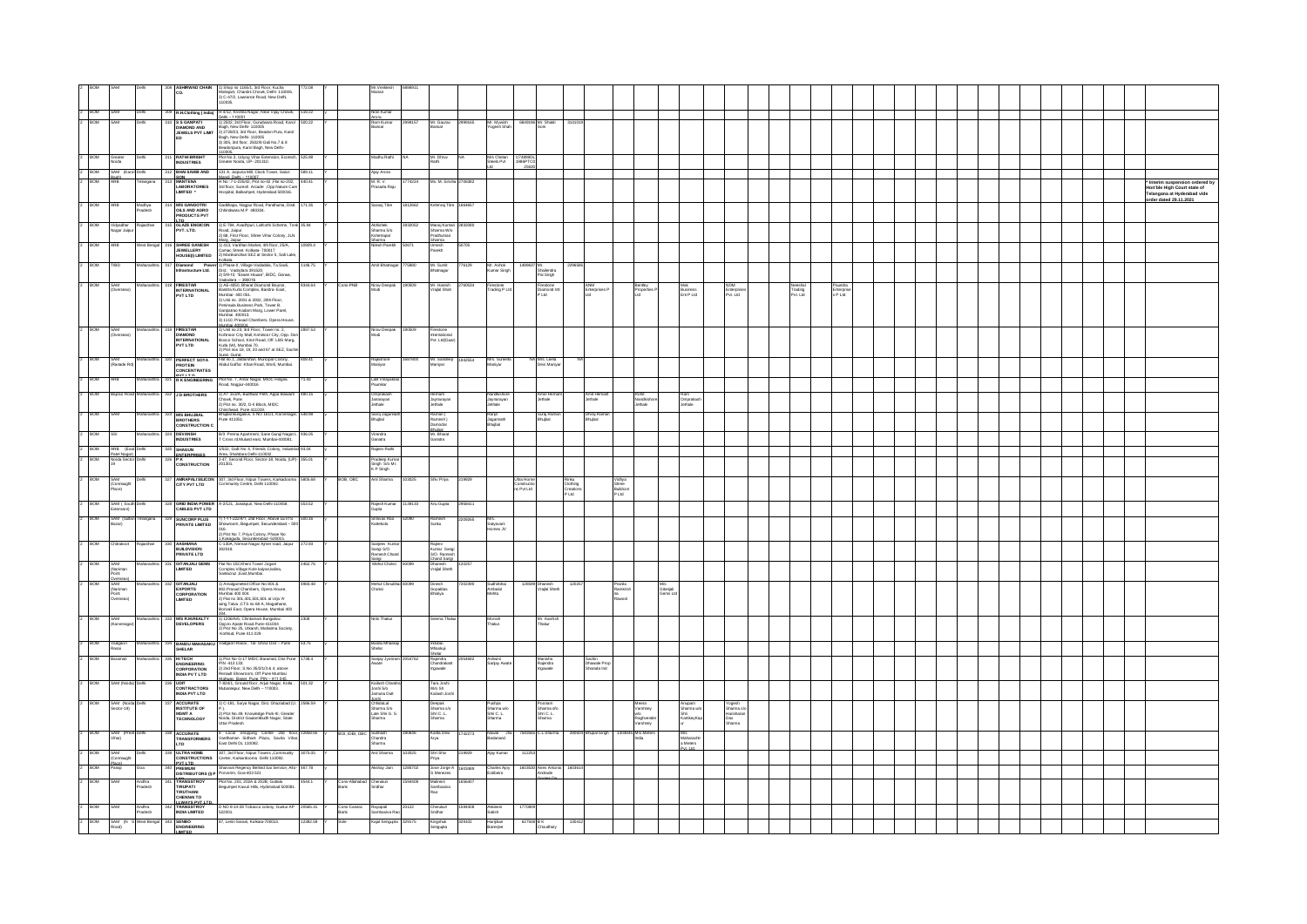|                              | SAM (Low<br>Parel)                |                                   | <b>AXIS GARMENT</b><br>DESIGNER                                                                       |                                                                                                                                                                                           |          |                                                            | Dhondu<br>Manjarekar                  | Avinash<br>Dagdu<br>Gaikwad                  | Gupta                        |                                                                                    |                                         |                                 |                                          |                                      |                        |                                   |                                    |                            |                                         |                                   |                        |                         |                         |  |
|------------------------------|-----------------------------------|-----------------------------------|-------------------------------------------------------------------------------------------------------|-------------------------------------------------------------------------------------------------------------------------------------------------------------------------------------------|----------|------------------------------------------------------------|---------------------------------------|----------------------------------------------|------------------------------|------------------------------------------------------------------------------------|-----------------------------------------|---------------------------------|------------------------------------------|--------------------------------------|------------------------|-----------------------------------|------------------------------------|----------------------------|-----------------------------------------|-----------------------------------|------------------------|-------------------------|-------------------------|--|
|                              |                                   |                                   |                                                                                                       | 1) A/47,Todi Industrial Estate, Sun Mill<br>Compound, S.J Marg, Lower Parel (W),<br>Mumbai 13.<br>2) 472/473, Tell-Pada Estate, KatalGaon,<br>Near Maharaja Hotel Lane, Khad Par,         |          |                                                            |                                       |                                              |                              |                                                                                    |                                         |                                 |                                          |                                      |                        |                                   |                                    |                            |                                         |                                   |                        |                         |                         |  |
|                              |                                   |                                   |                                                                                                       |                                                                                                                                                                                           |          |                                                            |                                       |                                              |                              |                                                                                    |                                         |                                 |                                          |                                      |                        |                                   |                                    |                            |                                         |                                   |                        |                         |                         |  |
|                              | ARB (Kar<br>Road)                 |                                   | <b>MS.CREATIVE</b>                                                                                    | Rhiwandi, Dist. Thane<br>C-1,704, Kumar Shantiniketan, Pashan-Sus<br>Road, Near IDBI Bark, Pune - 411021.                                                                                 |          |                                                            | Sunael Madha<br>shpande               | Rohini Suneel 3420848<br>eshpande            |                              |                                                                                    |                                         |                                 |                                          |                                      |                        |                                   |                                    |                            |                                         |                                   |                        |                         |                         |  |
|                              |                                   |                                   | MARK<br>ENGINEERING<br>SOLUTIONS                                                                      |                                                                                                                                                                                           |          |                                                            |                                       |                                              |                              |                                                                                    |                                         |                                 |                                          |                                      |                        |                                   |                                    |                            |                                         |                                   |                        |                         |                         |  |
| BOM                          | SAM<br>(Deccan                    |                                   | <b>PYTITO</b><br>INTELLECTUAL<br>BUILDING SYSTEM                                                      | Arihant Heights, Plot no. 76, SecTOR, Near 2368.91<br>Gyan Prabhodhini School, Nigdi, Pune-                                                                                               |          |                                                            | bhijt Band                            | Ramdas<br>Kakde                              | Haressh<br>Vanvari           | 17 Nitin Y<br>Kulkami                                                              |                                         |                                 |                                          |                                      |                        |                                   |                                    |                            |                                         |                                   |                        |                         |                         |  |
|                              | <b>Gymkhan</b>                    |                                   | PVT ITD<br>UNIVERSAL INFR<br>TECHNIK                                                                  |                                                                                                                                                                                           | 428.6    |                                                            | Ninad Prade                           |                                              |                              |                                                                                    |                                         |                                 |                                          |                                      |                        |                                   |                                    |                            |                                         |                                   |                        |                         |                         |  |
|                              | Model<br>Colony                   |                                   |                                                                                                       | 411044.<br>1) 6 Nakshatra , Near Vasant Vihar, Baner,<br>Pune 422021.<br>2) Gat no. 313, Charholi (kh) , Tal. Khed,                                                                       |          |                                                            | astry                                 | M/s Hansa<br>Diesel Pvt.Ltd                  |                              |                                                                                    |                                         |                                 |                                          |                                      |                        |                                   |                                    |                            |                                         |                                   |                        |                         |                         |  |
|                              |                                   |                                   | <b>BENCHMAR</b>                                                                                       |                                                                                                                                                                                           |          |                                                            |                                       |                                              |                              |                                                                                    |                                         |                                 |                                          |                                      |                        |                                   |                                    |                            |                                         |                                   |                        |                         |                         |  |
|                              | Narayar<br>Peth                   |                                   | SOLUTIONS                                                                                             | Dist. Pune.<br>1) Pratischa Bunglow, Plot No 9, lane No 10, 35.62<br>1) Ratraj Society 2nd right from Pratidnya<br>Mangal Karyalaya, Karvenagar Pune 411                                  |          |                                                            | Jasumati<br>Jagdish Raja              | Ghanshyam<br>Jagdish Raja                    | Dhruti<br>Ghanshyam<br>Raia  | Kirti Jagdish<br>Raja                                                              | Krupal Kirt<br>Raja                     | lagdish<br>Dayalal Raja         |                                          |                                      |                        |                                   |                                    |                            |                                         |                                   |                        |                         |                         |  |
|                              |                                   |                                   |                                                                                                       |                                                                                                                                                                                           |          |                                                            |                                       |                                              |                              |                                                                                    |                                         |                                 |                                          |                                      |                        |                                   |                                    |                            |                                         |                                   |                        |                         |                         |  |
|                              |                                   |                                   |                                                                                                       | Uta2<br>2) Godowin No 10, Sai Kurij Co-op. Hsg<br>Society, Behind Jayanand Complex, 569<br>Maravan Peth. Pune 411.030.<br>2 <sup>nd</sup> Floor, Apsara Cinema Vuilding, Dr. D.B. 3386.76 |          |                                                            |                                       |                                              |                              |                                                                                    |                                         |                                 |                                          |                                      |                        |                                   |                                    |                            |                                         |                                   |                        |                         |                         |  |
| BOM                          |                                   |                                   | SIKKIM FERRO<br>ALLOYS LIMITED                                                                        | Road, Grant Road (E), Mumbai 400007.                                                                                                                                                      |          |                                                            | Kamalesh<br>Manchar<br>Kanungo        | Jitendra<br>Champalal<br>Kanungo<br>447436   | Hiralal Nagraj<br>Kanungo    | 55 Vinisha<br>Mahindra<br>Jain                                                     | 5 Anis Ahmed<br>Abdul Rashid<br>Siddood | Shantilal                       | 142282 Stainless<br>Metalex<br>India Pvt | Tirumala<br>Homes                    | Tirumala<br>Properties |                                   | Aadhay<br>Developer<br>s Pvt. Ltd. |                            |                                         |                                   | Megh<br>Leasing<br>and | Mane<br>Finance<br>Ltd. | Buzz<br>Active<br>Infra |  |
|                              |                                   |                                   |                                                                                                       |                                                                                                                                                                                           |          |                                                            |                                       |                                              |                              |                                                                                    | diqui                                   |                                 |                                          |                                      |                        | Gorias<br>Techno<br>Space<br>Ltd. |                                    | DS<br>Fashion<br>Pvt. Ltd. | Trison<br>Casa<br>Projects<br>Pvt. Ltd. | Finance &<br>Leasing<br>Pvt. Ltd. |                        |                         |                         |  |
|                              |                                   |                                   |                                                                                                       |                                                                                                                                                                                           |          |                                                            |                                       |                                              |                              |                                                                                    |                                         |                                 | (Formerly<br>M/s Trisor                  |                                      |                        |                                   |                                    |                            |                                         |                                   |                        |                         |                         |  |
|                              |                                   |                                   |                                                                                                       |                                                                                                                                                                                           |          |                                                            |                                       |                                              |                              |                                                                                    |                                         |                                 | etalex Pvt                               |                                      |                        |                                   |                                    |                            |                                         |                                   |                        |                         |                         |  |
| <b>BOM</b><br>2              | Camothe                           |                                   | MANOJ<br>PREMCHAND<br>DHARMANI (United                                                                | B-10. New Vyapar Bhavan, 49, P D'mello<br>Road, Carnac Bundar, Masjid Bundar,<br>Mumbai – 400009.                                                                                         | 258.47   |                                                            | Manoj<br>Premchand<br>Dharmani        |                                              |                              |                                                                                    |                                         |                                 |                                          |                                      |                        |                                   |                                    |                            |                                         |                                   |                        |                         |                         |  |
|                              |                                   |                                   |                                                                                                       |                                                                                                                                                                                           |          |                                                            |                                       |                                              |                              |                                                                                    |                                         |                                 |                                          |                                      |                        |                                   |                                    |                            |                                         |                                   |                        |                         |                         |  |
| BOM                          | impri                             |                                   | Ehimore)<br>FABTECH<br><b>PROJECT</b>                                                                 | Plot No. 1, Gat No. 272 / 73, Nanskarwadi,<br>Chakan, Khad Taluka, Pune District,<br>Maharashira 410 501.                                                                                 | 34870.15 | SBI, Allahabad,<br>Solapur Janata,<br>Vijaya Bark          | Rajabhau<br>Ananda Rupna              | Bhausaheb<br>Anandrao<br>Rupnar<br>2370193   | Ameet Bira                   | Parameswara 1<br>h Hariharan                                                       | Sampat<br>Shivaji<br>Gawade             | Marisha<br>Sharad<br>Chimbalkar | Dayarand<br>Pundlik<br>Thorat            | 2647227 Deepak<br>Bhanudas<br>Rupnar |                        |                                   |                                    |                            |                                         |                                   |                        |                         |                         |  |
|                              |                                   |                                   | <b><i>BENGINEERS LTD</i></b>                                                                          |                                                                                                                                                                                           |          |                                                            |                                       |                                              |                              | lurani                                                                             |                                         |                                 |                                          |                                      |                        |                                   |                                    |                            |                                         |                                   |                        |                         |                         |  |
| <b>BOM</b>                   | <b>ARR</b>                        |                                   | (UNDER CLRP)<br>GARUDA VAAYU<br>SHAKTHI LIMTED                                                        | .<br>Paras plaza, Old no 2011, New no 3011,<br>Block no 108, 1st & 2nd floor , Cathedral<br>garden road, Nungambakkam, Chennai -34.                                                       | 149.52   |                                                            | onusami<br>andramuli                  | Nagarjan<br>Srinivasan                       | Motial                       | iankar                                                                             | Cape Energy<br>Pvt Itd                  |                                 |                                          |                                      |                        |                                   |                                    |                            |                                         |                                   |                        |                         |                         |  |
|                              |                                   |                                   |                                                                                                       |                                                                                                                                                                                           |          |                                                            |                                       |                                              | Mahaveer<br>Bafna            |                                                                                    |                                         |                                 |                                          |                                      |                        |                                   |                                    |                            |                                         |                                   |                        |                         |                         |  |
| 2 BOM                        | ARB<br>(Navrangpur                | Gujrat                            | 353 VARIA<br>ENGINEERING<br>WORKS PVT ITD<br>354 MS ZENECA<br>355 PAL ORNAMENTS<br>PVT LTD<br>PVT LTD | 21, Titanium Building, Opp. Ashwaraj<br>Bungalows, Prahlad Nagar, Ahmedabad –                                                                                                             | 4793.87  |                                                            | ilmanshu P                            | Prafulchandra 309802<br>ana                  | Sejal<br>Himashu             | M'S Krish<br>Tech Con                                                              |                                         |                                 |                                          |                                      |                        |                                   |                                    |                            |                                         |                                   |                        |                         |                         |  |
|                              | ARB                               | Gujrat                            |                                                                                                       | sannis.<br>605, Wall Street, Opp. Orient Club,                                                                                                                                            | 200.11   |                                                            | Dhananjay V                           |                                              |                              |                                                                                    |                                         |                                 |                                          |                                      |                        |                                   |                                    |                            |                                         |                                   |                        |                         |                         |  |
| $\frac{2}{2}$ BOM            | (Amhawadi)<br>ARB<br>(Navrangpur  | Gujrat                            |                                                                                                       | Filishsidne Ahmedahad, 38000<br>FF/2, Shandiya Complex, opp. Vikas Gruh,<br>Paldi, Ahmedabad 380001                                                                                       | 197.14   |                                                            | Panish.<br>Anand                      | Jignesh<br>Lilachand                         |                              |                                                                                    |                                         |                                 |                                          |                                      |                        |                                   |                                    |                            |                                         |                                   |                        |                         |                         |  |
|                              |                                   |                                   |                                                                                                       |                                                                                                                                                                                           |          |                                                            | endraku                               |                                              |                              |                                                                                    |                                         |                                 |                                          |                                      |                        |                                   |                                    |                            |                                         |                                   |                        |                         |                         |  |
| 2 BOM                        | al<br>ARB<br>(Navrangpur          | Gujrat                            |                                                                                                       | 356 SAMOR JEWELS 301, 3rd Floor, Hallmark Chambers, M.G. 361.35<br>PVT LTD. Havell Road, Manek Chowk, Ahmedabad –                                                                         |          |                                                            | r Shah<br>Vikram K<br>Prajapati       | Shah<br>Baldevohal 2141456<br>Lalabhai Luhar | M/s Bhagya<br>Infrastructure |                                                                                    |                                         |                                 |                                          |                                      |                        |                                   |                                    |                            |                                         |                                   |                        |                         |                         |  |
| 2 BOM                        | ARB                               | Gujrat                            | 357 SANIYA TEXTILE                                                                                    | 380001<br>Shop No 431, 4 <sup>th</sup> floor, BBC Market,                                                                                                                                 | 143.31   |                                                            | Manish J                              |                                              | M.LM                         |                                                                                    |                                         |                                 |                                          |                                      |                        |                                   |                                    |                            |                                         |                                   |                        |                         |                         |  |
| 2 BOM                        |                                   | (Bhadra)<br>Gandhinagar Karnataka | BHUVANA INFRA<br>PROJECTS PVT                                                                         | Panchlowa, Ahmedabad 380002.<br>No.218, 19th Main, 6th Block, Opp. KSAC 1234.26<br>Ayurveda Hospital, Koramangala, Bangalore                                                              |          |                                                            | Lakwani<br>L Ramesh                   |                                              | C D Sanja                    |                                                                                    |                                         |                                 |                                          |                                      |                        |                                   |                                    |                            |                                         |                                   |                        |                         |                         |  |
| Þ<br><b>BOM</b>              |                                   |                                   | ITD<br>359 SIMRAN SUITS                                                                               | 3 <sup>th</sup> floor, Roof Top E-5/17B Arera Colony, 193.76                                                                                                                              |          |                                                            |                                       |                                              |                              |                                                                                    |                                         |                                 |                                          |                                      |                        |                                   |                                    |                            |                                         |                                   |                        |                         |                         |  |
|                              | Gautam<br>Nagar                   | Madhya<br>Pradesh                 |                                                                                                       | Bittan Market Bhopal.                                                                                                                                                                     |          |                                                            | Vijay Lilwani s/c<br>Late Nathulal    | Punit Kumar<br>Jain S/o<br>Nirmal Kumar      |                              |                                                                                    |                                         |                                 |                                          |                                      |                        |                                   |                                    |                            |                                         |                                   |                        |                         |                         |  |
| $\overline{z}$<br><b>BOW</b> |                                   |                                   | 360 NIRMAL JAIN                                                                                       |                                                                                                                                                                                           |          |                                                            | limal Kuma                            |                                              |                              |                                                                                    |                                         |                                 |                                          |                                      |                        |                                   |                                    |                            |                                         |                                   |                        |                         |                         |  |
|                              |                                   | T Nagar Madhya<br>Pradesh         |                                                                                                       | 1) Khasara No.54, Chhola Road, Bhopal. 177.62<br>2) At Gidgarh, Teh & Dist. Raisen, Madhya                                                                                                |          |                                                            | lain S/o<br>mchara                    | Suman Jain<br>W/o Nirmal                     |                              |                                                                                    |                                         |                                 |                                          |                                      |                        |                                   |                                    |                            |                                         |                                   |                        |                         |                         |  |
|                              | 2 BOM ARB<br>Coimbat              | <b>Tamil Nadu</b>                 |                                                                                                       | Franch<br>361 EASTER CLOTHING No.42/1,1 <sup>41</sup> Street, Old Ramakrishnapuram,<br>COMPANY Near Second Railway Gate, Tinipur:641                                                      | 193.89   |                                                            | . Reetha                              | Mahadev                                      |                              |                                                                                    |                                         |                                 |                                          |                                      |                        |                                   |                                    |                            |                                         |                                   |                        |                         |                         |  |
| 2<br>BOM                     | ARB                               | Tamil Nada                        | 362 VAISH                                                                                             | 11/7, BKR Nagar, 2nd sathy Main Road,                                                                                                                                                     | 192.59   |                                                            | Valarmathi                            | Arumughan                                    |                              |                                                                                    |                                         |                                 |                                          |                                      |                        |                                   |                                    |                            |                                         |                                   |                        |                         |                         |  |
|                              | (Coimbato                         |                                   | <b>TEXTILES</b>                                                                                       | Coimbatore 641012.                                                                                                                                                                        |          |                                                            |                                       |                                              |                              |                                                                                    |                                         |                                 |                                          |                                      |                        |                                   |                                    |                            |                                         |                                   |                        |                         |                         |  |
| Þ<br><b>BOM</b>              |                                   | Coimbatore Tamil Nadu             | 363 FLARTECH<br><b>TEXPERTS</b>                                                                       | 2/443, Water Tark Street, Kombakadu,<br>Ichipatti Post, Somanur, Coimbatore-                                                                                                              | 165.38   |                                                            | Ganesan                               |                                              |                              |                                                                                    |                                         |                                 |                                          |                                      |                        |                                   |                                    |                            |                                         |                                   |                        |                         |                         |  |
| 2<br>BOM                     | ARB (Kalkaji) Delt                |                                   | <b>MARUTIKESRI</b>                                                                                    | 641668.<br>F-69, Agro Food Park, MIA, Alwar, Dist<br>Alwar -301001 Rajasthan.                                                                                                             | 418.98   |                                                            | Sheshan Kur                           | Rajesh Kum<br>Mangla                         |                              |                                                                                    |                                         |                                 |                                          |                                      |                        |                                   |                                    |                            |                                         |                                   |                        |                         |                         |  |
|                              |                                   |                                   | <b>NANDAN AGRO<br/>FOOD PROP S.K.A</b>                                                                |                                                                                                                                                                                           |          |                                                            | Mangla                                |                                              |                              |                                                                                    |                                         |                                 |                                          |                                      |                        |                                   |                                    |                            |                                         |                                   |                        |                         |                         |  |
| $2 - BOM$                    | ARB (Kakaji) Dehi                 |                                   | GOARWAL<br>365 PURSHOTTAM                                                                             | Kadpur Industrial Area Gurgaon - Pataudi 335.81                                                                                                                                           |          |                                                            | Purshotam Da                          | Prem Chand                                   |                              |                                                                                    |                                         |                                 |                                          |                                      |                        |                                   |                                    |                            |                                         |                                   |                        |                         |                         |  |
| E<br><b>BOM</b>              | ARB (Karol Delhi<br>Bagh)         |                                   | 366 SHAKTI<br>JEWELLERS                                                                               | Road Gurgaon 122001.<br>Shop no 2, 2606 & 2607, Solitaire Plaza, 455.93<br>Karol Bagh, New Delhi 110005.                                                                                  |          |                                                            | Shakti Soni si<br>Thakur Mal          | M's Billionain                               |                              |                                                                                    |                                         |                                 |                                          |                                      |                        |                                   |                                    |                            |                                         |                                   |                        |                         |                         |  |
|                              |                                   |                                   |                                                                                                       |                                                                                                                                                                                           |          |                                                            |                                       | Diamonds<br>Pvt. Ltd.                        |                              |                                                                                    |                                         |                                 |                                          |                                      |                        |                                   |                                    |                            |                                         |                                   |                        |                         |                         |  |
| E<br>BOM                     | ARB<br>(Lawrence                  |                                   | JAMBU KNITS<br>PRIVATE LIMITED                                                                        | H.No-84 Avtar Enclave, Paschim Vihar, New 336.09<br>Dehi 110067.                                                                                                                          |          |                                                            | Gaurav<br>Vasudeva                    |                                              |                              |                                                                                    |                                         |                                 |                                          |                                      |                        |                                   |                                    |                            |                                         |                                   |                        |                         |                         |  |
| $2 - BOM$                    | Rd)<br>ARB (Noida Delh            |                                   |                                                                                                       | S68 SWASTIK SUBHAM 1X/7198, Mahaveer Gali, Gandhi Nagar, 317.98                                                                                                                           |          |                                                            | hma Arora                             |                                              |                              |                                                                                    |                                         |                                 |                                          |                                      |                        |                                   |                                    |                            |                                         |                                   |                        |                         |                         |  |
| BOM                          | Sector 27)<br>ARB (Noida Delh     |                                   | INTERNATIONAL                                                                                         | Dehi-110031.<br>IX/7178 , Mahavir Gali, Gandhi Nagar, Delhi 417.18                                                                                                                        |          |                                                            | Nitin Kumar                           |                                              |                              |                                                                                    |                                         |                                 |                                          |                                      |                        |                                   |                                    |                            |                                         |                                   |                        |                         |                         |  |
| <b>BOM</b>                   | Sector 27)<br>ARB (Noida Del      |                                   | CLOTHING (INDIA)                                                                                      | 110031<br>1) 105-A, Pocket-E, GTB Enclave, Delhi- 414.09                                                                                                                                  |          |                                                            | Arora<br>Amit Verma si<br>Shri Rajesh |                                              |                              |                                                                                    |                                         |                                 |                                          |                                      |                        |                                   |                                    |                            |                                         |                                   |                        |                         |                         |  |
|                              | Sector 27)                        |                                   | COMPANY                                                                                               | 110093.<br>2) IX/7213, Gurudwara Gali, Gandhi Nagar,                                                                                                                                      |          |                                                            | erma                                  |                                              |                              |                                                                                    |                                         |                                 |                                          |                                      |                        |                                   |                                    |                            |                                         |                                   |                        |                         |                         |  |
| <b>BOM</b>                   | <b>IRB Deh</b>                    |                                   |                                                                                                       | Dehi-110051.<br>AJAY 1/7224, 1st Floor Main Babarpur Road,<br>ELECTRONICS AND Shivaj Park, Shahadara, Dehi -- 110032.                                                                     | 199.62   |                                                            | .<br>Arun Kumar                       |                                              |                              |                                                                                    |                                         |                                 |                                          |                                      |                        |                                   |                                    |                            |                                         |                                   |                        |                         |                         |  |
|                              |                                   |                                   | HOME APPLIANCES                                                                                       |                                                                                                                                                                                           |          |                                                            |                                       |                                              |                              |                                                                                    |                                         |                                 |                                          |                                      |                        |                                   |                                    |                            |                                         |                                   |                        |                         |                         |  |
| BOM                          |                                   |                                   | MADHAV<br>INDUSTRIAL                                                                                  | Plot No B-491& 492, Nehru ground NIT                                                                                                                                                      | 170.29   |                                                            | Vineet Bhatia<br>S/o Mr Subhas        |                                              |                              |                                                                                    |                                         |                                 |                                          |                                      |                        |                                   |                                    |                            |                                         |                                   |                        |                         |                         |  |
|                              |                                   |                                   | <b>CORPORATION</b>                                                                                    | Faridabad-121001.                                                                                                                                                                         |          |                                                            |                                       |                                              |                              |                                                                                    |                                         |                                 |                                          |                                      |                        |                                   |                                    |                            |                                         |                                   |                        |                         |                         |  |
| BOM                          |                                   |                                   |                                                                                                       | Office No.7, F-14/50, Model Town, Part-1, 1676.87<br>Dehi- 110009.                                                                                                                        |          |                                                            | Mr. Luv<br>Bhardwaj                   | Mr. Ravi<br>Bhola                            | Flywhael<br>logistics P      | Sahara Exim<br>P Ltd                                                               | Richfield<br>Industries P               |                                 |                                          |                                      |                        |                                   |                                    |                            |                                         |                                   |                        |                         |                         |  |
|                              |                                   |                                   | RANGOLI<br>INTERNATIONAL<br>PVT LTD                                                                   |                                                                                                                                                                                           |          | PNB, OBC,<br>BOB, Vijaya,<br>Corporation,<br>CBI, Punjab & |                                       |                                              |                              |                                                                                    |                                         |                                 |                                          |                                      |                        |                                   |                                    |                            |                                         |                                   |                        |                         |                         |  |
|                              |                                   |                                   |                                                                                                       |                                                                                                                                                                                           |          | Sind, Canara,                                              |                                       |                                              |                              |                                                                                    |                                         |                                 |                                          |                                      |                        |                                   |                                    |                            |                                         |                                   |                        |                         |                         |  |
|                              | BOM SAM<br>(Connaught             |                                   | 374 SVOGL OIL GAS<br>AND ENERGY                                                                       | Tower No.1, 5 <sup>th</sup> floor, NBCC Plaza, Saket, 33177.44<br>New Delhi 110017.                                                                                                       |          | But<br>Cons-(IDBI )<br>Eidlewise ARC                       | Prem Singhee                          | Padam<br>Singhee<br>21962<br>21995           |                              |                                                                                    |                                         |                                 |                                          |                                      |                        |                                   |                                    |                            |                                         |                                   |                        |                         |                         |  |
| BOM                          | Place)<br>SAM (Noida              |                                   | <b>IMITED</b>                                                                                         | 12-E, Kamla Nagar, New Delhi-110007                                                                                                                                                       | 1877.84  |                                                            | spil Gupta                            | Raj Kumar<br>256105                          |                              |                                                                                    |                                         |                                 |                                          |                                      |                        |                                   |                                    |                            |                                         |                                   |                        |                         |                         |  |
|                              | Sector-27)                        |                                   | AADIT<br>ENTERPRISES PVT                                                                              |                                                                                                                                                                                           |          |                                                            |                                       | <b>Gupta</b>                                 |                              |                                                                                    |                                         |                                 |                                          |                                      |                        |                                   |                                    |                            |                                         |                                   |                        |                         |                         |  |
| BOM                          | ARB<br>-<br>Champapet)            |                                   | Th<br>376 FORTUNE<br>FURNITURE                                                                        | 17-1-382K/B/A/182, Karmanghat,<br>Hyderabad 500 059.                                                                                                                                      | 208.12   |                                                            | Mohad Gula<br>elani                   |                                              |                              |                                                                                    |                                         |                                 |                                          |                                      |                        |                                   |                                    |                            |                                         |                                   |                        |                         |                         |  |
|                              | ARB                               |                                   | KULDEEP<br>INFRASTRICTIRE                                                                             | .<br>281/283, Sunder Transport Lane, Kolsa<br>Bunder, Darukhana, Mumbai – 400010.                                                                                                         | 48.16    |                                                            | laishankar                            | 72215<br>5145779                             |                              |                                                                                    |                                         |                                 |                                          |                                      |                        |                                   |                                    |                            |                                         |                                   |                        |                         |                         |  |
|                              | Girgaum)                          |                                   |                                                                                                       |                                                                                                                                                                                           |          |                                                            | shra                                  | Ghyarshank<br>Mishra                         | Shekhar<br>Anant Jadhay      |                                                                                    |                                         |                                 |                                          |                                      |                        |                                   |                                    |                            |                                         |                                   |                        |                         |                         |  |
| BOM                          | SAM (Cuffo<br><sup>9</sup> arade) |                                   |                                                                                                       | Burr   Th<br>  HANJER BIOTECH   401, Huma Mall, LBS Marg, Kanjurmarg,<br>  ENERGIES PVT LTD   Mumbai-400078                                                                               | 3988.45  |                                                            | Nadeem Mol<br>Ashraf<br>Furriturewala | irlan<br>Furniturewali                       | Aameer<br>Tohid<br>Fumiturew | 8 Hanjor<br>$\begin{array}{c} r^*\\ \text{Biotach Put.}\\ \text{Lid.} \end{array}$ |                                         |                                 |                                          |                                      |                        |                                   |                                    |                            |                                         |                                   |                        |                         |                         |  |
|                              |                                   |                                   |                                                                                                       |                                                                                                                                                                                           |          |                                                            |                                       |                                              |                              |                                                                                    |                                         |                                 |                                          |                                      |                        |                                   |                                    |                            |                                         |                                   |                        |                         |                         |  |
| <b>BOM</b>                   | SAM (Fort                         |                                   | <b>RISHABHDEV<br/>TECHNOCABLE</b>                                                                     | Unit 53, Jagat SAtguru Industrial Estate,<br>Near Vishveshwar Road, Goregaon (E)                                                                                                          | 896.92   |                                                            | .<br>Sunil Bhanwar<br>olcha           | Amalaprasac<br>Mishra<br>2254272             | Umashark<br>nikrao           | <sup>4</sup> Kamal<br>Golcha                                                       |                                         |                                 |                                          |                                      |                        |                                   |                                    |                            |                                         |                                   |                        |                         |                         |  |
| <b>BOM</b>                   | SAM<br>(Ranade Rd)                |                                   | IMITED<br>BO POOJA FASHIONS                                                                           | Mumhai Lannasa<br>B-71/4, Shiv Krupa, Hindustan Chowk, Nr.<br>Bom, GGS Marg, Mulund Colony, Mulund                                                                                        | 535.41   |                                                            | ajesh Ganatr                          |                                              | Hemaxi<br>Garatra            |                                                                                    |                                         |                                 |                                          |                                      |                        |                                   |                                    |                            |                                         |                                   |                        |                         |                         |  |
|                              |                                   |                                   |                                                                                                       |                                                                                                                                                                                           | 157.51   |                                                            |                                       |                                              |                              |                                                                                    |                                         |                                 |                                          |                                      |                        |                                   |                                    |                            |                                         |                                   |                        |                         |                         |  |
| BOM<br>Þ                     | ARB<br>(Wardha)                   |                                   | <b>B1</b> SATISH VILASRAO                                                                             | West-400082.<br>SATISH VILASRAO Wardha Vyapari Sanstha No.1916/12,<br>NARHARSHETTIWA Bhagat Singh Chowk, Ramnagar Ghar No.                                                                |          |                                                            | .<br>Satish Vilasra<br>Narharshettiw  |                                              |                              |                                                                                    |                                         |                                 |                                          |                                      |                        |                                   |                                    |                            |                                         |                                   |                        |                         |                         |  |
| <b>BOM</b><br>2              | <b>Jasik City</b>                 |                                   |                                                                                                       | R<br>KIRAN SHRIPAD 1) B-27, B-19, Suyojt Lawre, Mahatma<br>MULEY Nagar, Satour Nashk 422007.                                                                                              | 184.97   |                                                            | Kiran Shripad                         | Swati<br>Pushkaraj<br>Mulay                  |                              |                                                                                    |                                         |                                 |                                          |                                      |                        |                                   |                                    |                            |                                         |                                   |                        |                         |                         |  |
|                              |                                   |                                   |                                                                                                       | Nagar, Satpur Nashik 422007.<br>2) Gat No. 108, 109, Badgicha Pada, Post-                                                                                                                 |          |                                                            | luley                                 |                                              |                              |                                                                                    |                                         |                                 |                                          |                                      |                        |                                   |                                    |                            |                                         |                                   |                        |                         |                         |  |
| BOM<br>$\overline{z}$        | asik City                         |                                   | 383 ASIA AUTO NET                                                                                     | Nanashi Dindori Nashik.<br>A/P Otur, Tal. Junnar, Dist. Pune - 412409. 130.38                                                                                                             |          |                                                            | Dattatray<br>Rambhau                  |                                              |                              |                                                                                    |                                         |                                 |                                          |                                      |                        |                                   |                                    |                            |                                         |                                   |                        |                         |                         |  |
| $\overline{z}$<br>BOW        | asik City                         |                                   |                                                                                                       |                                                                                                                                                                                           |          |                                                            | Garkal<br>Shasharik<br>Shyam          |                                              |                              |                                                                                    |                                         |                                 |                                          |                                      |                        |                                   |                                    |                            |                                         |                                   |                        |                         |                         |  |
|                              |                                   |                                   |                                                                                                       | SH SHASHANK SHYAM F-10 Silver Plaza, Canada Corner, Nasik 163.47<br>MANERIKAR 422002                                                                                                      |          |                                                            |                                       |                                              |                              |                                                                                    |                                         |                                 |                                          |                                      |                        |                                   |                                    |                            |                                         |                                   |                        |                         |                         |  |
| $2 - BOM$                    |                                   |                                   | Nask City Maharashtra 385 SL NTERNATIONAL                                                             | Shop no. 3, Ashok Vijay Complex, 326, 372.17 Y<br>M.G. Road, Pune 411001                                                                                                                  |          |                                                            | manangan<br>Punit Vijay               |                                              |                              |                                                                                    |                                         |                                 |                                          |                                      |                        |                                   |                                    |                            |                                         |                                   |                        |                         |                         |  |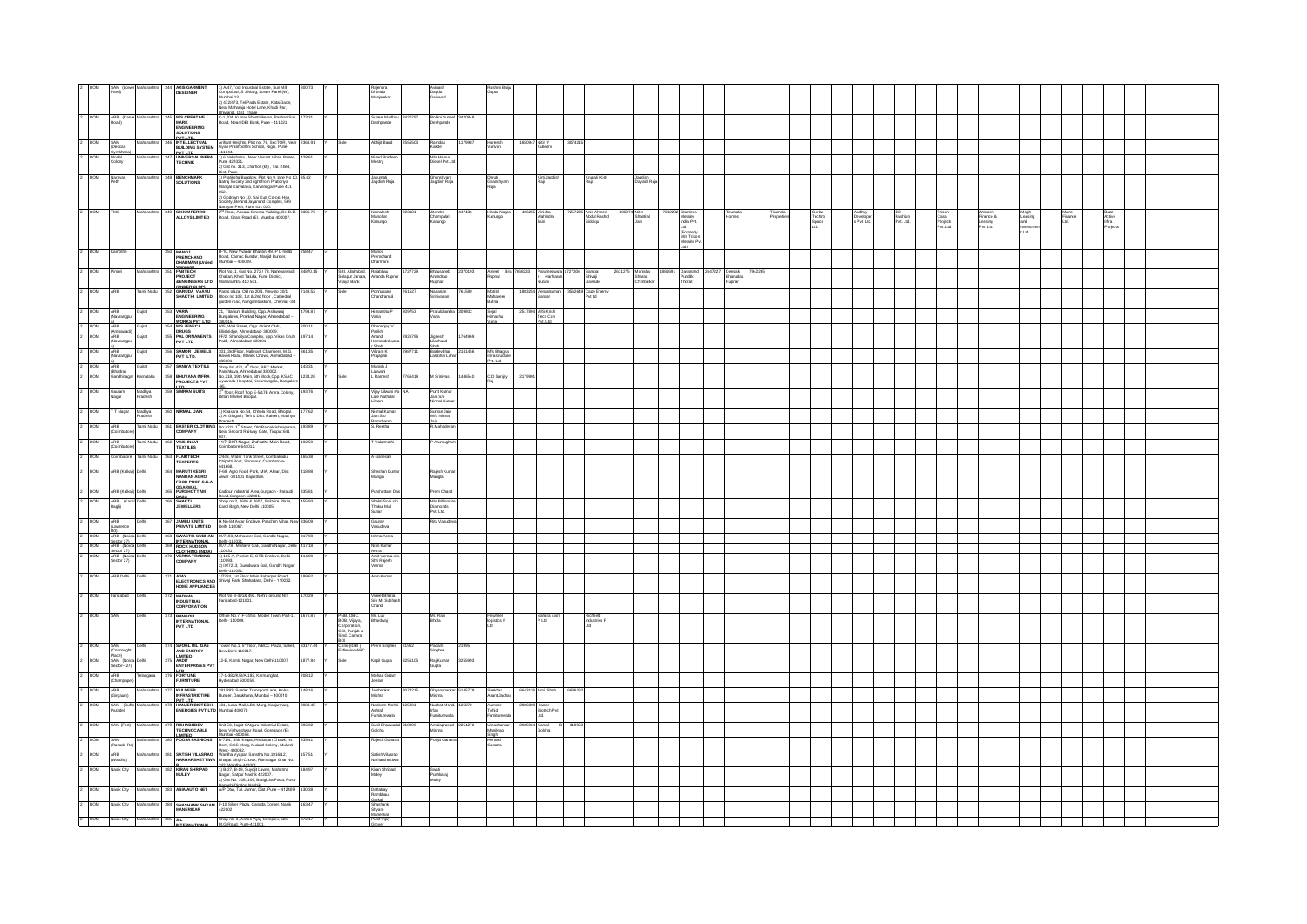|                           | k City                             |                     |                                                                            | SUMAN DNYANDEO 71, G-1, Bhimasharkar Hsg Society Secto                                                                                                                                                                                           |         | Suman<br>Driyandeo                         |                                                                                               |         |                                              |                                 |                     |                             |                     |            |                   |                              |                   |                     |                           |                  |                     |  |  |  |
|---------------------------|------------------------------------|---------------------|----------------------------------------------------------------------------|--------------------------------------------------------------------------------------------------------------------------------------------------------------------------------------------------------------------------------------------------|---------|--------------------------------------------|-----------------------------------------------------------------------------------------------|---------|----------------------------------------------|---------------------------------|---------------------|-----------------------------|---------------------|------------|-------------------|------------------------------|-------------------|---------------------|---------------------------|------------------|---------------------|--|--|--|
| BOW                       | dasik City                         | harashtr            | 387 WALKE AND                                                              |                                                                                                                                                                                                                                                  | 67.83   | uhavale<br>Kiran Dattatray<br>Walke        |                                                                                               |         |                                              |                                 |                     |                             |                     |            |                   |                              |                   |                     |                           |                  |                     |  |  |  |
| BOM                       | ak Cib                             |                     | 388 FLORA HITECH                                                           | 40070.<br>Hotel Status, S. No: 469/2, Plot No: 7+8+9,<br>Hear Papiya Nursery, Trimbak Road,<br>Sabur. Nashik 422007.<br>Gat. No. 118, Badgicha Pada, Post<br>Nanashi, Dindori, Nashik.                                                           | 5.33    |                                            |                                                                                               |         |                                              |                                 |                     |                             |                     |            |                   |                              |                   |                     |                           |                  |                     |  |  |  |
|                           |                                    |                     |                                                                            |                                                                                                                                                                                                                                                  |         | Kiran Shripa<br>Muley                      | Swati Pusl<br>Muley                                                                           |         |                                              |                                 |                     |                             |                     |            |                   |                              |                   |                     |                           |                  |                     |  |  |  |
| BOM                       | asik City                          |                     | 389 BALAJI MOTORS                                                          | Plot No. M/78, MIDC Ambad, Nasik -<br>22010                                                                                                                                                                                                      |         | Vishal Datt<br>Gatkal                      |                                                                                               |         |                                              |                                 |                     |                             |                     |            |                   |                              |                   |                     |                           |                  |                     |  |  |  |
| 2 BOM                     | Nasik City                         |                     | Maharashtra 390 POORVIDIPAK                                                | Gat No 175 Kanadvadi Near Bhairavnath                                                                                                                                                                                                            | 136.9   | Poorvi Deepa                               | Sneha Pratap                                                                                  |         |                                              |                                 |                     |                             |                     |            |                   |                              |                   |                     |                           |                  |                     |  |  |  |
| $2 - BOM$                 | Nasik City                         |                     | Maharashtra 391 SPORTS LOCKER                                              | Mandir, Khed Tal Ingatouri 422402<br>Shop No 3, Ashok Vijay Complex, 326, M G <sup>392-98</sup><br>Boad, Pune 411011.<br>3, Circle Plaza, Sarda Circle, Nashik 422001 387.65                                                                     |         | Thakkar<br>Vinit Vijay                     | šomaiva<br><sup>3</sup> oonam Vijay<br><b>Wer</b>                                             |         |                                              |                                 |                     |                             |                     |            |                   |                              |                   |                     |                           |                  |                     |  |  |  |
| 2 BOM<br><b>BOM</b>       | Nasik City<br>Nasik City           | arashtra 392 UNIQUE |                                                                            |                                                                                                                                                                                                                                                  | 345.42  | Grover<br>Kamlakant B                      |                                                                                               | 62849   |                                              |                                 |                     |                             |                     |            |                   |                              |                   |                     |                           |                  |                     |  |  |  |
|                           |                                    |                     | ENTERPRISES                                                                | Pooja Classic, Shop No 5, Near Mourya<br>Pooja Classic, Shop No 5, Near Mourya<br>Parol Punp, Sambhaji Chowk, Pradrikaran,<br>77/A, Om Arcade, Piet No.1, Sector 20,<br>77/A, Om Arcade, Piet No.1, Sector 20,<br>Nata Marchai. 460702.<br>Parol |         | Tibrewala<br>Dharini<br>Devendra           | Devendra<br>Ramesh<br>arekh                                                                   |         |                                              |                                 |                     |                             |                     |            |                   |                              |                   |                     |                           |                  |                     |  |  |  |
| <b>BOM</b>                | karanja                            |                     | <b>PRIVATE LIMITED</b><br>394 <b>PRINT IMAGE</b>                           |                                                                                                                                                                                                                                                  | 328.6   | Parekh<br>Ranjan Vilas<br>Sawant           |                                                                                               |         |                                              |                                 |                     |                             |                     |            |                   |                              |                   |                     |                           |                  |                     |  |  |  |
| 2 BOM                     | Kharghar                           |                     | Maharashtra 395 GLORY<br>Maharashtra 396 ASHA TRADERS                      |                                                                                                                                                                                                                                                  | 122.93  | Vijay Augustin                             |                                                                                               |         |                                              |                                 |                     |                             |                     |            |                   |                              |                   |                     |                           |                  |                     |  |  |  |
| BOM                       | Nerul West                         |                     |                                                                            |                                                                                                                                                                                                                                                  | 360.44  | Barcey<br>Asha Prakash<br>Kanoja           |                                                                                               |         |                                              |                                 |                     |                             |                     |            |                   |                              |                   |                     |                           |                  |                     |  |  |  |
| <b>BOM</b>                |                                    |                     | 397 ORBIT OVERSEAS                                                         | se isse.<br>Office No. 3, 1 <sup>61</sup> Floor, John Roberts<br>Compound, Sewri Fort Road, Sewri East,                                                                                                                                          | 124.94  | Rajiv<br>Rajendrabhai                      | Rajendrabha<br>Mody                                                                           |         | Piyush<br>Bhupendra                          | Sunitha S<br>Nair               |                     |                             |                     |            |                   |                              |                   |                     |                           |                  |                     |  |  |  |
| <b>BOM</b>                |                                    |                     | 398 NAVNEET SINGE                                                          | Mumhai. Annnts.<br>Flat no 504 & 505, C Wing, Shreeji Heights,<br>Sector 46 A, Palm Beach Road, Nerul, Navi                                                                                                                                      | 247.2   | Navneet Singh<br>Gogla                     | Simran Singh<br>Gogia                                                                         |         |                                              |                                 |                     |                             |                     |            |                   |                              |                   |                     |                           |                  |                     |  |  |  |
|                           | ashi Turbi                         |                     | <b>VITHALDAS</b>                                                           | Mumbai-400706<br>Mansarovar Bidg., Shop No. 6, Opp M K<br>School, Kalyan West, Dist. Thane 421 301.                                                                                                                                              |         | Kirti V Thakka                             |                                                                                               |         |                                              |                                 |                     |                             |                     |            |                   |                              |                   |                     |                           |                  |                     |  |  |  |
|                           |                                    |                     | <b>GOVINDJI</b><br>THAKKAR<br>MANGALSIDDHI                                 |                                                                                                                                                                                                                                                  |         |                                            |                                                                                               |         |                                              |                                 |                     |                             |                     |            |                   |                              |                   |                     |                           |                  |                     |  |  |  |
|                           |                                    |                     | <b>MANGALSIDDHI</b><br>MULTIPURPOSE<br>M.SAH.SANGH LTD                     | Gat No. 162/2, At-Goldhali, Baramati Indapu<br>Road, Tal-Indapur, Dist.-Pune, Pin-413106                                                                                                                                                         |         | Tambile<br>Rajendra Maruti                 | Yadav<br>Krishnaji<br>Dashrath                                                                |         | Devka<br>Kalidas<br>Harichandra              | Shinde<br>Dattatraya<br>Narayan | Rajendra<br>Tambile | Ghogare<br>Ashok<br>Sharkar | Rajendra<br>Tambile | Anil Manik | Bhagwan<br>Shinde | Mangesh<br>Namdeo<br>Tambile | Sanjay<br>Pandura | laburao<br>)ashrath | Jawale<br>Kisan<br>Garpat | Mohan<br>Tambile | Narayan<br>Chandann |  |  |  |
| <b>BOM</b>                |                                    |                     | <b>M's CORPORATE</b><br>ISPAT ALLOYS                                       | signa Tower, EN-1,3rd Floor, Sector-V,                                                                                                                                                                                                           | 3341.1  | Aanoj Jayas                                | Abhishek                                                                                      |         | Abhijoot<br>Jayaswal                         | Prakash<br>Jayaswal             |                     |                             |                     |            |                   |                              |                   |                     |                           |                  |                     |  |  |  |
|                           |                                    |                     | <b>IMITER</b><br>TRIMAX                                                    | ake City Kolkata-91<br>2nd floor, Universal Mills                                                                                                                                                                                                | 255.87  | Surya Prakasl                              | ayaswal                                                                                       |         | Trimax IT a                                  |                                 |                     |                             |                     |            |                   |                              |                   |                     |                           |                  |                     |  |  |  |
|                           |                                    |                     | DATACENTER<br><b>SERVICES LIMITED</b>                                      | Marg, Vikhroli(W), Mumbai-400079                                                                                                                                                                                                                 |         | Aadrecha                                   | Chandra<br>Prakash<br>Madrecha                                                                |         | Infrastructure<br>Service                    |                                 |                     |                             |                     |            |                   |                              |                   |                     |                           |                  |                     |  |  |  |
|                           |                                    |                     |                                                                            |                                                                                                                                                                                                                                                  |         |                                            |                                                                                               |         | Ltd(Prior to<br>NCLT under<br>previous/old   |                                 |                     |                             |                     |            |                   |                              |                   |                     |                           |                  |                     |  |  |  |
|                           |                                    |                     |                                                                            |                                                                                                                                                                                                                                                  |         |                                            |                                                                                               |         | manageem                                     |                                 |                     |                             |                     |            |                   |                              |                   |                     |                           |                  |                     |  |  |  |
| <b>BOM</b>                |                                    |                     | COLOURMET<br>INFRATECH PVT<br>LTD                                          | 308, Sanghavi Square M.G. Road,<br>Ghatkopar, West mumbal-400077                                                                                                                                                                                 | 548.5   | Nisha Bharuka<br>646632                    | ishore Gupta                                                                                  |         | Sachin<br>Bharuka(Gua                        |                                 | ers Auto            |                             |                     |            |                   |                              |                   |                     |                           |                  |                     |  |  |  |
|                           |                                    |                     |                                                                            |                                                                                                                                                                                                                                                  |         |                                            |                                                                                               |         |                                              | .enmark<br>Enterprise           | ower Stand          |                             |                     |            |                   |                              |                   |                     |                           |                  |                     |  |  |  |
| <b>BOM</b><br><b>SAMB</b> |                                    |                     | <b>SUREFIRE DIE</b>                                                        | 505 Govind Gaurav apartments,                                                                                                                                                                                                                    |         |                                            |                                                                                               | 19344   |                                              | usel                            | td(Guar)            |                             |                     |            |                   |                              |                   |                     |                           |                  |                     |  |  |  |
|                           |                                    |                     | <b>CASTING TECH</b>                                                        | Swanand Society, Shankar nagar No-2,<br>Pune-411009                                                                                                                                                                                              | 1728    | Ashish Raghu<br>Deshpande                  | Raghuraj<br>Deshpande                                                                         |         | Prima Gear<br>Cutting Tools<br>Pvt Ltd(Guar) |                                 |                     |                             |                     |            |                   |                              |                   |                     |                           |                  |                     |  |  |  |
| ROM                       |                                    |                     | PVT LTD<br>Swami Tiles<br>Division of Inwin                                |                                                                                                                                                                                                                                                  | 193.96  | <b>Hitesh Ratifal</b>                      | Nandini Hitosh                                                                                | 38858   |                                              |                                 |                     |                             |                     |            |                   |                              |                   |                     |                           |                  |                     |  |  |  |
|                           |                                    |                     | Pyt Ltd.<br>SHARON BIO                                                     | Trade And Service 16, Viraj Comer, Canada Comer, Nashik<br>422022                                                                                                                                                                                |         |                                            |                                                                                               |         |                                              |                                 |                     |                             |                     |            |                   |                              |                   |                     |                           |                  |                     |  |  |  |
| SAMB                      |                                    |                     | <b>MEDICINE</b>                                                            |                                                                                                                                                                                                                                                  |         | Savita Godwa                               | Lait Misra                                                                                    | 33689   | Vijay L<br>Kriplani                          |                                 |                     |                             |                     |            |                   |                              |                   |                     |                           |                  |                     |  |  |  |
|                           |                                    |                     | MEDICINE<br>LIMITED (Prior to<br>NCLT under<br>previous/old<br>management) |                                                                                                                                                                                                                                                  | 5765.32 |                                            |                                                                                               |         |                                              |                                 |                     |                             |                     |            |                   |                              |                   |                     |                           |                  |                     |  |  |  |
| BOM                       |                                    |                     |                                                                            | Plot no W-34& 34/1, MIDC Taloja, Dist-<br>Raigad Maharashtra-410208                                                                                                                                                                              |         |                                            |                                                                                               |         |                                              |                                 |                     |                             |                     |            |                   |                              |                   |                     |                           |                  |                     |  |  |  |
| <b>SAMB</b>               |                                    | Maharas             | Krishna Knitwear<br><b>Technology Ltd</b>                                  | 65. Krishna Nagar, Village Samaryani,                                                                                                                                                                                                            | 1945.59 | Navin Kumar<br>Tayal                       | Farindra Bihari 780521                                                                        |         | Anand Zaw                                    | larayan                         | <b>Saturawe</b>     | Trivendra<br>Shambhu        | Pravin<br>tumar.    |            |                   |                              |                   |                     |                           |                  |                     |  |  |  |
| <b>BOM</b>                | <b>SAMB</b>                        | faharas             | Nanai Dairy Pvt<br>Ltd                                                     | Silvassa Dadra& Nagar Haveli<br>G-1, Avishkar Empress, K.W. Chitale<br>Path,Behind Portuguese Church                                                                                                                                             | 659.59  | Vijay Ramesi<br>Vaidya                     | šmita Vijay<br>/aidya                                                                         | 147532  | Vrushali Vi<br>Vaidya                        |                                 |                     |                             |                     |            |                   |                              |                   |                     |                           |                  |                     |  |  |  |
| ROM<br>SAMR               |                                    |                     | <b>JAY BHARAT</b>                                                          | Dadar(W) Mumbai-400028                                                                                                                                                                                                                           |         | Saurabh Kuar<br>Tayal                      | Faridra Bihari<br>Rai                                                                         | 90521   | Deepak<br>Mathur                             |                                 |                     |                             |                     |            |                   |                              |                   |                     |                           |                  |                     |  |  |  |
|                           |                                    |                     | <b>TEXTILES AND</b><br><b>REAL ESTATE Ltd</b>                              | lage-Savav Taluka Pardi near                                                                                                                                                                                                                     |         |                                            |                                                                                               |         |                                              | Pulgaon<br>Cotton Mil           |                     |                             |                     |            |                   |                              |                   |                     |                           |                  |                     |  |  |  |
| BOM                       | SAM Delhi                          |                     | <b>ENERGO</b>                                                              | wapi Valsad Guirat-396191<br>1) Flat No.709, Eros Apartment, 56,<br>Nehru Place, New Delhi-110019.                                                                                                                                               |         | Dinesh Bahadur 29048 <sup>-</sup><br>Singh | Jaya Singh                                                                                    | 634957  | Sujit<br>Dasgupta                            |                                 |                     |                             |                     |            |                   |                              |                   |                     |                           |                  |                     |  |  |  |
|                           |                                    |                     | <b><i>ENGINEERING</i></b><br><b>PROJECTS LTD</b>                           | 2) 249 C, Udyog Vihar Phase IV,                                                                                                                                                                                                                  | 3246.43 |                                            |                                                                                               |         |                                              |                                 |                     |                             |                     |            |                   |                              |                   |                     |                           |                  |                     |  |  |  |
|                           |                                    |                     |                                                                            | Gurgaon- 122016.<br>3) 175/176 K G Chavadi, Palakkad<br>Main Rd. Thirumalayampalayam,                                                                                                                                                            |         |                                            |                                                                                               |         |                                              |                                 |                     |                             |                     |            |                   |                              |                   |                     |                           |                  |                     |  |  |  |
| BOM                       | ARB,<br>Mumbai                     | Maharash            | <b>VIJAY SHIVAJI</b><br>KOKATE                                             | $imbatore - 641106.$<br>Joimbatore – 641106.<br>Nilesh Apartment, Near Kulkami Garden<br>Iharanpur Road Nashik.Pin: 422005.                                                                                                                      | 34.93   | Vijay Shivaj<br>Kokate                     |                                                                                               |         |                                              |                                 |                     |                             |                     |            |                   |                              |                   |                     |                           |                  |                     |  |  |  |
|                           |                                    | Maharashtr          |                                                                            |                                                                                                                                                                                                                                                  |         |                                            |                                                                                               |         |                                              |                                 |                     |                             |                     |            |                   |                              |                   |                     |                           |                  |                     |  |  |  |
|                           | ARB<br>(Lokhandw                   |                     | DEEPA SOMAJI<br>PALKAR                                                     | Flat No. 203, 2nd floor, A Wing, Mahavir<br>Trinkets A and B CHS Ltd., Near Huma<br>Adlabs, Kanjurmarg West, Mumbai.                                                                                                                             |         | Mrs Deepa<br>Somaji Palkar                 | Mr. Santosl<br>Vijay<br>Palkan(Gua                                                            |         |                                              |                                 |                     |                             |                     |            |                   |                              |                   |                     |                           |                  |                     |  |  |  |
|                           |                                    |                     |                                                                            | )<br>210, Kailash Industrial Complex, Vikhroli<br>Vest-Mumhai  400 079                                                                                                                                                                           |         |                                            |                                                                                               |         |                                              |                                 |                     |                             |                     |            |                   |                              |                   |                     |                           |                  |                     |  |  |  |
| SAM                       | (Gokhale)                          | Maharasht           | <b>JAKHARIA</b>                                                            | Shop no 6 Mohini Mansion, Mori Road,                                                                                                                                                                                                             |         | Mr. Jitesh N<br>Jakharia                   |                                                                                               |         |                                              |                                 |                     |                             |                     |            |                   |                              |                   |                     |                           |                  |                     |  |  |  |
| 2 BOM<br><b>ARR</b>       | <b>Rd</b> Dadar                    | Delhi               | <b>ENTERPRISE</b><br><b>RANKEY RIHARI</b>                                  | Mahim West, Mumbai-400016                                                                                                                                                                                                                        | 439.76  | Mrs. Ishma<br>Arora W/o Mr.<br>Nitin Kumar |                                                                                               |         |                                              |                                 |                     |                             |                     |            |                   |                              |                   |                     |                           |                  |                     |  |  |  |
| 2 BOM                     | (Greater)<br>Kailash)<br>ARR (SSI) |                     | <b>BAINNET BILLY</b><br>TRADING<br>COMPANY                                 | 77198, Mahaveer Gali, Gandhi Nagar,<br>elhi-110031.                                                                                                                                                                                              | an an   |                                            |                                                                                               |         |                                              |                                 |                     |                             |                     |            |                   |                              |                   |                     |                           |                  |                     |  |  |  |
|                           |                                    |                     | VALAY<br>CONSTRUCTIONS                                                     | Deini-110031.<br>Sec No 07, Flat No-508, Padmavati<br>Apartment, E Builduing Indarayani                                                                                                                                                          |         | Arora<br>Bhagwan<br>Apparao Tonge          | Ushadevi<br>Bhagwan<br>Tonge                                                                  | 1823324 | Mr. Nikhil<br>Bhagwan<br>Tonge               |                                 |                     |                             |                     |            |                   |                              |                   |                     |                           |                  |                     |  |  |  |
| 2 BOM                     | SAM (Ove                           |                     | BEZEL<br>JEWELLERY                                                         | Nagar Pune-411004<br>reagar Pune∾i 1004<br>Premises No-6 "B" Wing 1st Floor<br>Laxmi Towers, Bandra Kurla Complex                                                                                                                                | 99.65   | Mr. Mehul<br>Chinubhai<br>Choksi           |                                                                                               |         |                                              |                                 |                     |                             |                     |            |                   |                              |                   |                     |                           |                  |                     |  |  |  |
| 2 BOM                     | SAM (Fort)                         | Maharash            | INDIA PVT LTD                                                              | Mumbai-4000006                                                                                                                                                                                                                                   | 259.43  |                                            |                                                                                               | 5325864 | M's Loha                                     |                                 |                     |                             |                     |            |                   |                              |                   |                     |                           |                  |                     |  |  |  |
| 2 BOM                     |                                    | Maharasht           |                                                                            | S. No. 2/4/5 & OTH Village - Ransai<br>r<br>aluka Khalapur, Raigarh, Maharashtra<br>$-410203$                                                                                                                                                    | 1620.64 | Mr. Rajan<br>Poddar                        | Mr. Biswanath<br>Chakraborthy                                                                 |         | istment                                      |                                 |                     |                             |                     |            |                   |                              |                   |                     |                           |                  |                     |  |  |  |
|                           | ARB (TV                            |                     | <b>Loha Ispat Limited</b>                                                  | Plot No.45, Arish Colony, Near                                                                                                                                                                                                                   |         | Mr. S K Abel<br>SK Dilawar                 |                                                                                               |         |                                              |                                 |                     |                             |                     |            |                   |                              |                   |                     |                           |                  |                     |  |  |  |
| 2 BOM                     | Center<br>HUDCO)<br>ARB (South     |                     | <b>KRANTI</b><br>AGENCIES                                                  | anchayat Samiti,                                                                                                                                                                                                                                 | 0.85    | Mr. Manoj<br>Kumar Sharma<br>2673577       | Mr. Braj Pal 5133200 Mr. Vijendra                                                             |         |                                              |                                 |                     |                             |                     |            |                   |                              |                   |                     |                           |                  |                     |  |  |  |
|                           |                                    |                     |                                                                            | 174, Suraj Apartment, DDA MIG Flats,<br>174, Suraj Apartment, DDA MIG Plats,<br>Pul Pehladpur, New Delhi-110044.<br>51,STRT. REDHI, MUSTHAKAM, VILL.                                                                                             |         |                                            |                                                                                               |         |                                              |                                 |                     |                             |                     |            |                   |                              |                   |                     |                           |                  |                     |  |  |  |
|                           |                                    |                     | A AND M                                                                    | REDHI MUSTHAKAM SAHARANPUR -                                                                                                                                                                                                                     |         |                                            |                                                                                               |         |                                              |                                 |                     |                             |                     |            |                   |                              |                   |                     |                           |                  |                     |  |  |  |
| 2 BOM<br><b>SAMB</b>      |                                    | Delhi<br>Delhi      | INFRADEVELOPE 247662 (UP)<br>RS PVT LTD                                    |                                                                                                                                                                                                                                                  | 105.17  | 454708                                     |                                                                                               |         |                                              |                                 |                     |                             |                     |            |                   |                              |                   |                     |                           |                  |                     |  |  |  |
|                           |                                    |                     |                                                                            | ROTOMAC<br>GLOBAL PRIVATE 201, City Centre 63/2 The Mail, Kanpur-                                                                                                                                                                                |         | Mr. Vikram<br>Kothari                      | Mrs Sadhana 185743<br>Kothari                                                                 |         | Mr Rahul<br>Kothari                          |                                 |                     |                             |                     |            |                   |                              |                   |                     |                           |                  |                     |  |  |  |
| $rac{2}{2}$ BOM<br>SAMB   |                                    | Maharashtr          | LIMITED<br>421 M/s Quick Sale                                              | 208001<br>Purushottam Apartment, 132 A Parvati<br>Purus 411009                                                                                                                                                                                   |         |                                            |                                                                                               | PA3663  |                                              |                                 |                     |                             |                     |            |                   |                              |                   |                     |                           |                  |                     |  |  |  |
|                           |                                    |                     |                                                                            |                                                                                                                                                                                                                                                  |         | Mr. Santosh<br>Vasudeo<br>Acharya          | Mrs. Neha<br>Santosh<br>Acharya(                                                              |         |                                              |                                 |                     |                             |                     |            |                   |                              |                   |                     |                           |                  |                     |  |  |  |
| 2 BOM<br>ARB              |                                    | Maharashtr          | 422 M/s Dhartee<br>Infrastructure                                          | 404. 4th floor, Stellated Road Aundh<br>Pune 411007                                                                                                                                                                                              | 150     | Mr. Deepak Y<br>Patil                      | AFZPP7568L Mrs. Maya AMMPP9537H<br>Deepak Patil AMMPP9537H<br>AFZPP7568L Mrs. Maya AMMPP9537H |         |                                              |                                 |                     |                             |                     |            |                   |                              |                   |                     |                           |                  |                     |  |  |  |
| 2 BOM<br>ARB              |                                    |                     | 423 M/s Dhartee<br>frastructure                                            | Flat No 1801, A Wing 18th floor, plot<br>no 2, sector no 19 Palm Beach Road                                                                                                                                                                      |         | Mr. Deepak Y                               | sepaik Pati                                                                                   |         |                                              |                                 |                     |                             |                     |            |                   |                              |                   |                     |                           |                  |                     |  |  |  |
|                           |                                    |                     |                                                                            | Sanpada, Navi Mumbai 400705                                                                                                                                                                                                                      |         |                                            |                                                                                               |         |                                              |                                 |                     |                             |                     |            |                   |                              |                   |                     |                           |                  |                     |  |  |  |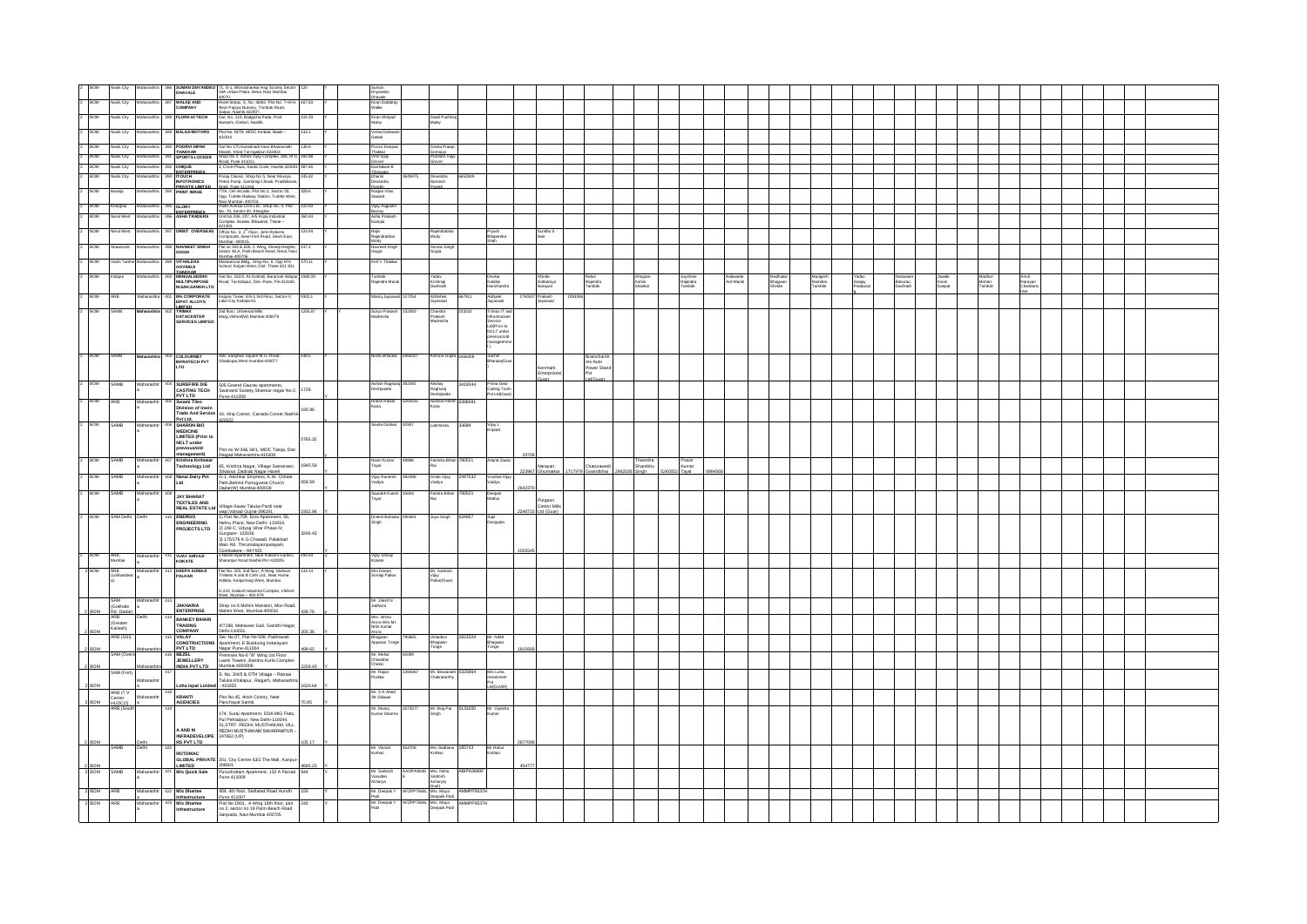|                  |               |                    | M/s Pratibha<br>old/previous<br>Management)                                                                                                       | Shrikant Chambers, Phase II 5th floor<br>Industries<br>Sion Trombay Road, Next To R K<br>Ltd(Prior to NCLT<br>Studio Chembur Naka Chembur,<br>Mumbai 400071                                     | 18901            |                                      |                                                               |         | Mr. Ravi<br><b>Culkami</b>                            | 1406              | Mr. Sharad<br>Prabhakar<br>Deshpande                                     | 8507698 Mrs.           | Sunanada<br>Datta<br>Kulkami(G                                     |        |                                                                                                                                                                                                                                                                                                                                                                                                                                                                         |                                                              |                                                              |                                                                  |  |  |  |  |  |  |
|------------------|---------------|--------------------|---------------------------------------------------------------------------------------------------------------------------------------------------|-------------------------------------------------------------------------------------------------------------------------------------------------------------------------------------------------|------------------|--------------------------------------|---------------------------------------------------------------|---------|-------------------------------------------------------|-------------------|--------------------------------------------------------------------------|------------------------|--------------------------------------------------------------------|--------|-------------------------------------------------------------------------------------------------------------------------------------------------------------------------------------------------------------------------------------------------------------------------------------------------------------------------------------------------------------------------------------------------------------------------------------------------------------------------|--------------------------------------------------------------|--------------------------------------------------------------|------------------------------------------------------------------|--|--|--|--|--|--|
| 2 BOM SAMB       |               | Maharasi           | $\begin{array}{r} 425 \text{ }\text{M/s User Agro} \\ \text{ltd}(\text{Prior to NCLT} \\ \text{under} \end{array}$<br>old/previous<br>Management) | 212, Laxmi Plaza, Laxmi Industrial<br>Estate. New link Road Andheri ( $W$ )<br>Mumbai 400053                                                                                                    | 8130             |                                      | Mr. Vinod<br>Kumar<br>Chaturvedi                              |         | Mr. Manoj<br>Muralial<br>Pathak                       | 616061            |                                                                          |                        |                                                                    |        |                                                                                                                                                                                                                                                                                                                                                                                                                                                                         |                                                              |                                                              |                                                                  |  |  |  |  |  |  |
| 2 BOM SAMB       |               | Maharas            | M/s Unity Infra<br>Projects Itd(Prior<br>to NCLT under<br>old/previous<br>Management)                                                             | 1252, Pushpanjali Apartment, old<br>Prabhadevi Road mumbai 400025                                                                                                                               | 10231            |                                      | Mr. Kishore<br>Avarsekar                                      | 16902   | Mr. Abhijt<br>Avarsekar                               |                   | M/s Suburban<br>Agriculture&<br>Fisheries Pvt<br>Ltd (<br>Ltd (<br>Guar) |                        |                                                                    |        | M/s Unity U45201<br>Realty& MH2007 Avarsekar<br>Developers PLC1666 Sons pvt<br>Hd( 22 Ltd( Corporate Guar)<br>$\begin{tabular}{lllllllllll} \textbf{U45201} & \textbf{Mb} & \textbf{U45200} & \textbf{Mb} & \textbf{U99999} \\ \textbf{MH2007} & \textbf{Avarsekar & MH1990} & \textbf{Avarsekar & MH1993} \\ \textbf{PLC1666} & \textbf{Sons\,pt} & & \textbf{PTC059} & \textbf{\& Kejrival} & \textbf{PTC072} \\ \textbf{B2} & \textbf{Ltd} & & & & \\ \end{tabular}$ | Constructi<br>ons pvt<br>hd(<br>proorat                      |                                                              |                                                                  |  |  |  |  |  |  |
| 2 BOM            | SAMB          | Mahara             | M/s Nine Globe<br>Industries Pvt Itd                                                                                                              | B2-1002 Marathon Nextgen innova, V 9<br>Lane, off K G Marg, Lower Parel(W)<br>Mumhai 400013                                                                                                     |                  |                                      | fr. Ashish<br>Irendra Meht                                    |         | Mr. Virendra<br>Navratmal<br>Mehta                    |                   | Mr. Pranay<br>Mehta                                                      | 227246                 |                                                                    |        |                                                                                                                                                                                                                                                                                                                                                                                                                                                                         |                                                              |                                                              |                                                                  |  |  |  |  |  |  |
| $2$ BOM          | <b>ARR</b>    | Maharasi           | 428 M/s Avishkar<br>ools                                                                                                                          | Plot No 25, S No 817/50-51<br>Flori No. 25, 3 No. 817/90/91<br>Grampanchayat No. 3147, Chintu pada<br>village, Mahim Tal & Dist PalghAR                                                         |                  |                                      | Mr. Ashok<br>.<br>Kumar<br>Devadasan Nair                     |         | Mr. Anil kumar<br>Devdasan<br>Nair(Guar)              | AHI PA7762        |                                                                          |                        |                                                                    |        |                                                                                                                                                                                                                                                                                                                                                                                                                                                                         |                                                              |                                                              |                                                                  |  |  |  |  |  |  |
| 2 BOM            | <b>ARR</b>    | Mahara             |                                                                                                                                                   | M/s Sawant<br>Mark Sawant<br>1914 No 8 2nd floor, Gajanan<br>Logistics Services<br>Apartment. Oop Zopadi Canteen,<br>Pvt Itd<br>Savedi Ahmednagar 414003<br>2) 40/A Main Gate, Bhailpala Market |                  |                                      | Mr. Sujeet<br>Pandharinath<br>Sawant                          |         | Mrs. Meera<br>Sujit Sawart                            | 5154752           |                                                                          |                        |                                                                    |        |                                                                                                                                                                                                                                                                                                                                                                                                                                                                         |                                                              |                                                              |                                                                  |  |  |  |  |  |  |
| 2 BOM            | ARB           | Delhi              | M/s Plain View<br>Infrastructure Pvt<br>ht I                                                                                                      | Start, Ahmednagar 414001<br>Registered Address-1581, Sector 10A, 297<br>Gurgaon 122001                                                                                                          |                  |                                      | Mr. Ganesh<br>Sharma                                          | 186675  | Mr. R S<br>Chauhan                                    | 6627799           |                                                                          |                        |                                                                    |        |                                                                                                                                                                                                                                                                                                                                                                                                                                                                         |                                                              |                                                              |                                                                  |  |  |  |  |  |  |
| 2 BOM            | ARB           | Madhya<br>Pradesh  | M/s Shree Nakoda<br>Ginning and<br>Pressing Factory                                                                                               | Gram padilla, Near Karahi, Tehsil<br>Maheshwar Dist Khargaon 451220 (MP)                                                                                                                        | 1805             |                                      | Mr. Sushil Dos<br>S/o Mr.<br>Amolakchand<br>Doshi             |         | Mr.<br>Premchand<br>Doshi s/o<br>Amolakchand<br>Doshi |                   | Mr. Sawan<br>Doshi S/o<br>Praveen<br>Doshi                               | AGYPD38 W/o Mr.<br>MOR | Mrs. Sona<br>Piyush<br>Kumar Jain(<br>Guar)                        |        | Mr. Prakast<br>S/o Mr.<br>uroww.<br>Amolakcha<br>d Doshi (<br>Guar)                                                                                                                                                                                                                                                                                                                                                                                                     | Mrs.<br>Pankuny<br>Bai w/o<br>Sushilkun<br>ar Doshi(<br>uar) | Mrs.<br>Mamtabai<br>w'o Mr.<br>Premchar<br>d Doshi(<br>Suar) | Mrs.<br>Chandrak<br>anta wo<br>Mr.<br>Praveen<br>kumar<br>Doshi( |  |  |  |  |  |  |
| 2 BOM            | ARB           | Maharash           | M/s Roj<br><b>Enterprises Pvt</b><br>Ltd                                                                                                          | A-8 Saket, 45/1+2A Kaarvenagar pune 406<br>411052                                                                                                                                               |                  |                                      | Mr. Rajendra<br>Narhar Kulkarni                               |         | Mrs. Megha<br>Rajendra<br>Kulkami                     | 2923495           |                                                                          |                        |                                                                    |        |                                                                                                                                                                                                                                                                                                                                                                                                                                                                         |                                                              |                                                              |                                                                  |  |  |  |  |  |  |
| 2 BOM            | <b>SAMB</b>   | Maharas            | M/s Metafield<br>Spintex Pvt Ltd                                                                                                                  | Gut No 179, Village Met Taluka wada<br>Dist. Palghat Maharashtra 421312                                                                                                                         |                  |                                      | Mr. Anup M<br>hunjhunwala                                     |         | Mr. Akhil M<br>hunhurwak                              | 1914587           | Mr. Muralia<br><b><i><u>Ituniturwa</u></i></b>                           | 191451                 |                                                                    |        |                                                                                                                                                                                                                                                                                                                                                                                                                                                                         |                                                              |                                                              |                                                                  |  |  |  |  |  |  |
| 2 BOM            |               | Union<br>Territory | M/s Riat Machine<br><b>Tools &amp; Screw</b><br>ndustries                                                                                         | 40-41 Kanwar Avenue Daburji<br>Sulanwind pind, Amritsar 143006                                                                                                                                  |                  |                                      | Mr. Jagjot Singl<br>S/ o Mr. Harjt                            |         | Mr. Harjit<br>Singh S/o Shri<br>Piara Singh           | <b>HRKPSOWING</b> |                                                                          |                        |                                                                    |        |                                                                                                                                                                                                                                                                                                                                                                                                                                                                         |                                                              |                                                              |                                                                  |  |  |  |  |  |  |
| 2 BOM            | SAMB          |                    | M/s Colt Cables<br>Pvt Ltd                                                                                                                        | 1)509, Kakad Market 5th floor, 306<br>Kalbadevi Road Mumbai 400002<br>2) Gut no 90, Survey No 43/2,3& 44/3<br>sapoli, Taluka Pen Dist Raigad Pin<br>402107                                      |                  |                                      | Mr. Pravin<br>Jhunjhunwala                                    |         | Mr. Pawan<br>Jhunjhurwak                              |                   | <br>Bishwanath<br>Jhunjhurwala                                           |                        | BOPJ414 Mrs. ABOPJ<br>4M Sumitradevi 140R<br>Jhunjhunw<br>la(Guar) |        |                                                                                                                                                                                                                                                                                                                                                                                                                                                                         |                                                              |                                                              |                                                                  |  |  |  |  |  |  |
| 2 BOM            | <b>SAMB</b>   | Telangana          | M/s PSR Elecon<br>Pvt Itd                                                                                                                         | 1) 1024/249 Srinagar Colony(W) S R<br>Nagar, Hyderabad 500038<br>2) PLOT NO d-97 Madura Nagar<br>Yousafquda Hyderabad 500045                                                                    |                  |                                      | Mr. Pokuri<br>Srinivas Rao                                    |         | Mr.<br>Yarramsetty<br>Srinivas Rao                    |                   |                                                                          |                        |                                                                    |        |                                                                                                                                                                                                                                                                                                                                                                                                                                                                         |                                                              |                                                              |                                                                  |  |  |  |  |  |  |
| 2 BOM            | ARB           | Tamilnadu          | M/s Stalwart<br>International<br>Trading Pvt Ltd                                                                                                  | 19/38 Venkatraman Street Door No 8,<br>Gyan apartments, T Nagar Chennai<br>600017                                                                                                               | 319              |                                      | fr. M Kevin                                                   |         | Mr. T<br>unachala                                     |                   |                                                                          |                        |                                                                    |        |                                                                                                                                                                                                                                                                                                                                                                                                                                                                         |                                                              |                                                              |                                                                  |  |  |  |  |  |  |
| $2$ ROM          | <b>ARR</b>    | West<br>Bengal     | 438 M/s Rei Agro<br>Limited (Prior to<br>NCLT under<br>noct ander<br>old/previous<br>management)                                                  | Everest House', 46C, 15th Floor, Room 7488.48<br>no. 15-B<br>no. 15-B<br>Chowringhee Road, Kolkata- 700071                                                                                      |                  | UCO.IOB.Corp Mr. Sanjay              | hunhunwala                                                    | 174701  | Mr. Sandio<br>hunhurwa                                | 174885            |                                                                          |                        |                                                                    |        |                                                                                                                                                                                                                                                                                                                                                                                                                                                                         |                                                              |                                                              |                                                                  |  |  |  |  |  |  |
| 2 BOM            | <b>SAMB</b>   |                    | M/s Metalvst<br>nus metalyst<br>Forgings Limited<br>(Prior to NCLT<br>under<br>old/previous                                                       | Gate No 614 Village Kurulikhed<br>Pune, Maharashtra, Pune 410501                                                                                                                                | 13654.39         | SBI.IDBI.Andh<br>ara Bank            | Mr. Arvind<br>Dham                                            |         | Mr. Sowmya<br>Narayanan<br>Rajagopalar                | 403272            |                                                                          |                        |                                                                    |        |                                                                                                                                                                                                                                                                                                                                                                                                                                                                         |                                                              |                                                              |                                                                  |  |  |  |  |  |  |
| 2 BOM SAMB       |               |                    | management)<br>M/s Castex<br>Technologies<br>Limited (Prior to<br>NCLT under<br>old/previous                                                      | Village Narsinghpur, Old Manesar<br>Road, Gurgaon, Haryana                                                                                                                                      |                  | 40196.43 y SBI, UCO, IDBI Mr. Arvind |                                                               |         | Mr. Gautan                                            | 157488            |                                                                          |                        |                                                                    |        |                                                                                                                                                                                                                                                                                                                                                                                                                                                                         |                                                              |                                                              |                                                                  |  |  |  |  |  |  |
| 2 BOM            | SAMB          | Delh               | inagement)<br>M/s Amtek Auto<br><b>Limited (Prior to</b><br>NCLT under<br>old/previous                                                            | Plot No.16, Industrial Area, Rozka Meo, 27185.28 Y<br>P.O. Sohna, Gurgaon, Haryana-122003                                                                                                       |                  | IDBI,SBI,LIC Mr. Arvind<br>Dham      |                                                               |         | Mr Deshpal<br>Singh Malik                             | 52362             | Mr. John<br>Ernest<br>Fintham                                            |                        | 1463500 Mr. Gautam<br>Malhotra                                     | 157488 |                                                                                                                                                                                                                                                                                                                                                                                                                                                                         |                                                              |                                                              |                                                                  |  |  |  |  |  |  |
| 2 BOM            | ARB           | Gujrat             | management)<br>M/s Kandla<br>Energy and<br>Chemicals Ltd.<br>Ws First Leasing                                                                     | 11, 2nd floor, Shri krishna Centre, near<br>Mthakali Cross Roads, Navrangpura,<br>Ahmedabad-380009                                                                                              | 5598             | IBOL,BOB,IDBI                        | Mrs. Kanchan<br>Sanjayprakash                                 |         | Sanjaypraksh<br>ıleshwar rai                          | 177830            |                                                                          |                        |                                                                    |        |                                                                                                                                                                                                                                                                                                                                                                                                                                                                         |                                                              |                                                              |                                                                  |  |  |  |  |  |  |
| 2 BOM            | ARR           |                    | was Pirat Leasing<br>Company of India<br>Limited( prior to<br>NCLT admission<br>under old/previous                                                | 749, ANNA SALAI, Chennai, Tamil Nadu-                                                                                                                                                           | 3052.51          |                                      | SBI, IDBI, Syndi Mr. Farouk M<br>cate Bank, Irani<br>UCO Bank | 174018  | Mr. A C<br>Muthaiah                                   | 41905             |                                                                          |                        |                                                                    |        |                                                                                                                                                                                                                                                                                                                                                                                                                                                                         |                                                              |                                                              |                                                                  |  |  |  |  |  |  |
| 2 BOM            | ARR           |                    | management)<br>M's Tej Gopal Fire<br>Equipment Pvt. Ltd.                                                                                          | CMC Capital, S.No.472 A, 1 <sup>11</sup> floor,<br>Near Kadam Baug, Sadar Bazar,<br>Satara-415001.<br>1886, Nachane, Near TRP, Hatkhamba 172.08                                                 | 147.32           |                                      | Mr. Sartaj Sing<br>Teja Singh<br>Simak                        |         | Mr. Dushyant<br>Gopal Khanna                          | 3305043           |                                                                          |                        |                                                                    |        |                                                                                                                                                                                                                                                                                                                                                                                                                                                                         |                                                              |                                                              |                                                                  |  |  |  |  |  |  |
| 2 BOM            |               |                    | M/s Matruchaya<br>Auto<br>Rider(Pramila Dilip<br>More)                                                                                            | Road, Ratnagiri 415639                                                                                                                                                                          |                  |                                      | Mrs. Pramila<br>Dilp More                                     |         | Mr. Roshar<br>:<br>Chandrakant<br>Phalke(Guar)        |                   | Mrs. Sharda<br>Jitendra Jak<br>(Guar)                                    |                        | Mrs.<br>Shweta<br>Roshan<br>Phalke<br>Guari                        |        |                                                                                                                                                                                                                                                                                                                                                                                                                                                                         |                                                              |                                                              |                                                                  |  |  |  |  |  |  |
| 2 BOM SAMB       |               | Maharasht          | 446 M's Sneha<br><b>iterprises</b>                                                                                                                | Unit no. 1, Sai Industrial Estate, Survey 239.27<br>No. 15/6/1, Kothrud, Pune-411 038                                                                                                           |                  |                                      | Mr. Vilas<br>Madhav Atal                                      |         | Mr. Anurag<br>Vilas Atal                              |                   | Mr. Amit<br>Ashok<br>Thepade(Gu                                          |                        |                                                                    |        |                                                                                                                                                                                                                                                                                                                                                                                                                                                                         |                                                              |                                                              |                                                                  |  |  |  |  |  |  |
| 2 BOM            | SAMB          | Maharash           |                                                                                                                                                   | M's JMD Enterprises OFFICE NO. 8 Chawla Complex, Plot<br>NO. 38, Sector 15, CBD Belapur, Navi                                                                                                   | 507.43           |                                      | Mrs. Rekha<br>Ajay Bhasin                                     |         |                                                       |                   |                                                                          |                        |                                                                    |        |                                                                                                                                                                                                                                                                                                                                                                                                                                                                         |                                                              |                                                              |                                                                  |  |  |  |  |  |  |
| 2 BOM            | ARP<br>ARB    | Punjab             | <b>M's K S Enterprise</b>                                                                                                                         | Mumbai 400614<br>Leak wala talab, lakkar mandi, tehsil<br>Batala, Dist. gurdaspur. Punjab-143505                                                                                                | 478.38           |                                      | Mr. Kirpal Sing<br>Dhadial<br>Mr. Gurpreet                    |         | Mr. Manpree                                           | 2639771           |                                                                          |                        |                                                                    |        |                                                                                                                                                                                                                                                                                                                                                                                                                                                                         |                                                              |                                                              |                                                                  |  |  |  |  |  |  |
| 2 BOM<br>2 BOM   | Ameenahad LIP | Punjab             | <b>M's MGM Infra</b><br>Development<br>Solutions Put 11d<br>450 M's Santosh kumar                                                                 | .<br>House No. 74, Gurudwara Road,<br>Kharar, Distt.Mohali, Punjab-147001                                                                                                                       | 532.12           |                                      | Singh<br>Mr. Santosh                                          |         | Singh<br>Mrs. Pushpa                                  |                   |                                                                          |                        |                                                                    |        |                                                                                                                                                                                                                                                                                                                                                                                                                                                                         |                                                              |                                                              |                                                                  |  |  |  |  |  |  |
|                  |               |                    | esh kumar                                                                                                                                         | -<br>Shop no 5, Hata Khuda Bux,<br>Fatehganj, Lucknow-226018                                                                                                                                    |                  |                                      | umar Agarwa                                                   |         | .<br>Agarwal(Guar)                                    |                   | Mr. Mahesh<br>Kumar<br>Agarwal(Gua                                       |                        | Mr. Rajesh<br>Kumar<br>Agarwal(Gu                                  |        |                                                                                                                                                                                                                                                                                                                                                                                                                                                                         |                                                              |                                                              |                                                                  |  |  |  |  |  |  |
| $2$ BOM<br>2 BOM | ARB<br>ARB    | Delh<br>Maharash   | <b>M's Shree Shyam</b>                                                                                                                            | 3246/29, Beadon Pura, Karol Bagh,<br>New Delhi-110005<br>Jewellers New Delhi-110005<br>452 M's Krovo Food and ANJANI Swatantrya Chowk,                                                          | 144.31<br>222.16 |                                      | Mr. Surinder<br>Mr. kiran<br>Bhaskarrao                       |         | Mr. Dhanesh<br>Arun Gawali                            | 6931262           | Mr. Arvind                                                               | 35363                  |                                                                    |        |                                                                                                                                                                                                                                                                                                                                                                                                                                                                         |                                                              |                                                              |                                                                  |  |  |  |  |  |  |
| 2 BOM ARB        |               | Telangana          | Logistics Pvt. Ltd.<br>453 M's Viceroy Hotels<br>Limited                                                                                          | Sangamner Ahmednagar-422605<br>Plot No.20, Sector-I, Survey No.64, 4th 105.2                                                                                                                    |                  |                                      | Dighe<br>Mr. Prabhakar                                        | 1442233 | Mrs.                                                  | 1587727           | dtannagal<br>imal/Guar<br>Mr. P                                          | 1425681                |                                                                    |        |                                                                                                                                                                                                                                                                                                                                                                                                                                                                         |                                                              |                                                              |                                                                  |  |  |  |  |  |  |
|                  |               |                    |                                                                                                                                                   | Floor HUDA Techno Enclave,<br>Hyderabad -500 081.                                                                                                                                               |                  |                                      | Reddy Parvatha<br>Reddy                                       |         | Kameswari<br>Parvatha<br>Reddy                        |                   | --- .<br>Chakradhar<br>Reddy                                             |                        |                                                                    |        |                                                                                                                                                                                                                                                                                                                                                                                                                                                                         |                                                              |                                                              |                                                                  |  |  |  |  |  |  |